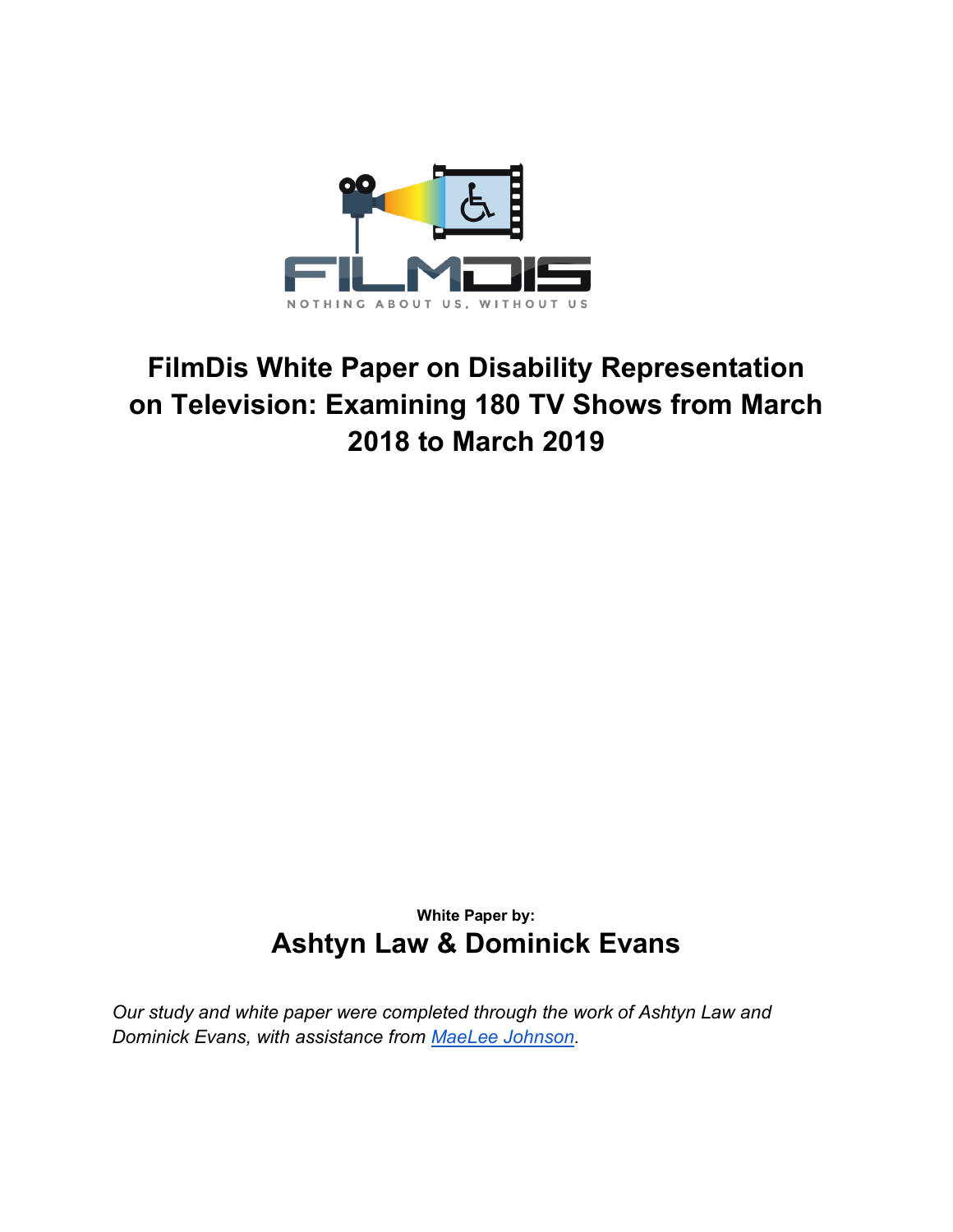

## Contents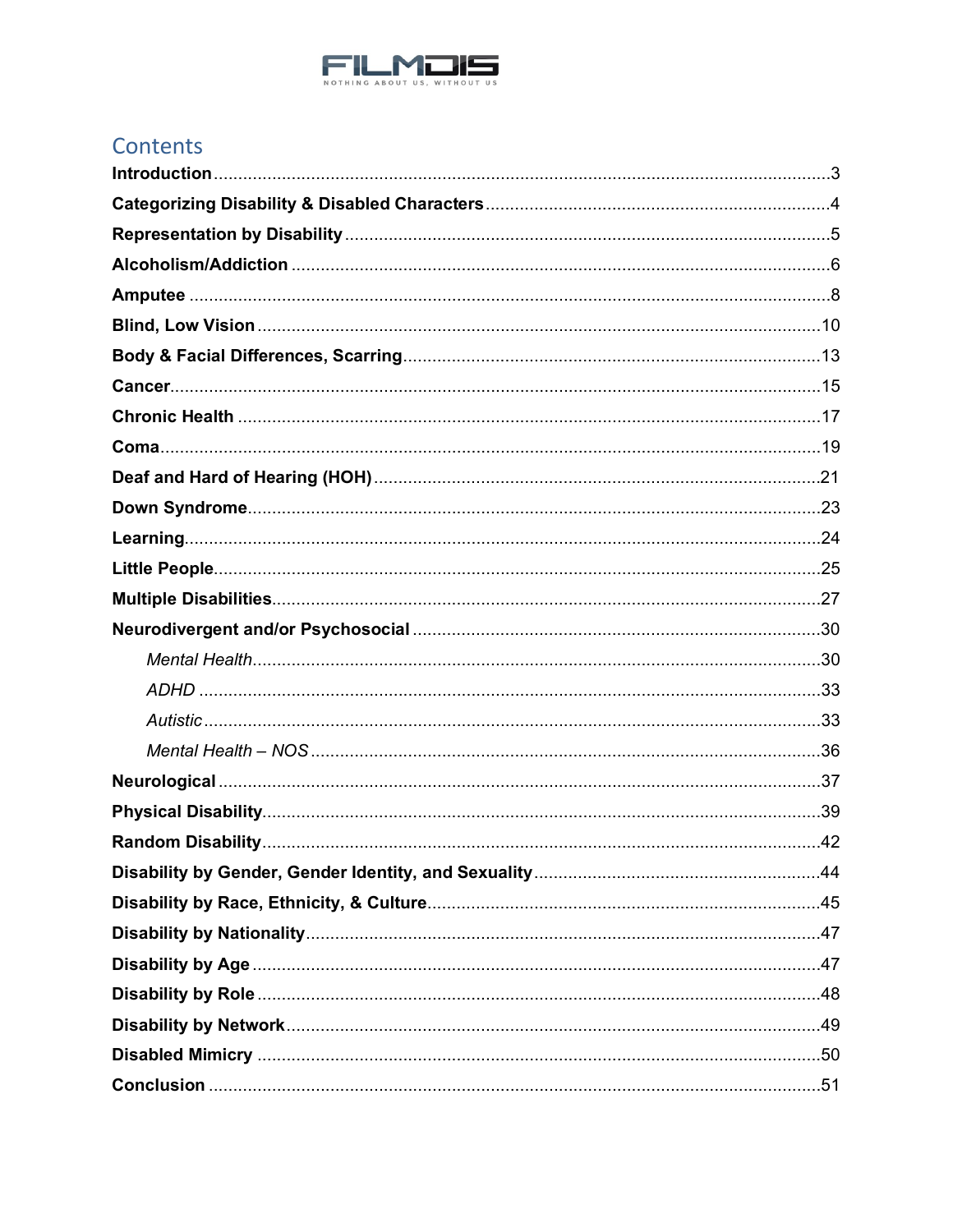

## <span id="page-2-0"></span>**Introduction**

The disability community comprises the largest marginalized group in the world. It includes people from every culture, race, ethnicity, sexual orientation, gender identity, gender, and religious affiliation. As many as [1 in 4, or approximately 20% of the](https://www.cdc.gov/media/releases/2018/p0816-disability.html)  [population of the United States](https://www.cdc.gov/media/releases/2018/p0816-disability.html) (CDC) have some form of disability. According to the World Health Organization, about 1 Billion people, [around 15% of the world population,](https://www.who.int/disabilities/world_report/2011/report/en/) (World) have a disability. Despite that, disabled people are largely ignored by the media. When we are included it is often to our detriment. There has yet to be a study into representation of disability on television that goes in depth enough to explore how disability affects intersections of identity, whether disabled people are included in actually representing disabled characters, and how portrayals of disability actually affect disabled people. All of that's about to change with this, our first FilmDis study into disability representation on television.

Since disabled people come from all walks of life, it's important for the media to depict that accurately. We know that representation has a strong effect on the lives of marginalized people. When marginalized groups are not represented, or they are represented unequally within their group, it creates great disparities. The vast majority of studies into representation of disability and media have primarily focused on disability specifically. For this study, we felt it was imperative that we examine how gender, gender identity, race, sexual orientation, ethnicity, age, and sometimes religious affiliation/culture impact disability representation. Finding out how intersections of identity affect representation has been a fascinating aspect of our research and is something we hope will shed further light on what communities are being underserved.

Disability is a natural part of our world. It's a part of the aging process. For those who are not born disabled, the likelihood of becoming disabled at some point in life increases exponentially with age. If not personally disabled, most people know someone, whether a friend or loved one, who has some form of disability. As such, it is imperative that we understand what disability representation is available through all forms of media, including television. Through this representation, we can explore what real-world implications this representation has on the disability community.

When most people think of disability representation, they think of visible disabilities – Blind people using white canes, Little People, wheelchair users, and people with Down Syndrome. Despite visible disability being more conspicuous, the vast majority of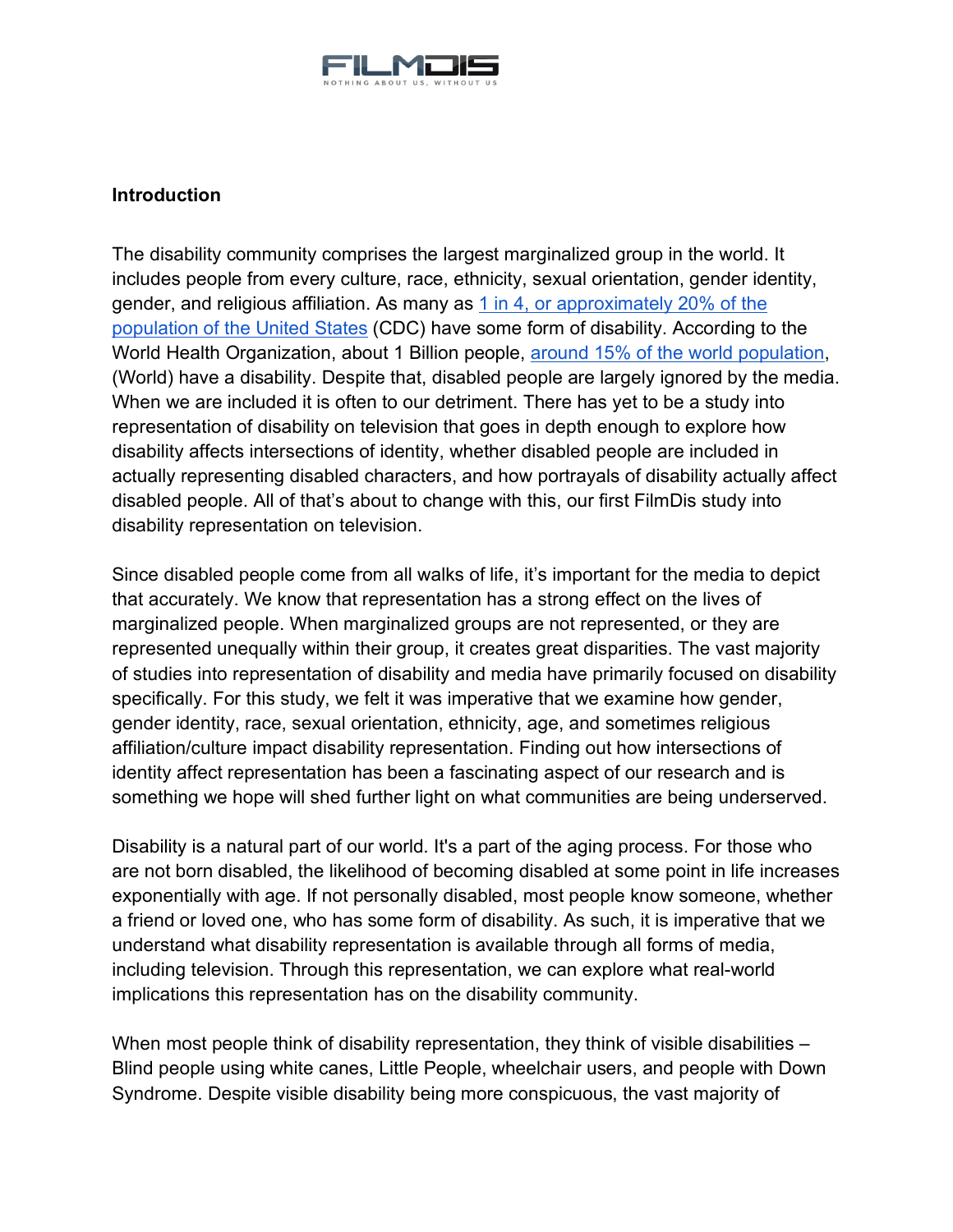

disabled people have disabilities that do not always manifest visibly. These disabilities may include psychosocial disabilities such as Depression, ADHD, Anxiety, and Bipolar, as well as those who are D/deaf/Hard of Hearing.

**Note:** *Some D/deaf people do not consider themselves disabled, but for the purpose of this study as well as their continued exclusion from Hollywood they are counted as a part of the broader disability community.*

Likewise, some disabilities are visible, but may not be consistently present (they may go in and out of remission) or may be subtle enough that others don't notice them. They are also often not understood to be disabilities, but they are. These may include chronic health disabilities like Lupus, Diabetes, and Crohn's, and various forms of Cancer. This is part of what made identifying disabled actors difficult, especially since disabled actors who can hide that they are disabled are more likely to do so due to fear of discrimination in Hollywood, which seems to be a common practice.

Beyond disability, this study categorizes disabled characters on the basis of gender/gender identity, sexual orientation, race/ethnicity, role type, and whether the actor is engaging in **disabled mimicry**, which is the performance of disabled roles by nondisabled actors or actors without the specific disability represented, which is often reduced to mimicking disability through physicality and vocal intonation. We recognize that a lot of disabled people live intersectional marginalized existences, so we feel it is important to understand how systems of oppressions impact representation.

## <span id="page-3-0"></span>**Categorizing Disability & Disabled Characters**

This study examines 180 of the over 500 shows that aired primarily in the United States between March 2018 and March 2019. We looked at every single character from lead roles down to extras and made notes about inclusion in all areas of representation. Of the 180 shows, 151 of them have some form of disability representation. This is quite surprising, as that means that 84% of the shows we watched contained at least **ONE** disabled Bit character. We do not count shows in that 151 total that only included disabled Extras and no other dsabled characters.

Across the 151 shows there are 708 disabled characters in a Lead, Supporting, or Bit role. They are played by 710 actors, because 2 characters (Ethan Peck and Liam Hughes as Spock on *Star Trek: Discovery* and Sarah Carter and Islie Hirvonen as Grace Gibbons on *The Flash*) are played by two different actors at different ages.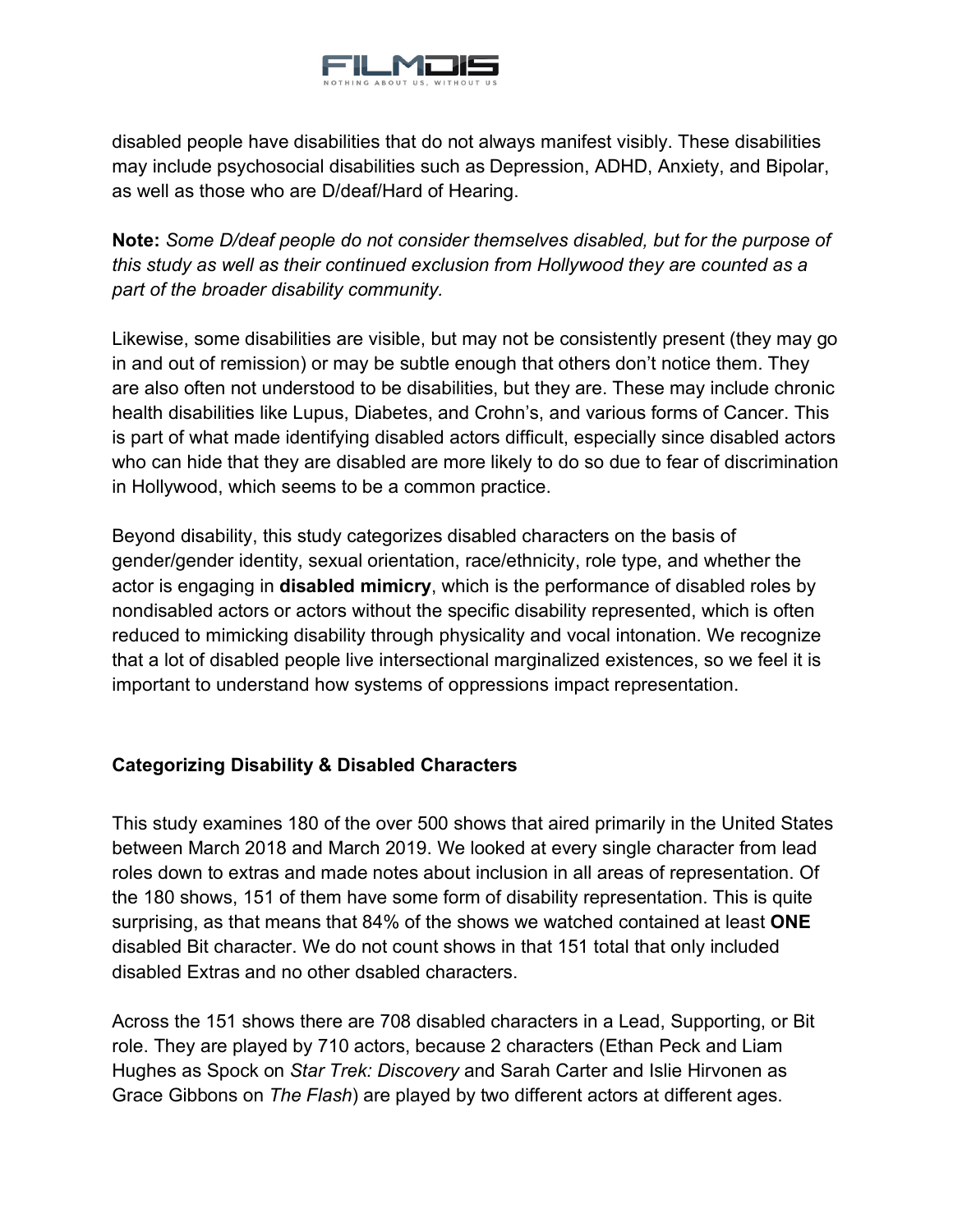

Shows aired on 22 different television networks (5 of which are local channels) and 6 streaming services. All of the shows are live action in this study, although we did initially also watch animated shows. We plan to release information about our findings on those shows at a future date.

One of the hardest parts of this study has been categorizing each character by disability. For many characters, their disabilities transcend through multiple categories. As such, we broke representation down into multiple groups, based on shared experiences and/or diagnosis. Disabled people can also be multiply disabled, and that was another important area that we wanted to explore with this study. There are also disabilities, we simply cannot categorize, especially on sci-fi or superhero themed shows, so we also created a category for disabilities that just do not fit anywhere else.

When naming categories, we take our lead from how television is defining disability. In the notes that we provide, which shows some of our research, you may see outdated terms such as "wheelchair bound" which is how these characters are described on the shows we watched. It is important to consider which group each character represents, and since this is the flagship study of what we plan will become a yearly study of disability representation on television, we welcome your feedback on disability categorization, and how we can improve for next year.

**Of note:** *Originally, we did attempt to also monitor whether characters are coded disabled or not, but that became rather complicated as disclosure, as well as visibility, was murkier than expected.*

## <span id="page-4-0"></span>**Representation by Disability**

We broke disability representation down into 16 major categories. One category, Neurodivergent and/or Psychosocial is further broken down into four different subgroups. It should be noted that there is a lot of overlap for Psychosocial groups, and that heavily influenced our decision to break the category down in such a way. We also wanted to explore this phenomenon we theorized might be present, where characters have unspecified psychosocial disabilities. This turned out to be a popular category, as we anticipated.

The following sections explore how disability representation is affected in specific communities. There is not an overall consistency with casting or inclusion other than an overabundance of white, cisgender, males. Some communities have better, more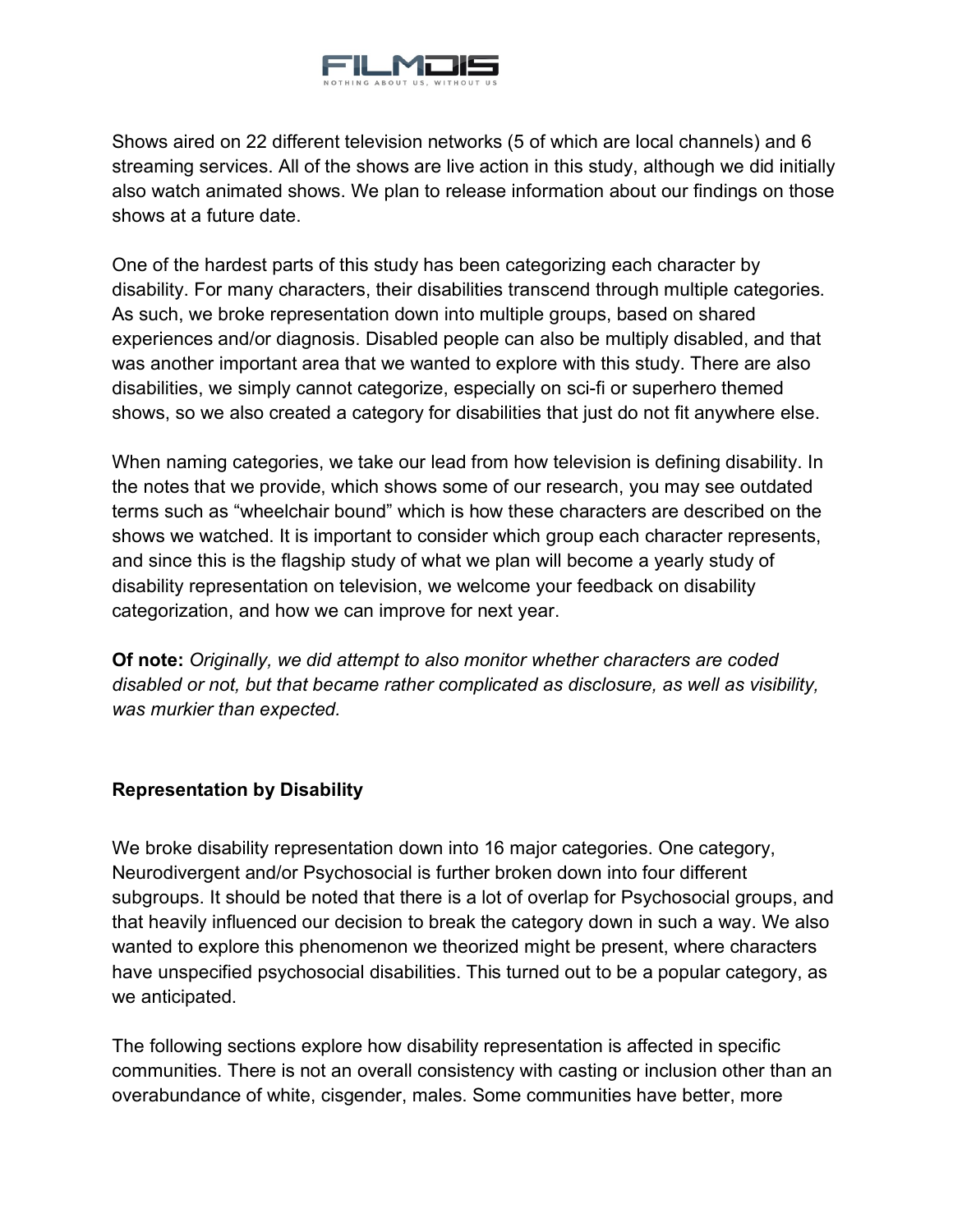

inclusive representation than others, but every community is still vastly underrepresented. We also discovered patterns emerging based on gender and race. One of the most interesting aspects of the study is how certain genders seem to depict certain disabilities, more so than others. Additionally, seeing how race and gender impact representation together is quite eye-opening.

## <span id="page-5-0"></span>**Alcoholism/Addiction**

When most people think of disability, they don't typically consider alcoholism or addiction. While alcoholism and addiction don't usually qualify someone for Social Security Disability, there are government programs for disabled folks, such as vocational rehab that do often work with people in recovery. Addiction and alcoholism can have long-term effects on a person's health and well-being and can sometimes cause other disabilities.

For this specific category, we look at characters that are either currently dealing with some form of addiction or are in recovery for addiction. We do not count anyone dealing with comorbidity of addiction and other disabilities in this particular category. That's because we wanted to focus separately on how addiction is often used for selfmedicating other disabilities, especially mental health or pain related disabilities. This is its own phenomenon. So, while there are plenty of characters dealing with alcoholism and addiction, these are the characters that are only dealing with alcoholism and addiction as a solitary issue.

Alcoholism & Addiction is one of the larger categories. Out of the 180 shows we watched, 64 shows feature alcoholism and/or addiction. That means that 35% of the shows we watched feature at least one person dealing with alcoholism and/or addiction. We split the category up, so most characters are labeled either dealing with alcoholism or dealing with addiction. Addiction overwhelms with 118 characters or about 17% of the 707 characters represented. There are 33 people with alcoholism, 6 with gambling addiction, 5 with both alcoholism and addiction, and 2 people dealing with porn addiction.

Alcoholism and addiction are found on shows across 15 networks and 4 streaming services. Cisgender men and cisgender women are almost evenly split, with 79 characters being male, and 77 characters being female. Trans/non-binary characters are not represented save for 1 non-binary gay Black male (Miss Bruce on *Star*). Heterosexuals overwhelmingly dominate the category with 105 characters. The majority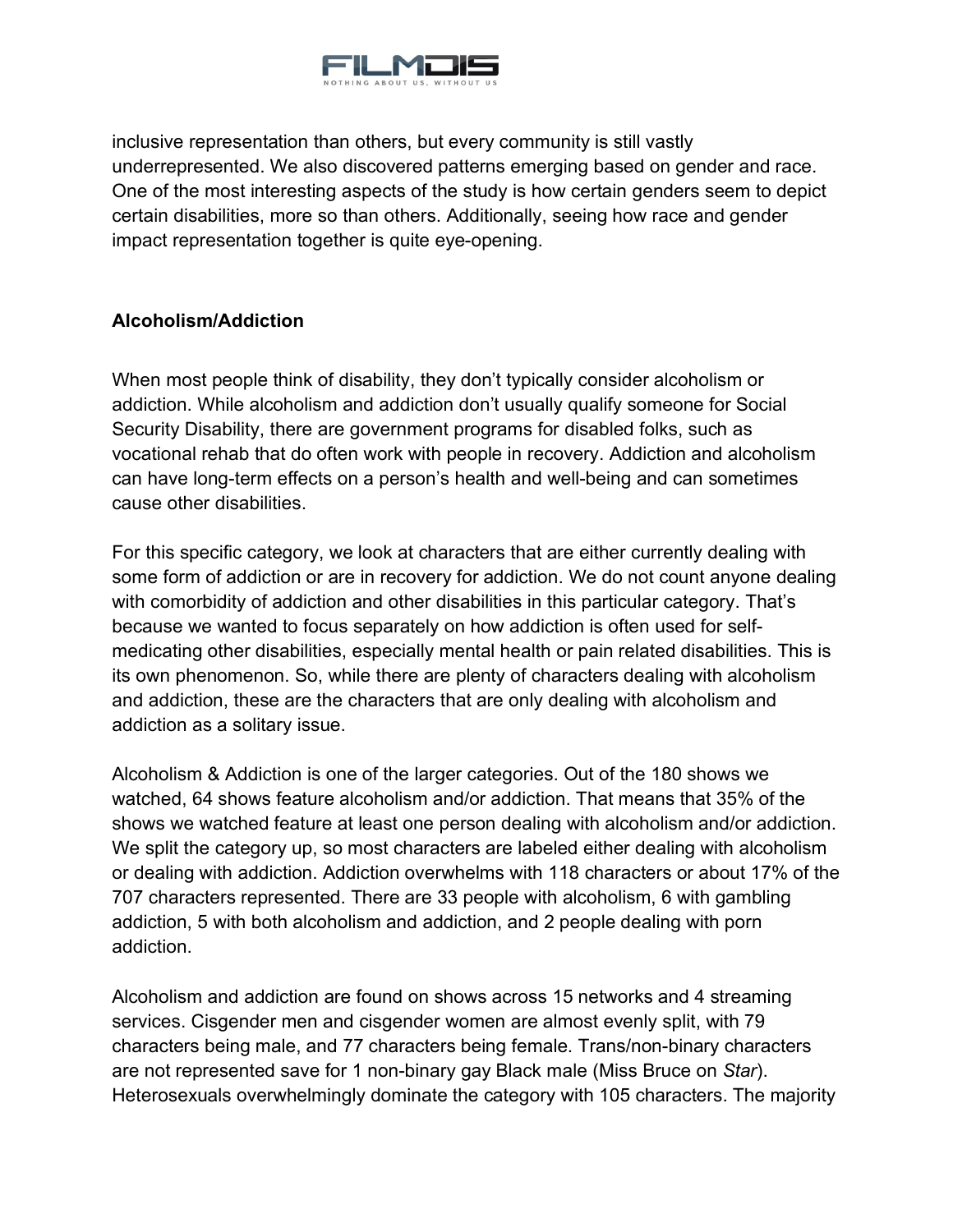

of these characters, 40 of them to be exact, are white heterosexual males. 43 of the characters feature unknown sexuality. It most likely is not relevant to their role. Lesbians have no representation, but gay men are 7 of the characters, 3 of whom are Black gay men, 2 of whom are white gay men, 1 IPOC gay man who is Latinx, and 1 Moclan (Bortus on *The Orville*). There is also 1 bisexual character, a bisexual white man.

Predictably, characters with alcoholism and addiction are white. There are 117 white characters, 23 Black, and 15 IPOC. The breakdown for IPOC characters includes 9 Latinx, 1 Indian, 2 Asians, 1 Hawaiian, 1 Biracial, and 1 First Nations. There is also 1 character from a non-Earth race, a Moclan (he is played by a Black actor, Peter Macon). The majority of the characters, 145 of them, are American. 5 are British, 2 are Unknown, 1 is Australian, 1 is Canadian, 1 is German, and 1 is from the nonexistent planet, Moclus.

As for age, alcoholism & addiction are present in every age range but children. The majority of characters are Adults (138). The rest are Elders (12), Teens (5), and 1 Baby. What should be of utmost concern is that the majority of these roles are Bit parts. There are 88 characters that are Bit roles, 47 are Supporting roles, and 21 of them are Lead characters. What this says to us is that while disabled people dealing with alcoholism and addiction are showing up throughout television sporadically, most of them are not involved in regular casting or may only be included as one-episode guest stars.

Further breaking down Lead and Supporting roles, 13 of the Lead characters are white, with 7 of those being white women. BIPOC share just five other roles. The breakdown for this is 2 Black gay men, 1 Latinx man, 1 Latinx woman, and 1 Fantasy race gay man (played by a Black actor). The only other diversity is 1 white man who is gay. Supporting roles feature 33 white characters, 16 of whom are female and 1 of whom is a bisexual male. There is also 1 white male Vulcan. The 16 nonwhite disabled characters include 5 Black women, 2 Black men, 1 of whom is gay, 4 IPOC women (1 Biracial, 1 Asian, 1 Latinx, and 1 First Nations), and 5 IPOC men (3 Latinx – one of whom is gay, 1 Hawaiian, and 1 Indian).

16 out of the 64 shows feature Extras with alcoholism and/or addiction. The leader for this is CBS with 4 shows, and runner-up is Amazon with 3. There are more men as Extras than women, although there is a mix of races represented including white, Black, and IPOC groups (Indigenous, Hawaiian, and Latinx). The vast majority of Extras are adults, and none are children or babies. CBS is also the overall winner for all of the networks with 42 of those 156 characters. A large reason for this is the show *Mom*, which centers around a daughter and mother on their quest for recovery together.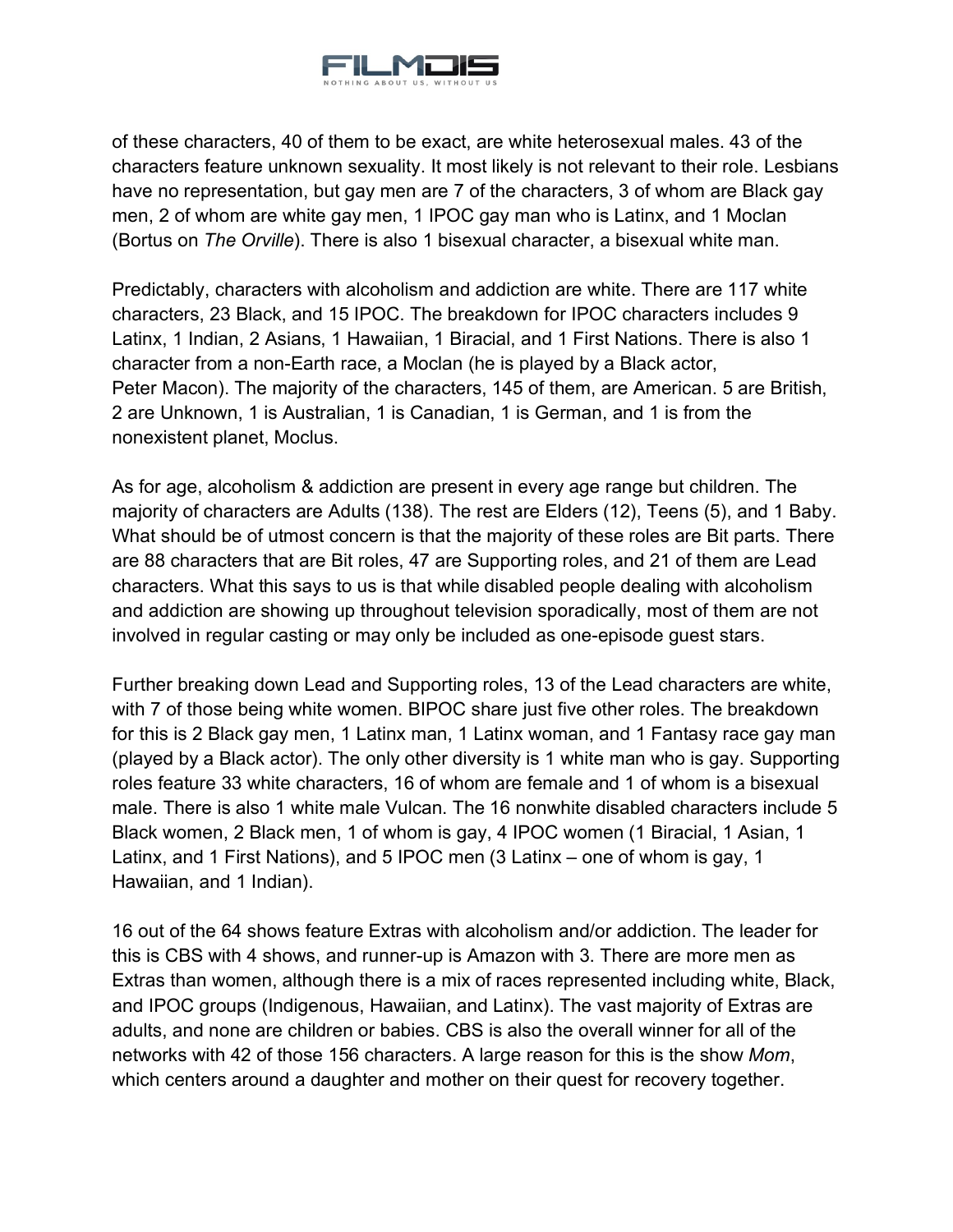

One of the issues we have with this particular category is figuring out which characters are actually played by people who have experienced alcoholism or addiction, personally. Because alcoholism and addiction are not considered visible disabilities, although some of the symptoms of substance use may be visible, it is hard to know unless an actor has spoken publicly about use and/or recovery. That means that the majority of these characters we just don't know. Unknown accounts for 152 characters, with 2 characters played by actors who have spoken about their struggles with addiction, and 2 characters played by actors who have said they are not.

## <span id="page-7-0"></span>**Amputee**

Amputees may cross over into other categories, such as Physical Disability and Chronic Health. However, it is important to keep amputees in their own separate category, because there is a lot of uniformity in how we see amputees being cast on television, Unlike less visible disabilities, It's much easier to find out if an actor is an amputee or not. Amputation can happen to nearly any body part, and for this study we see a wide variety of amputated body parts, including part of a butt cheek (Sir Gareth from *Knight Squad*).

Amputation is sometimes used for comic relief. For example, on *AP Bio*, a former bully of the protagonist, named Greg (played by non-amputee, Tim Heidecker) comes back to his alma mater to tell an inspiring story about how he has found success despite losing his toe. When the toe is stolen, it reveals he is still a bully. Toe amputation was also present on *Shameless*, when Frank amputates Debbie's toe since she can't afford to go to the hospital. Like Debbie, who was an established character prior to her amputation *Outlander* (Fergus), *Goliath* (Tom Wyatt), *Hawaii 5-0* (Natano Reigns), *Iron Fist* (Misty Knight, Chen Wu), and *Room 104* (Dan) feature characters that are not amputees when their character is introduced.

Multiple characters are disabled veterans including Brad Fullerton (*Magnum P.I.*), and Sam Keefe (*Shameless*). The Amputee category also presents the darker side of disability representation. In *Room 104*, Dan and another white male heterosexual character consensually meet in a hotel room to amputate each other's penises and eat them. They succeed in amputating Dan's penis, but things are broken up when the police arrive. On *Goliath*, Tom Wyatt is a devotee who can only get off when fetishizing women amputees, and this is depicted with the misogynistic exploitation of female amputees. He later becomes an amputee himself.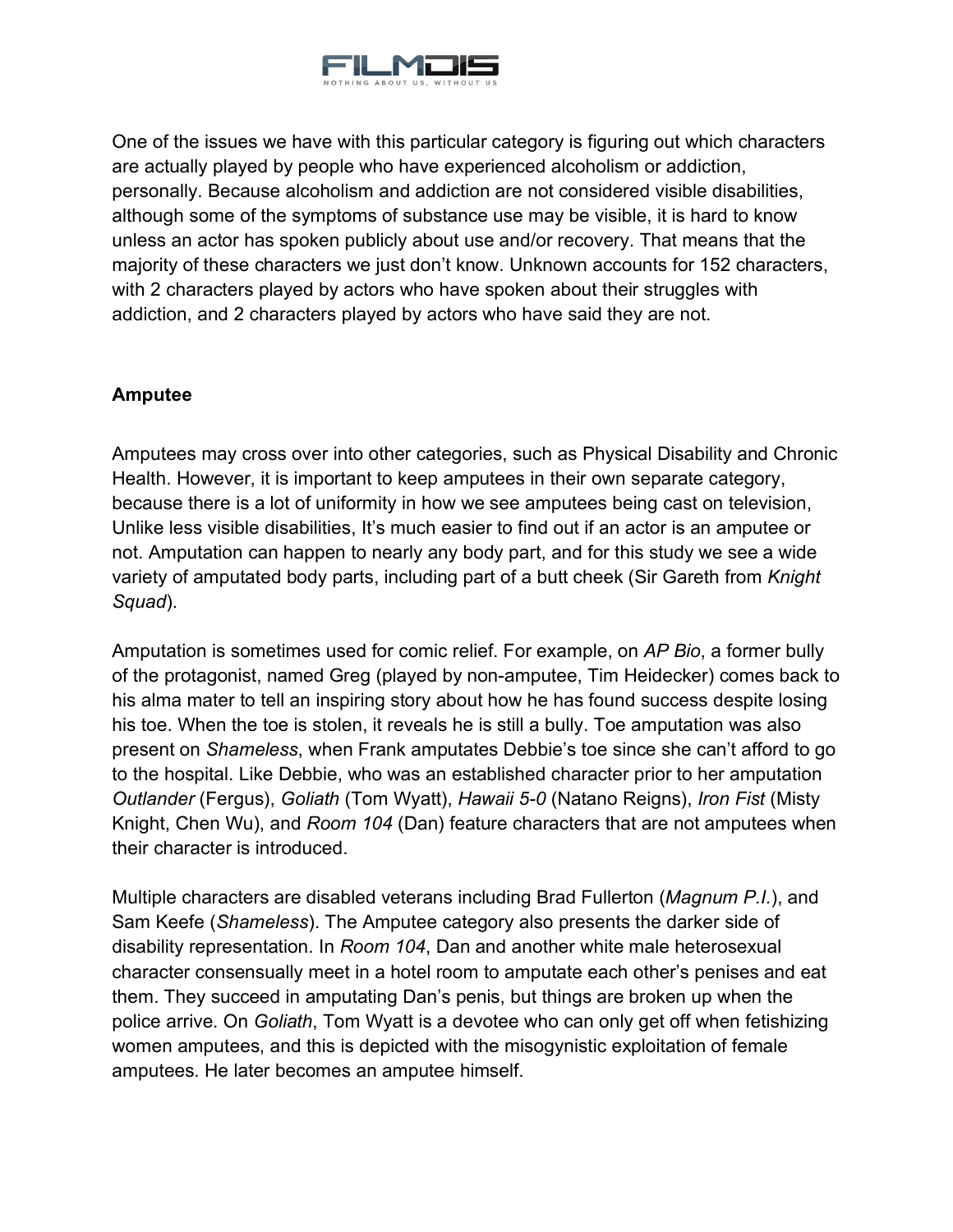

Out of the 180 shows watched, 24 or 13% feature at least one amputee character. The shows span across 12 networks and 3 streaming services. The primary form of amputation represented is Legs with 14 characters. Other forms of amputation include Arm  $(4)$ , Hand  $(4 - 1)$  with a bilateral hand amputation), Eye  $(3)$ , Finger  $(3)$ , Multiple Amputations (3 – all 4 limbs and tongue (1), both legs and hand (1), and hand, eye, and butt cheek (1)), Toe (2), and Penis (1).

The majority of amputee characters are cisgender males. A whopping 29 out of 34 characters or 85% of them are male,12 of them specifically white heterosexual males. The rest (5) are cisgender women. There are 17 heterosexual characters, 12 of unknown sexuality because it wasn't relevant to their character, 2 bisexuals, and 1 gay male. The bisexual characters are a white man and a white woman, while the gay character is a POC, an Indian man. Trans, non-binary, and lesbian amputees apparently don't exist on television, or at least not in the sample we studied.

As for race/ethnicity, 24 characters are white, again a significant majority of mostly males. Of the 5 cisgender female characters that are amputees, 3 are white and 2 are Black. Overall, there were 7 IPOC characters (3 Latinx, 1 Middle Eastern, 1 Hawaiian, 1 Indian, and 1 Asian), and 3 Black characters total, meaning there was only one Black male amputee. While there is 1 Hawaiian character, there are no other Indigenous characters. Not surprisingly, the majority of characters are American (24). The rest of the characters are Australian (2), British (1), Chinese (1), French (1), and Mexican (1). There are also characters from a fictional location (2), and characters with Unknown (2) nationalities.

The majority of amputees are Adults (30). There are 2 Elders, 1 Teen, and 1 Child. There needs to be much more focus on younger amputees, and specifically amputations that happen very young or that happen from birth, which are not typically represented. Again, the sad part of this is recognizing how few Lead characters are amputees. For this category, only 3, or about 8% of the 34 amputee characters are lead characters. Supporting (15) and Bit (16) characters are the majority of representation.

Delving deeper into representation of Lead and Supporting characters, of the 3 Lead amputee characters, 2 characters are multiply marginalized. One of them is a white bisexual woman and another is a Black woman. Out of 15 Supporting characters, 6 are multiply marginalized. One of them is a bisexual white male. The others are BPOC. There is 1 Black man and 1 Black woman. The other three are Asian (1), Middle Eastern (1), and Indian (1). The Indian man is also gay. There is 1 show on CBS featuring Extras that were amputees, and all of them were white (both men and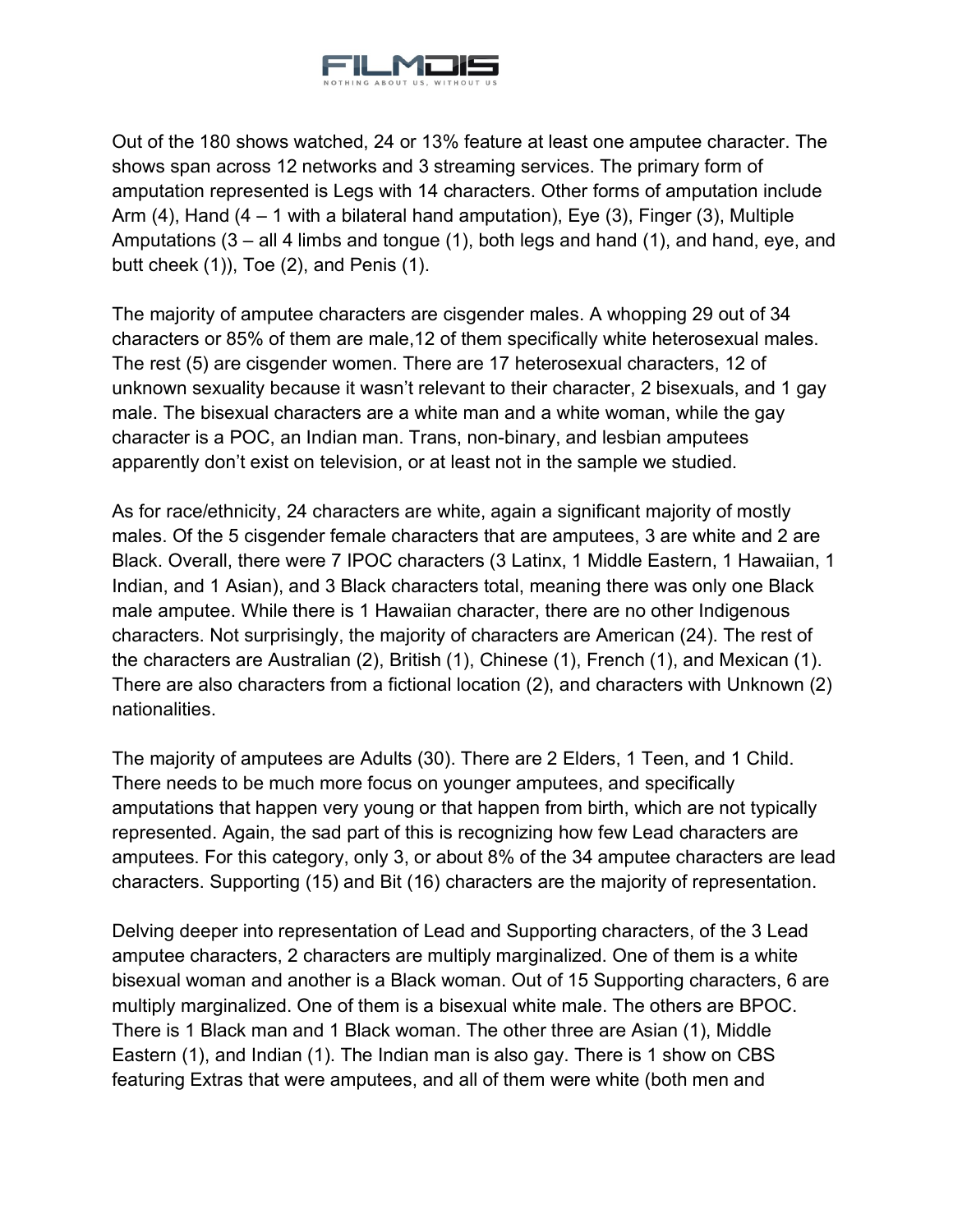

women). With so little representation, it would be hard to show an accurate picture of the vast diversity of the amputee community.

What is even more depressing is that the majority of amputees were played by nonamputees. 18 characters (53%) are not actually amputees. 13 of the characters are played by actual amputees, although actor Kurt Yeager plays 3 characters on his own. The rest of the characters (3) have such small roles, it was hard to find out if the actors are actual amputees. Of those that are amputees, only two of the characters, both played by Kurt Yeager (Joe on *The Village* and Terry Mitchell on *Take Two*), are Supporting roles. All the rest of the actual amputees are relegated to Bit roles, while Lead roles are played by those engaging in disabled mimicry.

Proving that including disability doesn't mean great representation, Amazon features the most amputees of any network/streaming service with 7 characters. The majority are on *Goliath*, the show with the harmful devotee representation, although there is also 1 on Patriot, whose prosthetic is used for comic relief. CBS and Netflix tie for second place with 5 characters apiece. Despite some representation, amputees remain largely invisible, especially for multiply marginalized amputees. We must start seeing more female, trans/non-binary, Indigenous folks, child, teen, and BIPOC characters that are amputees.

## <span id="page-9-0"></span>**Blind, Low Vision**

When we talk about disability on television, some people mention occasionally seeing Blind characters. These characters are easier to spot than those with less visible disabilities, especially if they are accompanied by accoutrements such as a cane or a service animal. Historically, there has not been a huge amount of Blind representation on television or in any media, and what has been available is largely problematic and offensive.

A lot of the portrayals of Blindness are inspiration porn, and that's no different for this study. The worst offender, by far, is the wishy-washy drama, *The Widow* from Amazon. Characters, Ariel and Beatrix (played by seeing actors Ólafur Darri Ólafsson and Louise Brealey), meet at a clinic where they are hoping to have their eyesight restored. Ariel, who was injured in a terrorist bombing in Africa and can identify who is responsible, is desperate to get his sight back but does not qualify for the surgery. Beatrix qualifies for the surgery and is eventually able to see. The reason why the actress said she took the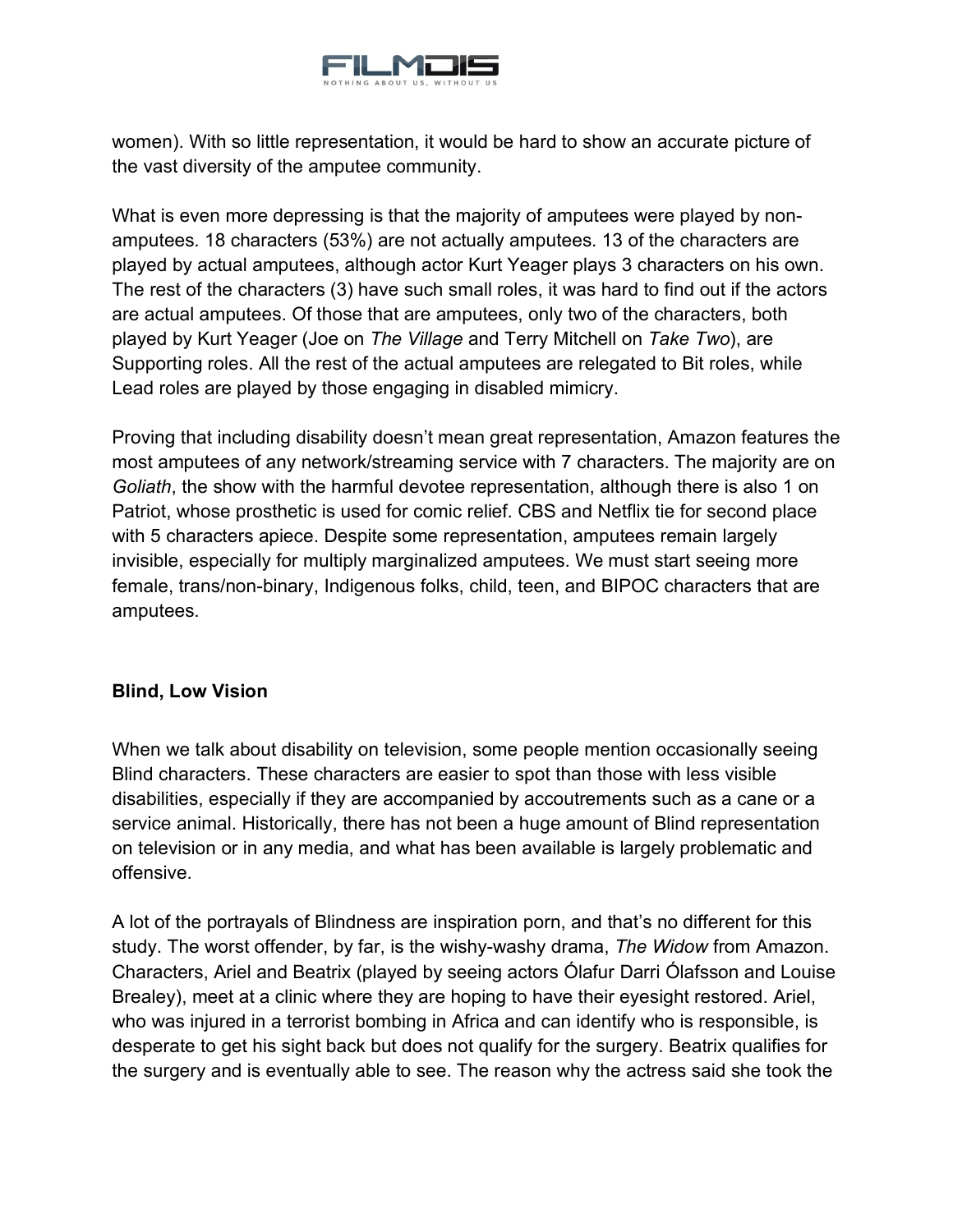

role is because the character must look at a famous painting of Whistler's Mother for two seconds, which is ridiculous logic.

Another blind character, Maren Thompson, who has surgery, and is given the chance to see again, is played by Blind actress, Marilee Talkington on *High Maintenance*. Maren initially wants to gain vision, because her young daughter wants her to be able to see her. While the story can, at times, have an inspirational feel, there are a few really interesting aspects of this storyline. For one, Ms. Talkington clearly shows how ridiculous it is to assume that a Blind actor could not play a seeing character for some scenes. Second, when it is assumed that the surgery did not work, Maren's response is one of acceptance. She doesn't believe her life will be limited if she cannot see.

The amount of Blind/Low Vision representation on television is negligible. Of note is the fact that there seems to be very little understanding of Blindness, or that there is a wide variety of experiences with Blindness within the Blind/Low Vision community. With some of the lowest representation in this study, 12 of the 180 shows we watched feature a Blind/Low Vision character. That's around 7% of the shows we watched. There are 13 characters total, which span 8 networks and 3 streaming services. The majority of characters are labeled Blind (10), with 2 considered Low Vision. Another character, Moira O'Hara (played by Francis Conroy), on *American Horror Story: Apocalypse*, has vision problems because she was shot in her eye, and has eye damage.

The majority of Blind characters are cisgender females (8), and cisgender males (5) make up the rest. There are no trans or non-binary Blind characters, at all, which is a disservice to the multiple trans/non-binary Blind people that exist in the world. Nearly all of the Blind characters are heterosexual (9), while 3 characters have sexuality that is Unknown. There is only 1 gay Blind character, and he is a white male.

In truth, Blind representation has a white problem. All of the Blind characters that are women are white. The erasure of Blind BIPOC in all media is significant, and unfortunately television is not helping with that. There was only one nonwhite character that was Blind in all 180 shows we watched. The lone character is a Black male character, Hal (David Alan Grier), from *A Series of Unfortunate Events* on Netflix. Hal is a recordkeeper at the hospital, and he has Low Vision. In fact, Hal's glasses have glasses, and he still can't see, but that does not prevent him from doing important work at the hospital.

Worth discussion is how Black and Brown characters function around white disabled characters, which is prevalent in the depiction of Aunt Jocasta (Maria Doyle Kennedy) on *Outlander*. Jocasta is the aunt of the male protagonist, Jamie Fraser. She inherited a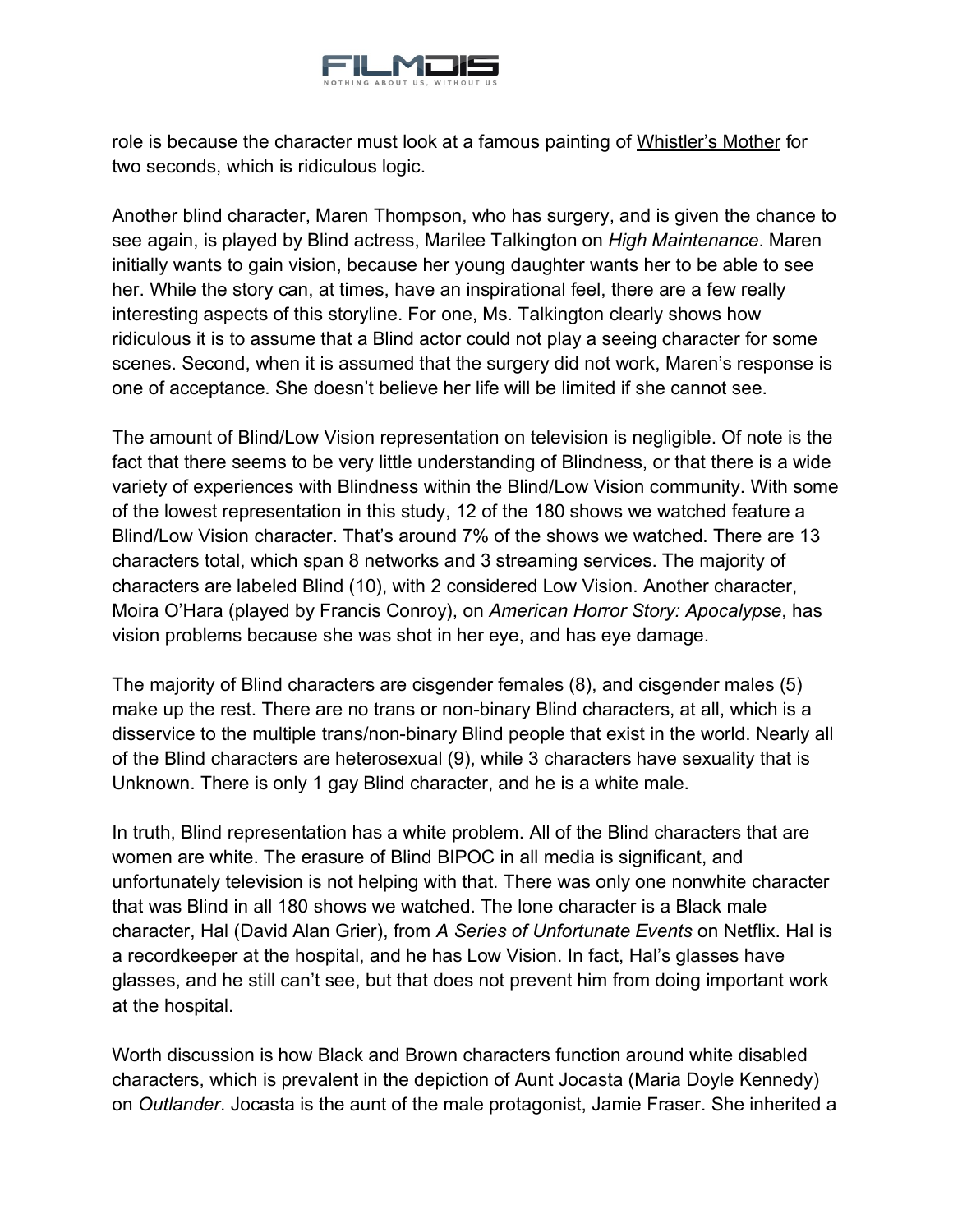

plantation from her late husband, and an older male enslaved person, Ulysses, acts as her eyes, essentially. She cannot function without his help and assistance, and he actively helps her to run the plantation that continues to enslave him and other Black people. It's hugely problematic that Black characters can play the saviors and caregivers for Blind characters, but Black and Brown Blind characters are not allowed to exist on their own.

Nationality wise, Americans continue to be represented the most, which is expected considering we are primarily viewing shows produced in Hollywood. There are 8 Americans. Other nationalities include British (2), Icelandic (1), Norwegian (1), and Scottish (1). The majority of Blind characters are Adults (7) followed closely behind by Elders (5). There is also 1 Teen character. Blind children and babies exist, but you wouldn't know that from this study. There needs to be much more diversity and inclusion for Blind children and allowing Blind young actors to even audition in Hollywood would be a great first step.

Most Blind characters are Bit (8) characters. Only 5 characters are Supporting roles. There are no Lead characters that are Blind on any shows. Out of the 5 Supporting characters that are Blind/Low Vision, none of them are nonwhite. 3 of them are white women and 2 of them are white men. None of the Supporting roles are LGBTQIA. This truly is one of the least diverse and least inclusive categories, which just speaks of how little Blind/Low Vision characters are included. There is 1 Blind Extra on 1 show, a cisgender white adult male on *The Rookie* on ABC. The networks with the most Blind representation overall, 2 characters each, are Amazon and Hulu.

It's frustrating to report that 9 of the 13, or 70% of the characters are played by nondisabled actors. Only 3 characters are played by Blind/Low Vision actors, and 1 is Unknown. All of this says that there needs to be much more authentic representation, as well as inclusion in casting of Blind/Low Vision actors, particularly those who are BIPOC and LGBTQIA. Blind actors deserve to have access to Lead and Supporting roles, not just a one-time guest starring performance. This is one category where Hollywood needs to improve the most.

One of the things that needs to change for Blind/Low Vision representation is how we perceive Blindness. Television needs to move away from the narrative that Blindness must be cured for people to function. Characters speak about wanting the "miracle of sight" and other harmful stereotypes, because Blind actors and creators have clearly not been involved in crafting these stories. Blindness is even explored as a punishment through Florence Scanwell on *Harlots*. Throughout the series, it is revealed that Florence (played by seeing actor, Dorothy Atkinson), who is a religious zealot and rages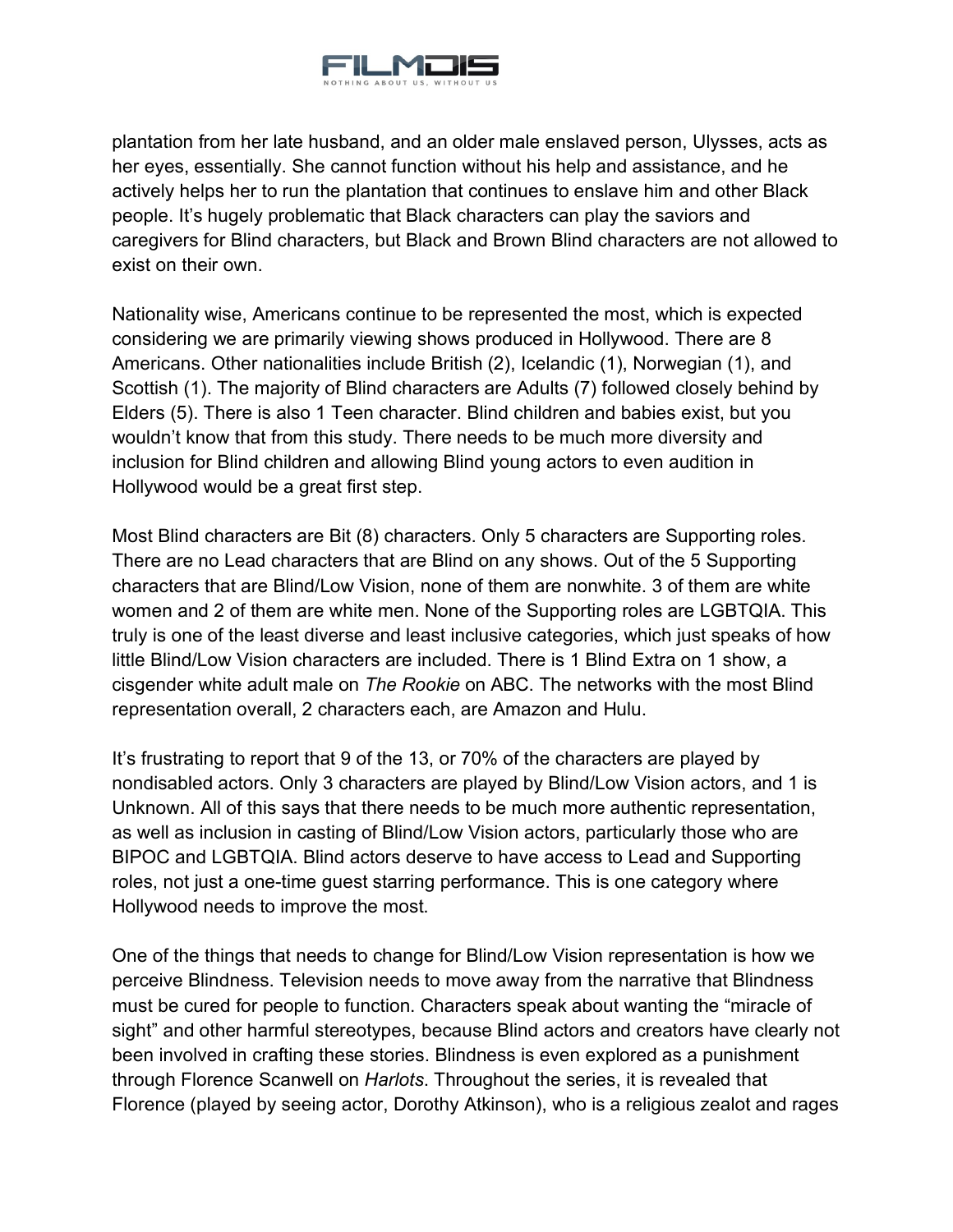

against sex workers, became Blind as a result of an STD (assumed Syphilis) when she was a sex worker herself. Creators must move away from using Blindness/Low Vision as a plot device and start making Blind/Low Vision characters well-rounded and multidimensional.

## <span id="page-12-0"></span>**Body & Facial Differences, Scarring**

The Body & Facial Differences and Scarring category could have vast diversity, but the truth is other than scarring we don't see very much representation. There are many reasons why someone might have a disability relating to Body & Facial Differences. There are congenital disabilities that can cause various forms of Differences, but accidents and other incidents later in life can also contribute. Fires can cause scarring and other Bodily Differences, but we usually don't see that much representation unless shows feature firefighters.

Some of the portrayals of Body & Facial Differences and Scarring are offensive. For example, Hugo on *A Series of Unfortunate Events*, who has severe kyphosis, is referred to as the "hunchback." He performs in a carnival freak show, where he tries on different coats. On *Chicago Med*, parents of a teenager have to be persuaded to save their daughter, Blair, who has burns on over 80% of her body, because they assume she "wouldn't want to live that way." *The Flash* introduces the concept of self-loathing leading to homicidal behavior when Savitar is revealed to be a scarred, damaged Barry Allen in a previous season. The entire plot behind his nefarious villainy is his Facial Differences, and anger at the loss of those he loved. He returns briefly, this season, still scarred and still angry, when Barry and his daughter from the future, must go back in time to get something from Savitar.

Not all portrayals are harmful, though. Despite having multiple scars from the war in the future, Wolf on *Future Man* is a highly capable soldier and Time Traveler, as well as a chef, partner in a polyamorous cluster, and surrogate father to daughter, Lugnut. *Harlots* also shows scarred strong independent women. Violet Cross, a Black, bisexual woman, often transcends stereotypes. She is jailed and branded, literally, as a thief. Despite that, she ends up working in the home of Justice Josiah Hunt, where she is quite helpful to him. She also explores a positively depicted relationship with Amelia Scanwell, a young Christian woman who is confused about her feelings for Violet.

Only 5% of shows or 9 out of 180 feature a character with Body & Facial Differences or Scarring. This accounts for 10 different characters on 5 networks and 3 streaming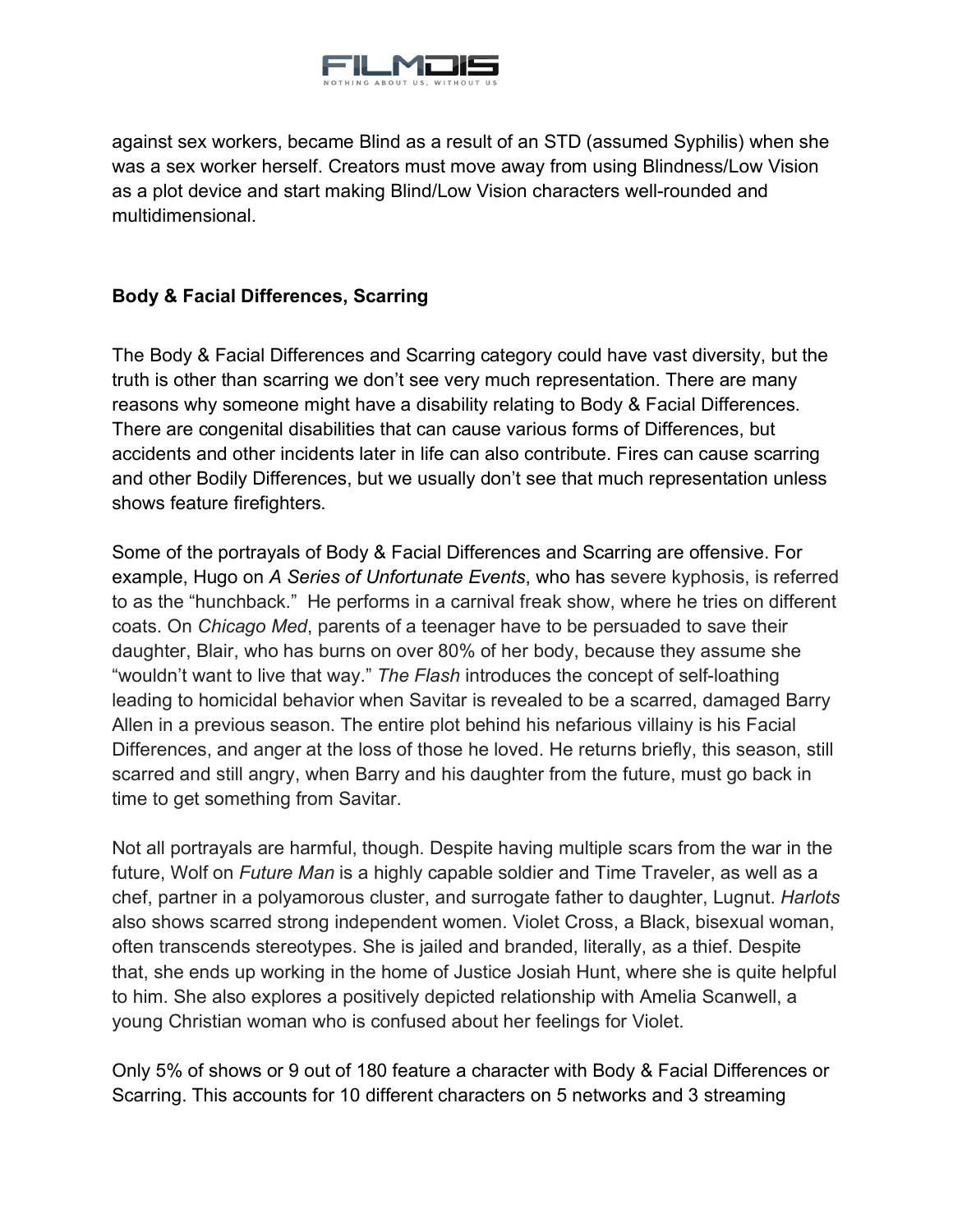

services. The most representation went to Burn/Scars (7). Other representation includes "Hunchback" (1), Club Foot (1), and Cleft Palate (1). Of these characters, cisgender men dominate the narrative. In fact, all male representation is white. Trans/non-binary individuals are once again excluded from inclusion, as are gay and lesbian characters. However, surprisingly there are 2 bisexual characters, and one of them is a Black woman. The other is a white man. The rest of the characters are heterosexual (4), or their sexuality is Unknown (4).

Violet is 1 of only 2 nonwhite characters in this category. Both nonwhite characters are women. However, that means 8 of the characters are white. While Violet is Black, Mini is a Latinx child on *Mayans MC*. Together, these two female characters represent the only racial diversity in the Body & Facial Differences and Scarring category. This is a great misjustice when it comes to representation, which needs to be rectified. The majority of characters are American (5), although British (3) representation is not far behind. The two other characters are Mexican (1) and Scottish (1).

Adults (7) account for the majority of roles. There are no Elders, but there is 1 Teen, 1 Child, and 1 Baby represented. Baby Kirk from *Call the Midwife* represents the historic exclusion of disabled people from greater society. Born with a cleft palate, his father is away at sea, and the other mothers in the maternity ward treat the baby like he is a pariah. His mother has five other children and feels overwhelmed to care for him. After one of the nurses goes out to the home and enlists one of her older children to help out their mother, who is protective of his little brother, Baby Kirk starts to thrive. His mother is grateful that she doesn't have to give him up because she never wanted to in the first place.

While 2 characters are Lead characters, Bit (6) characters still continue to dominate disability representation. The remaining 2 characters are supporting characters. None of the Lead characters are nonwhite, trans/non-binary, or women. One of them is a white bisexual man. The 2 Supporting characters are both BIPOC women. One of them is a Black bisexual woman, the other is a Latinx woman. We can determine that none of the actors playing these roles actually have Body & Facial Differences or Scarring. We are certain 8 actors do not, and 2 are unknown. There are no Extras with Body & Facial Differences or Scarring. The networks with the most representation overall are PBS and Hulu, which both feature 2 characters a piece.

The big thing to take away from this category is that there simply is not accurate or inclusive representation for people that have Body & Facial Differences and/or Scarring. If and when there is inclusion, characters tend to be white. Representation varies from not having any effect on a character's life to being a primary plot point. However, when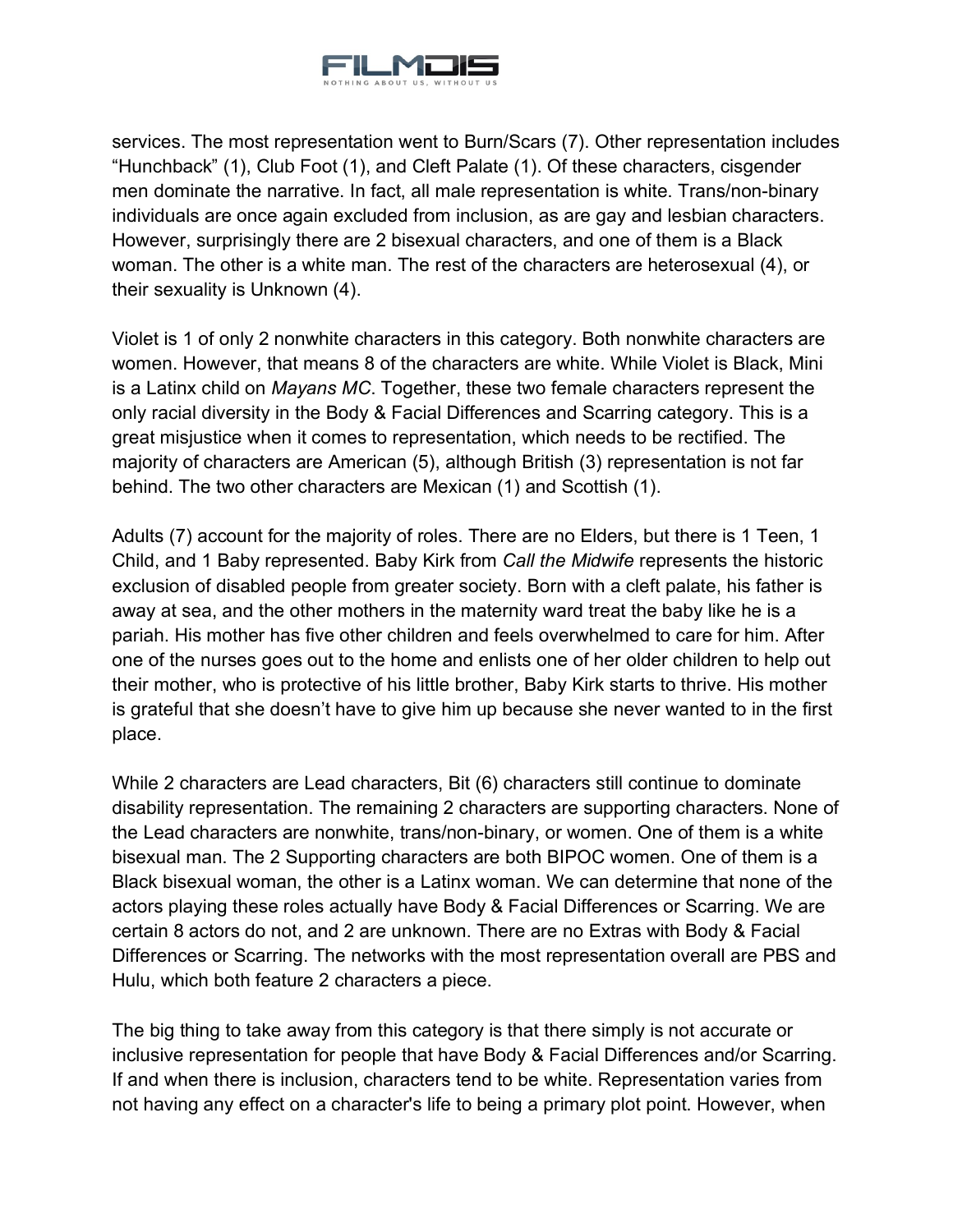

people that are living with this disability have no part in crafting these stories, the disability is either forgettable or ridiculous. Additionally, it would be great to see stories that actually involve Body & Facial Differences that are congenital or that affect children and teenagers. Most of the focus has been on acquired disability, but there are many people living with congenital Body & and Facial Differences that have never accurately seen themselves represented on television or other media.

## <span id="page-14-0"></span>**Cancer**

If you watch a lot of medical dramas, you've probably seen your fair share of guest stars that have Cancer. Cancer can refer to [over 200 diseases, which involve uncontrollable](https://www.cancerresearch.org/faq?gclid=Cj0KCQiA7aPyBRChARIsAJfWCgKEdN9Lr0AvSpcQkV3FlAlt43-uqV39VSJpYmkG3S-qNA36sK4RHMoaAnIAEALw_wcB)  [cell growth that harms body tissues.](https://www.cancerresearch.org/faq?gclid=Cj0KCQiA7aPyBRChARIsAJfWCgKEdN9Lr0AvSpcQkV3FlAlt43-uqV39VSJpYmkG3S-qNA36sK4RHMoaAnIAEALw_wcB) How cancer affects each person will vary widely because there are so many different variables that can affect cancer. As such, it was imperative that we look for a wide diversity in representation, to reflect how common Cancer is in most families.

One of the more interesting portrayals of Cancer we saw was on *A Million Little Things*. Gary Mendez is a man in remission from Breast Cancer. When most people think of Breast Cancer, they think of women who have it, but it can also affect men. Gary's Cancer is still impacting his life, despite being in remission. He is not even able to have sex with his shirt off, presumably because of his embarrassment about how his chest looks following surgery.

Meanwhile, *Chicago Med* examines the struggle of Cancer treatment for undocumented people. When Linda Harper is diagnosed with Cancer, she tries to find a way to get her green card. There is a promising stem cell treatment that could put her in remission, but because she is not a citizen and does not have a green card she does not qualify for the treatment. Her brother could donate stem cells, but he is also undocumented, so he is afraid he will get deported if he goes to the hospital to get tested. *Chicago Med* also explores white supremacy, when Kenneth Baker, a white man with Cancer, deliberately plows down multiple people during a street fair in the hopes of killing, "as many Black people as possible."

Out of 180 shows, 16% or 29 of them have at least one depiction of Cancer. Considering the prevalence of Cancer in society, this signifies that Cancer representation is significantly lacking. There are 56 characters across 11 networks and 2 streaming services. The majority of representation features characters with an unspecified type of Cancer (28). The rest are characters with the following types of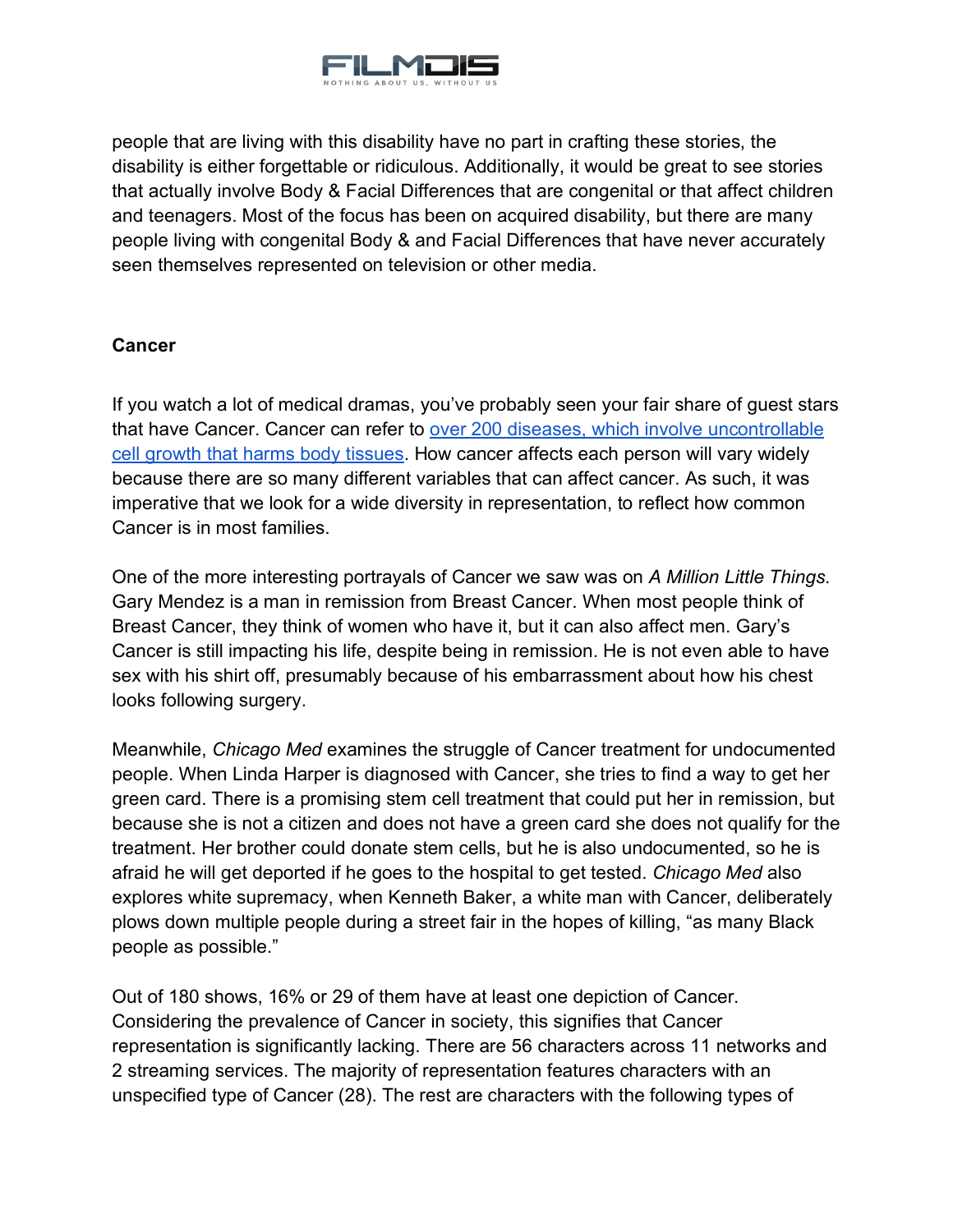

Cancer: Breast (6 – 5 females, 1 male), Leukemia (4), Lung (3), Brain (3), Colon (2), Lymphoma (2), Pancreatic (2), Endometrial (1), Glioblastoma (1), Ovarian (1), Prostate (1), Testicular (1), and Squamous Cell Carcinoma (1).

More cisgender females (30) have Cancer than cisgender males (26). LGBTQA representation is not present at all. However, there is one Intersex character. She is a Black woman, who discovers she is Intersex after abdominal pains reveal that she has Testicular Cancer. She is listed as a Black Intersex woman, because that's how the character chooses to identify by the end of the episode. Characters are either heterosexual (36) or their sexuality is not relevant to the story, so it is Unknown (20). We know that Cancer can happen to any type of person at any age, so a complete lack of diversity in sexuality or gender identity is a massive issue for this already largely underserved community.

The majority of Cancer patients are white (38). That's nearly 70% of all characters with Cancer. The other 18 characters are Black (11) and POC (7). POC representation can further be broken down to Latinx (3), Asian (3), and Middle Eastern (1). For Black characters, the majority are Black females (7) one of whom is Intersex. The other 4 are Black males. Asian representation is split between 2 females and 1 male. Latinx is split between 2 males and 1 female, and there is 1 Middle Eastern male.

You won't be surprised to know that 48 of the characters are American. Other nationalities include 4 British, 1 Rwandan (Hutu), 1 French, and 1 South American (unknown country of origin). There is also 1 character from the fictitious country of Qumar. We believe this may be paying homage to Aaron Sorkin's *The West Wing*, the original home of the country of Qumar. The majority of characters are Adults (25) and Elders (23). Young people are not well represented with Teens having 4 characters, and Children having 5 characters. There are no Babies with Cancer on any show.

Not surprisingly, Bit (42) characters are the majority of characters with Cancer. Showrunners do not like giving their Lead characters Cancer, because there are only 7. Of these 7 characters, only 2 are multiply marginalized; 1 is a bisexual Black female, and the other is a Bisexual white female. The rest (5) are cishet white males. There are 5 supporting characters, and 2 of them are BIPOC (1 Black female and 1 Latinx male). The other three include 1 white male and 2 white females. Extras with Cancer appear on 3 different shows, two of which are on ABC. The third show is on NBC. All of the Extras are white, but they are both males and females.

There's no way to know if someone has experienced or is dealing with Cancer. There are actors out there who are acting with Cancer, and many of them are hiding in the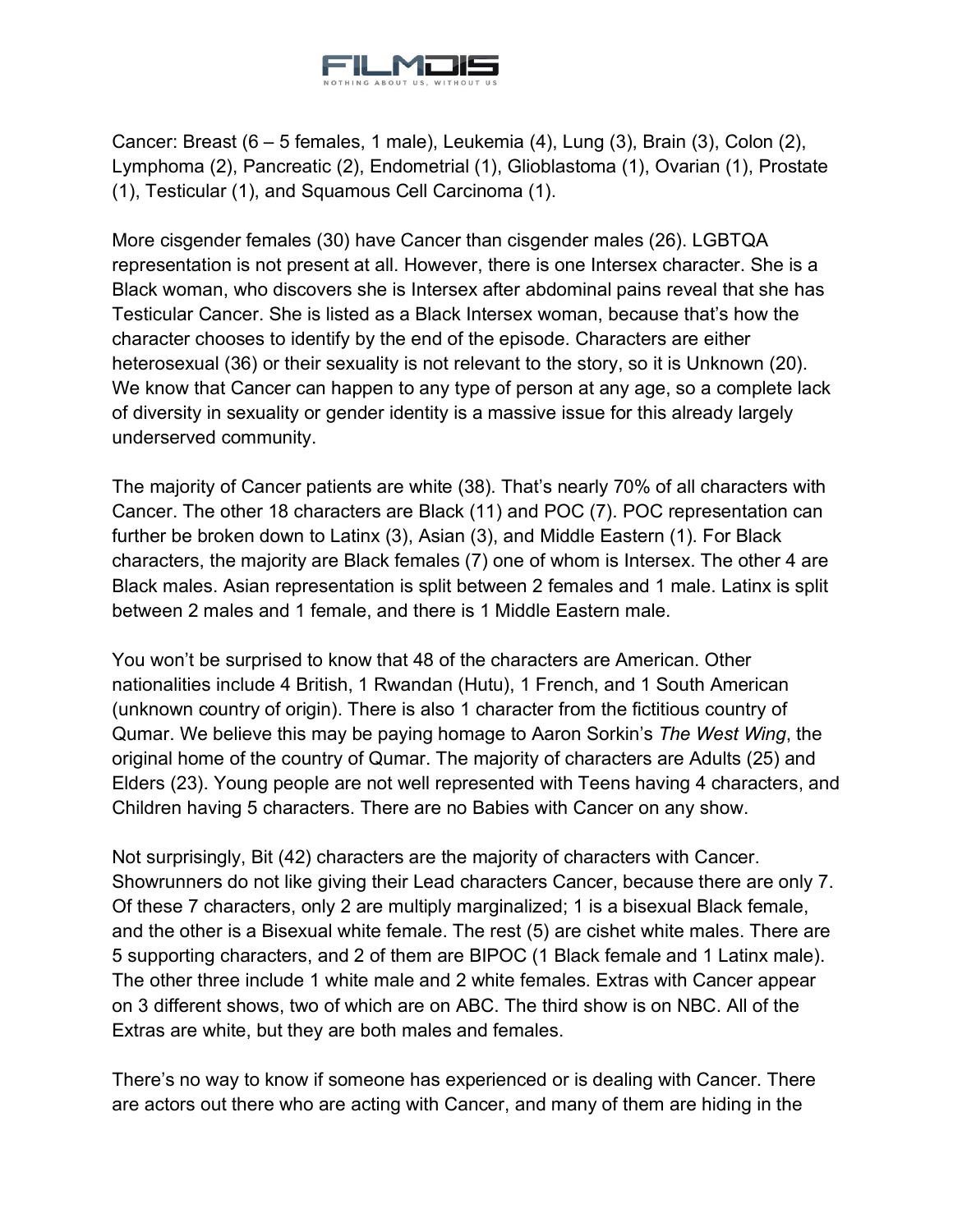

shadows, afraid to reveal their diagnosis because they are afraid of losing or not getting work. We don't know If any of the actors representing these characters have spoken about having Cancer. The majority of people don't seem to, but there's just no way to know.

Cancer representation must become more diverse. Representation matters, and LGBTQIA people deserve better. The same is true for people who are BIPOC. We have seen Cancer in white people for years. We deserve to see how structural barriers like racism, homophobia, transmisia, and other forms of oppression impact Cancer diagnosis, treatment, and healthcare access. The fact that there are not any Indigenous characters with Cancer is a disservice to Native communities. There are so many potential stories that could be told about people with Cancer, especially for Lead and Supporting characters. Somebody needs to tell them.

## <span id="page-16-0"></span>**Chronic Health**

Millions of people around the world have a Chronic Health disability. There is vast diversity in what is considered a chronic health disability. It was hard sometimes to determine what disability should be placed in Chronic Health, but ultimately it came down to how disabled people experience their disability – if it is chronic in nature. Disabilities run the gamut from Diabetes to Cystic Fibrosis, Various Heart Issues to Pulmonary disabilities like asthma, and Lupus to a Mysterious Illness that acts like an autoimmune disability. Some categorization was tricky, such as Emma Blanchard, from *The Act*. We know she has Chronic Health disabilities, but she also is being poisoned by her daughter, DeeDee, which creates further disability before she dies.

The only trans representation in our entire study is featured in Chronic Health. She is on the show *Pose*. All of the characters from *Pose* that are disabled are BIPOC, except for the Extras who are BIPOC and white. Perhaps in juxtaposition, other characters with HIV include white South Africans (2), living in Rwanda in *Black Earth Rising*. This show offers characters with a variety of Chronic Disabilities, including Mark Viner (something pulmonary), Eunice Clayton (ovarian cysts and other issues dealing with the reproductive organs), and Alice Munezero (chronic stomach issues due to poisoning).

There are 54 shows (60%) with 109 characters (15% of 708) across 11 networks and 4 streaming services that feature characters that are disabled with Chronic Health disabilities. Characters represent different types of Chronic Health disabilities including Heart Condition/Heart Disease (25), Diabetes (8), HIV+/AIDS (8), Liver Disease/Liver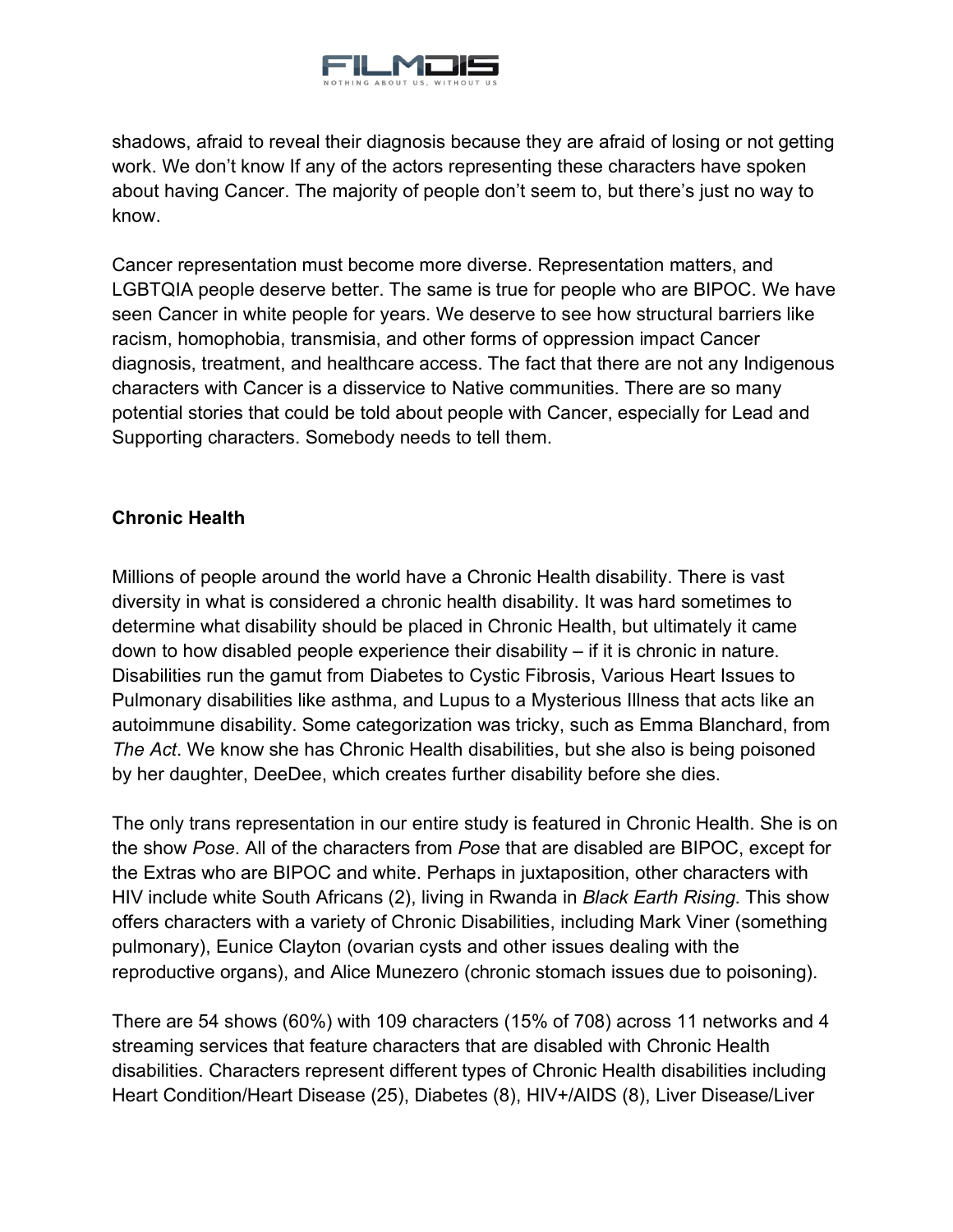

Failure (8), Asthma (7), Chronic Health (5), Mystery Illness w/Seizures (5 – Made Up), Allergies (4), Kidney Problems (4), Lupus (4), Cystic Fibrosis (3), Sickle Cell Anemia (3), Stutter (3), COPD (2), Crohn's (2), Pulmonary (2), Renal Failure (2), Scoliosis (2), Arthritis (1), Cirrhosis (1), Extreme Night Terrors (1), Facial Condition (1), Fainting Spells (1), Guillain-Barre Syndrome (1), Leg Ulcers (1), Leprosy (1), Lyme Disease (1), Respiratory (1), Sleep Apnea (1), Unable to Digest Food (1)

Cisgender males (58) and females (51) are not too far off from one another. One of the 51 females is a trans woman. The rest are cisgender. The majority of characters are heterosexual (54), while the rest are Unknown (44), gay (4), lesbian (1), and bisexual (1). The trans woman is Blanca on *Pose*, who is Biracial (Afro-Latinx). The Bisexual man is white, as is the lesbian. All 4 gay men are BIPOC (2 Black, 1 Biracial (Asian), and 1 Latinx). They include Pray Tell and his lover, Costas on *Pose*.

White people continue to dominate disability categories. However, Black storytellers are adding more characters who have been diagnosed with Chronic Health disabilities. The breakdown for characters by race is white (66), Black (29), POC (13 - 10 Latinx, 2 Biracial, 1 Middle Eastern). For females, 16 characters are Black (8 heterosexual and 8 unknown sexuality), and 5 are BIPOC (2 heterosexual including 1 Latinx and 1 Middle Eastern, 3 Latinx with unknown sexuality, and 1 trans Biracial (Afro-Latinx). For males, there are 13 Black characters (6 heterosexual, 5 unknown, and 2 gay) and 8 IPOC (3 heterosexual Latinx, 3 Latinx of unknown sexuality, and 2 gay including 1 Asian and 1 Latinx). The continued exclusion of Indigenous characters, as well as Asian characters is felt across many categories, but most especially this one, which has so many different types of disabilities that are represented. This means 61% of characters with Chronic Health disabilities are white, 26% Black, and 12% POC (9% Latinx, 2% Biracial, and 0.9% Middle Eastern).

Thanks to shows like *Pose* and *Queen Sugar*, BPOC representation of Chronic Health is much more incorporated into the lives of the characters represented. While representation is still very limited for nonwhite characters, these shows are setting the standard for inclusion and authenticity. It also helps that some creators are involved in the communities represented. Ava Duvernay, the creator and showrunner of *Queen Sugar* was diagnosed with Lupus, and that has had a significant effect on the writing and creation of the character of Aunt Vi, a Black woman with Lupus. Shows like *Empire* and *Star*, also have a wide variety of disabled characters, recognizing that disability commonly accompanies other intersections of identity. Not all of these representations are great, but at least they are finally starting to exist.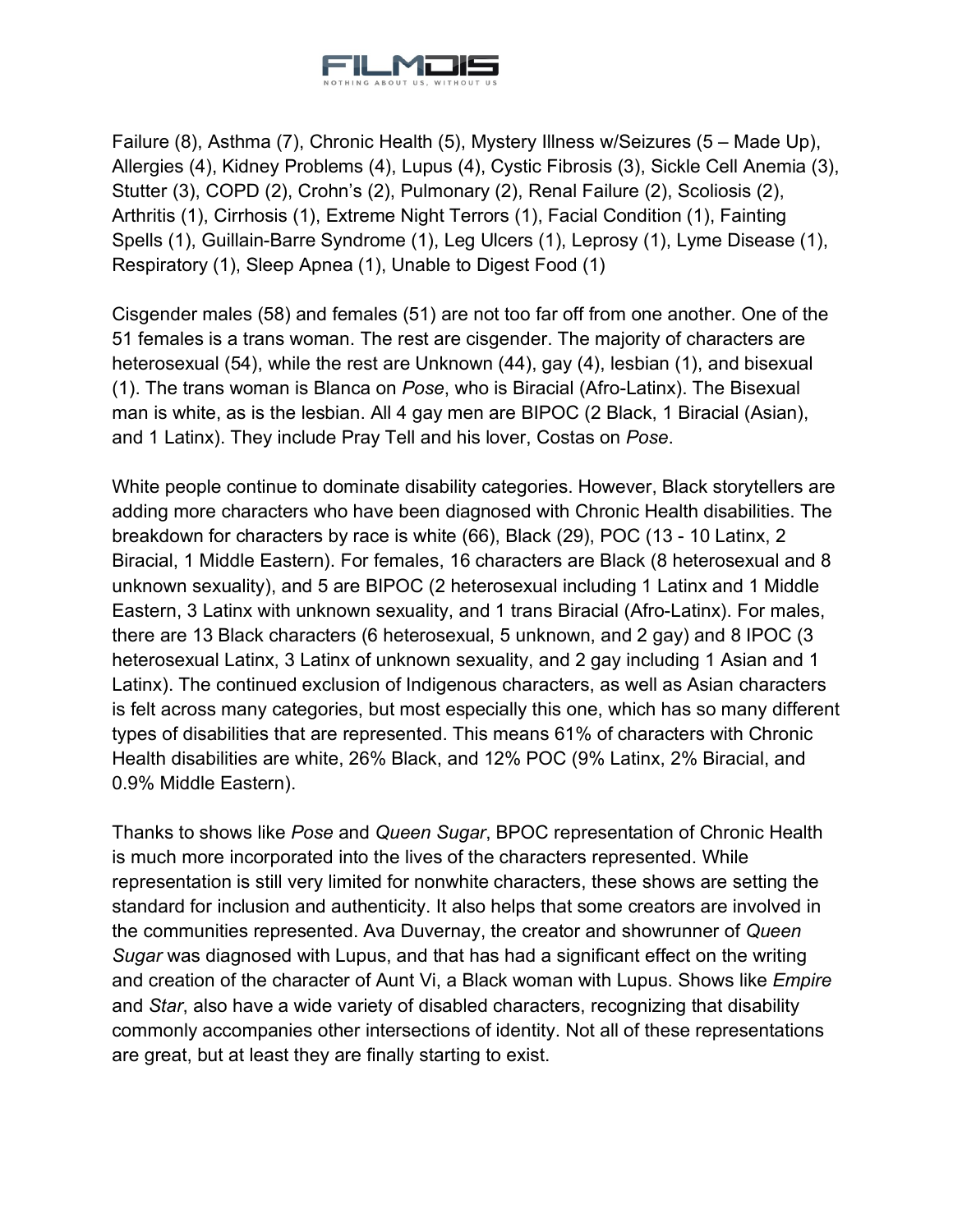

The majority of characters are (surprise, surprise) American (88). Other nationalities include Canadian (5), British (4), Ghanaian (3), South African (2), Unknown (2), Unspecified European (1), Guatemalan (1), Mexican (1) and Rwandan - Tutsi (1). Adults account for 55 characters (54%), 26 are Elders, 15 are Teenagers, 11 are Children, and 2 are Babies. This is the only category of disability that represents every single age group. The majority of characters are Bit roles (68). Supporting (26) characters make up the next most popular group, and once again Lead (15) finishes last. For Lead characters, 8 are BIPOC. Of the 7 that are white, 4 are women, and 1 is a bisexual man. The breakdown for nonwhite characters that are Leads is 2 Black females, 2 Black males including 1 that is gay, 1 Biracial gay male, 2 Latinx males, and 1 Biracial trans female. The 26 Supporting characters include 8 white females including 1 lesbian, and 10 BIPOC (5 Black females, 4 Black males including 1 gay male, and 1 Latinx gay male).

It can be hard to identify Chronic Health Disabilities, because some people have visible symptoms and experiences affected by their disabilities, and others may have symptoms and experiences that are less noticeable to others. Therefore, unless actors have spoken about their experiences as disabled individuals, we only know of 1 character who shares the same disability with her character, Officer Patton (played by Kaydence Patton, who's Make-A-Wish was to star on television. She has a bit part on *The Rookie)*. That being said, it's likely a lot more actors with Chronic Health disabilities act on television who remain silent about being disabled, although they may not be playing disabled characters. A lot of Chronic Health disabilities are stigmatized, and the media could really change those messages by offering depictions of characters with Chronic Health disabilities on more television shows.

## <span id="page-18-0"></span>**Coma**

The Coma category was created because sometimes television shows have characters in Comas with no explanation why. Essentially, it was created as opposed to listing these characters in the Random Disability category. There is a wide spectrum of reasons for why someone might be in a coma. Sometimes comas are induced to aid in healing, and sometimes people are in comas due to accident, injury, or illness.

For this study, we only had a few characters that were in a coma. In one, the character, Hana Ennis on *Black Earth Rising* remains in a coma throughout the entire series. She was doing relief work in Rwanda and the DRC prior to the start of the show, and it is later discovered that her coma is the result of an attack on her, not an accident. Another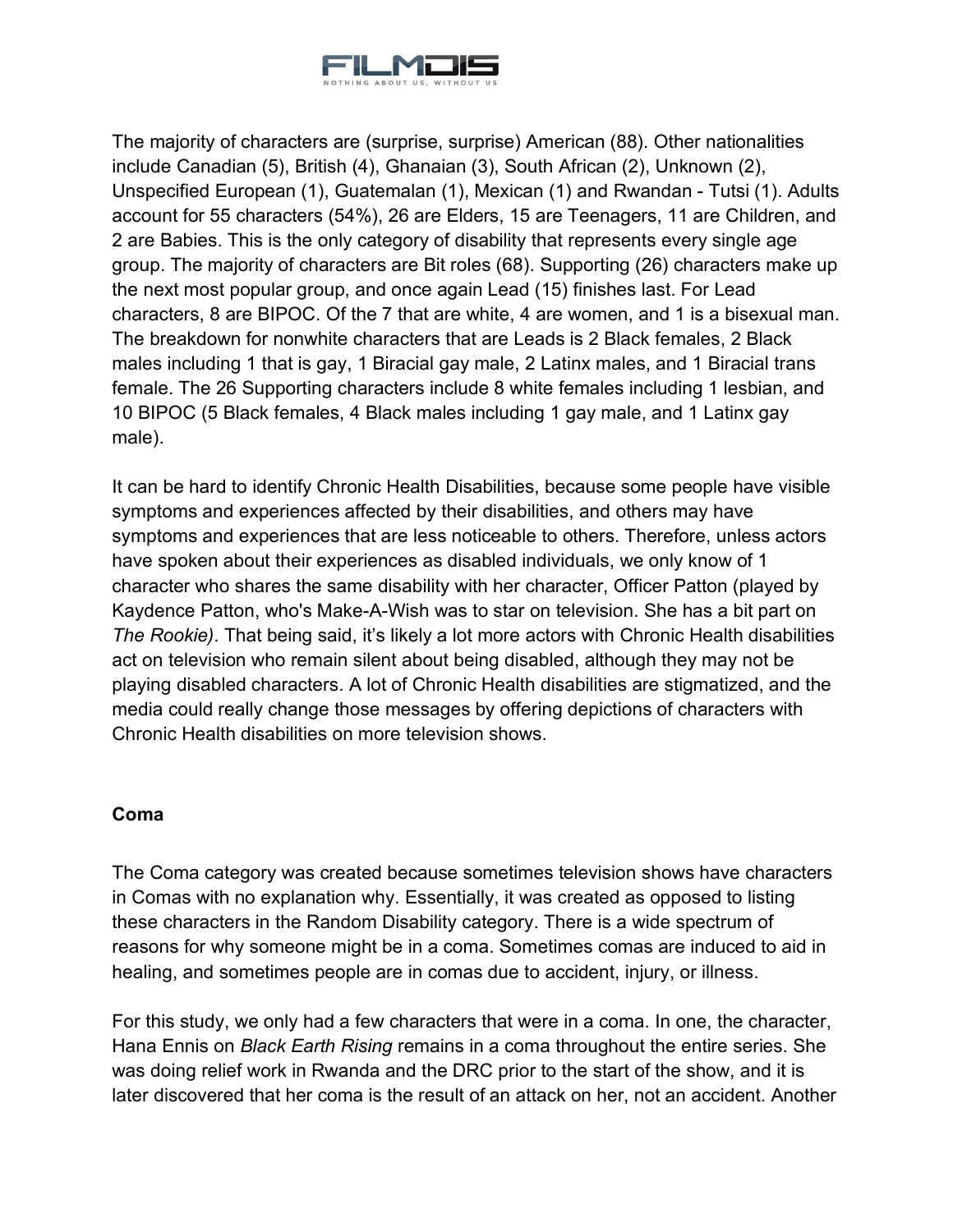

character, Michelle Vu on *The OA* sees into another dimension, which puts her in a coma. She does eventually come out of it.

It's unclear whether Michelle is a young woman or someone who is trans but not out/or aware of it. This confusion stems from her other dimensional selves appearing in the forms of trans teenager Buck Vu, and trans actor Ian Alexander portraying himself Because Michelle is referred to as she throughout the series, we have counted her as a female for this study. We may never know the answer to whether the creators believe gender identity can change for characters between dimensions, since the show was canceled, but it should be noted that she is played by a trans actor. It should also be noted that no other characters have different gender identities in other dimensions that appear on the show.

There are 2 characters in Comas on 2 different shows. Both shows are on the same network, Netflix. The statistics for this are incredibly sparse, obviously, but neither character really fit into any of the other categories. Hana Is in a world similar to the one we live in, and Michelle is in a sci-fi world that is supposed to be another dimension of our current world. Both (2) characters are female, although one is played by a trans actor. We don't know if either character is heterosexual. We really don't know their sexuality, at all. This is not central to either character.

Both characters are American. Hana is a white female. Michelle is an Asian female. There are no males in comas. Hana is an Adult and Michelle is a Teen. Both characters are supporting roles, although Michelle's part is bigger. She actually has a few lines, whereas you never really see Hana except for when she is lying in bed and her father is visiting her. Neither actor is actually in a coma. We expected that to be the case. There would be all kinds of ethical issues, especially surrounding consent, about including someone in an actual coma on a television show. There are also no shows that we watched, which feature a character in a coma as an Extra,

What we do recommend is that those who have been in a coma be consulted and included in the writing and character development of such characters. There's no way to know what it's like to be in a coma if you have not been in one but having people who have been in comas would allow Hollywood to make these portrayals more authentic and realistic.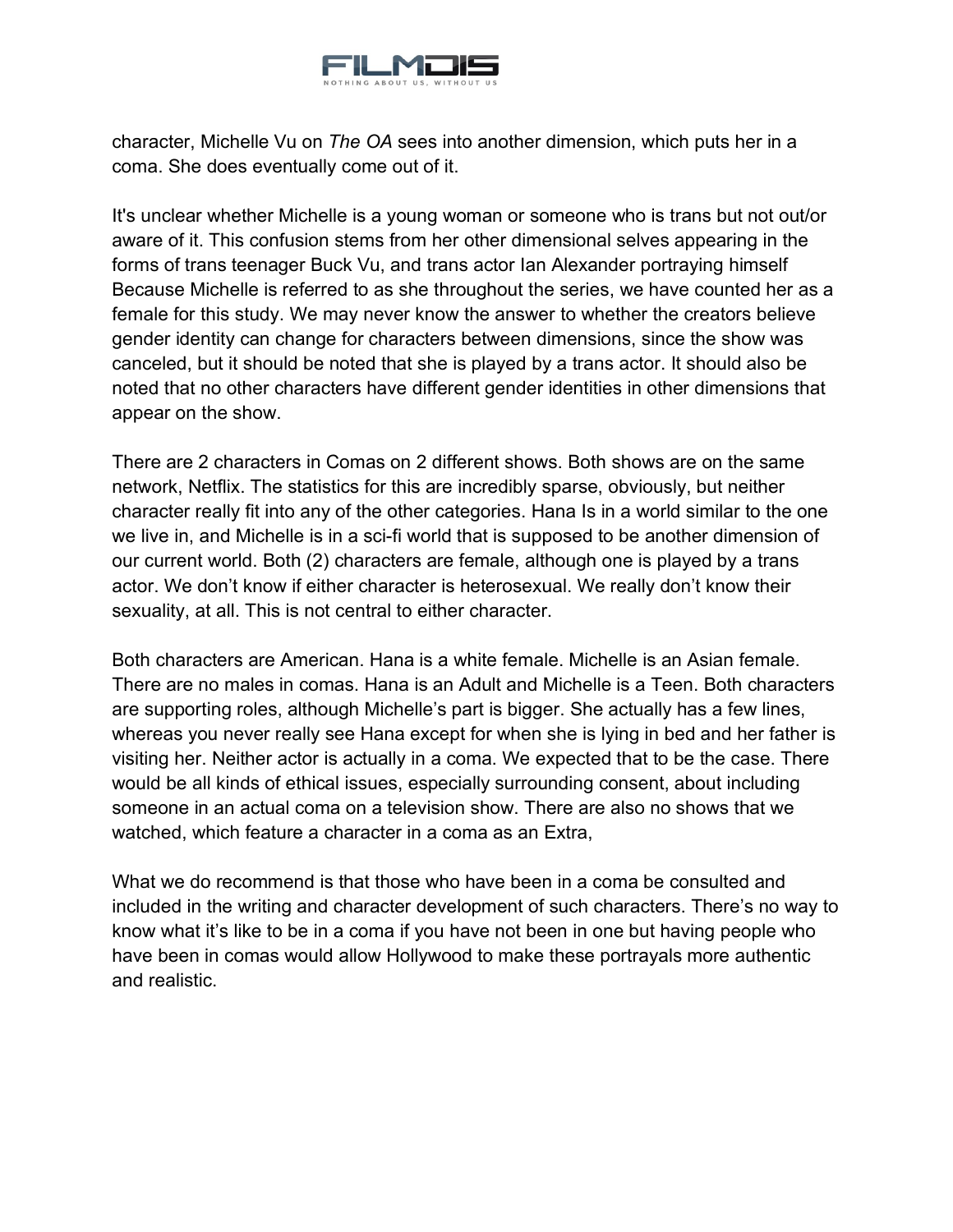

## <span id="page-20-0"></span>**Deaf and Hard of Hearing (HOH)**

The D/deaf/HOH community is incredibly diverse, but also often isolated from the hearing world. Unfortunately, Hollywood has no comprehension of this, nor do they understand the need for greater levels of inclusion, as well as better representation. Deaf characters have long been treated like a novelty in film and on television. Far be it from us to disprove this in this study. We can't do it, because not only is the Deaf/HOH representation abysmal, but not much has changed in the three decades since Marlee Matlin won an Oscar, the last person from the disability community to do so, that we know.

Deaf characters account for just 5 characters (0.7%). All of them are Deaf. None of them are Hard of Hearing. They are on 5 shows (2%) across 2 networks and 1 streaming service. ABC and NBC tie for the most shows with 2 each per network. The breakdown for characters is 3 cisgender females and 2 cisgender males. There is no trans or non-binary representation. There are 2 heterosexuals (1 white female and 1 Latinx female), 1 white gay male, 1 Black male of unknown sexuality, and 1 Black lesbian female.

As you can see, 2 of the characters are white, 2 of the characters are Black (CJ Jones as Odin Branch on *Castle Rock* and Lauren Ridloff as Margot on *New Amsterdam*), and 1 is Latinx (Raquel McPeek Rodriguez as Bonnie Rush on *Chicago Med*). This is one of the few categories in this study where white people, particularly white males, are in the minority. That being said, there are so few characters that even with this small bit of diversity there is not nearly enough inclusion for Deaf/HOH actors. We are especially worried about the lack of inclusion for Asian/Pacific Islander, Middle Eastern, and Indigenous representation. Deaf people are all over the world in every culture, but you wouldn't know that from this study.

All 5 characters are American. All 5 characters are Adults. While Deaf/HOH children and babies are seldom represented, we can't remember the last time we saw a Deaf/HOH Elder portrayed anywhere. Only 1 character is a Lead character. The rest (4) are Bit characters. The 1 Lead character is a white female. It is none other than Jocelyn Turner from *Quantico*, played by Marlee Matlin. There is also 1 show that includes at least one Deaf Extra, as well as an ASL interpreter who could very well be Deaf themselves. This was at a rally on the OWN show *Queen Sugar*.

All 5 characters are played by Deaf actors. All of them involve the use of ASL, although some of them do speak verbally on occasion. All of the characters have their being Deaf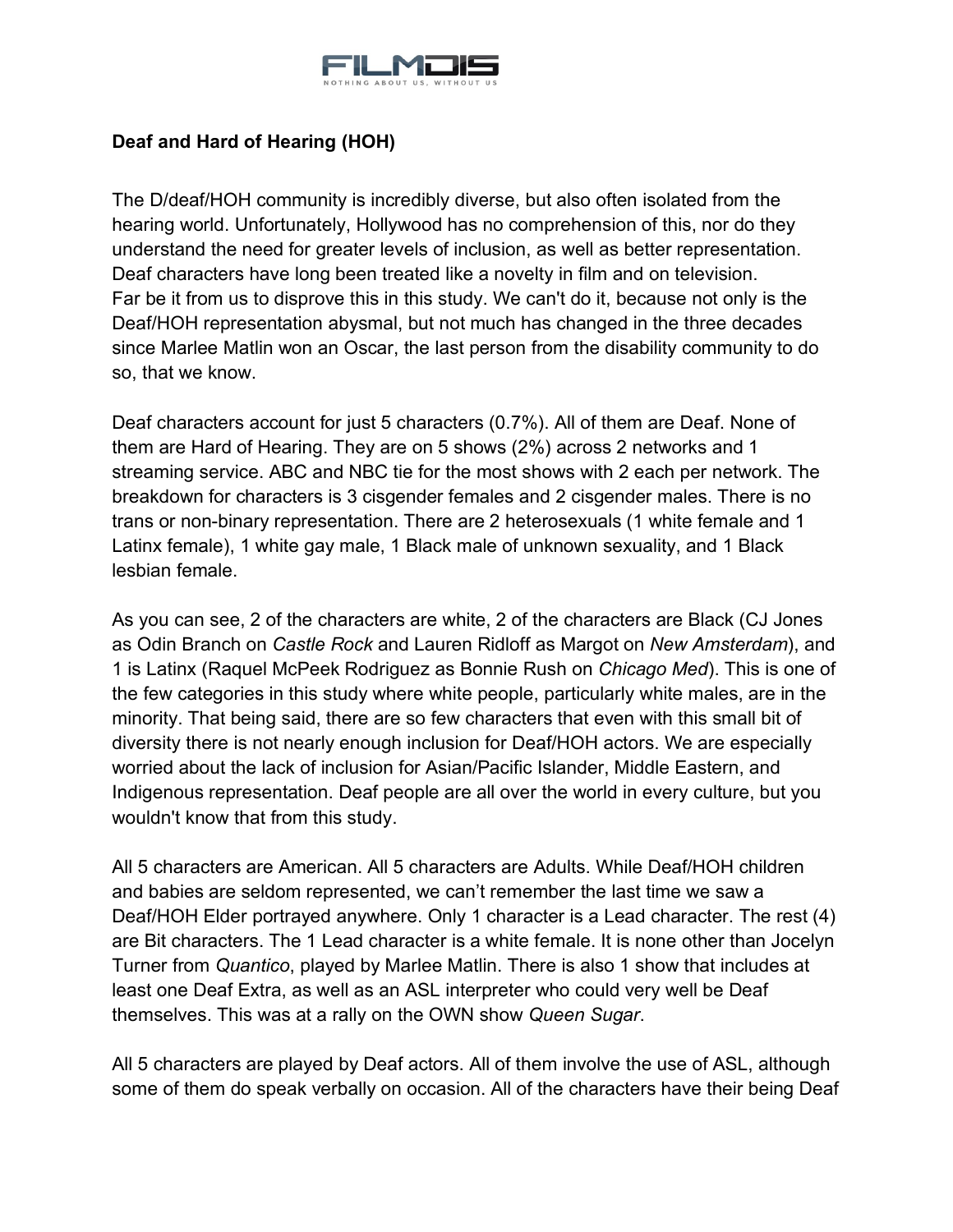

interwoven into their story, some with better representation than others. For example, Jocelyn is a part of a special black ops team on *Quantico*, although team members do question her ability as someone Deaf. She also mentions she has greater ability to see as a result of being Deaf, which goes right back to our stereotype we mentioned earlier in this paper about people losing senses and therefore their other senses are enhanced.

Two of the stories, one on *Chicago Med* featuring a Deaf couple Bonnie and Peter Rush (Raquel McPeek Rodriguez and James Caverly) and one on *New Amsterdam* featuring a Deaf woman Margot (Lauren Ridloff), explore cochlear implants. In the latter, Margot has trouble with her cochlear implant, something very common that happens but is not discussed nearly enough. She finds the use too overwhelming, and ends up deciding to not use the implant, after all.

In the *Chicago Med* storyline Bonnie doesn't want Peter to get a cochlear implant, because she feels he is rejecting the Deaf community, but when he finds out he has Usher Syndrome, which will also eventually make him Blind, he decides to get it. There is some inspiration-filled line about how, "she'll be his eyes and he'll be her ears." While it's important to remember that these kinds of relationships do exist, where disabled people that are couples help one another in such a way, the writers of *Chicago Med* don't seem to have the nuance or know-how to write this without coming off as overly sentimental.

Ultimately, there needs to be way more characters that are Deaf. It's great that most of the characters in this section are not white, not all of them are heterosexual, and all of them are played by actual Deaf actors, but where are all the D/dea/HOH characters that are existing doing jobs, raising families, going to college, or just having fun? Deaf people are so much more, and representation is so lacking in this area. Also, hearing loss exists. It can be a spectrum, and hearing ability can and will change for many people over time. There needs to be representation for those who still may need accommodation because they can't always hear, but also are not completely unable to hear.

**Note:** *It should be noted that the character of Peter Rush, who is mentioned in relation to his Deaf wife, Bonnie is not counted as one of the 5 Deaf characters on Television. He is counted in the multiply disabled section.*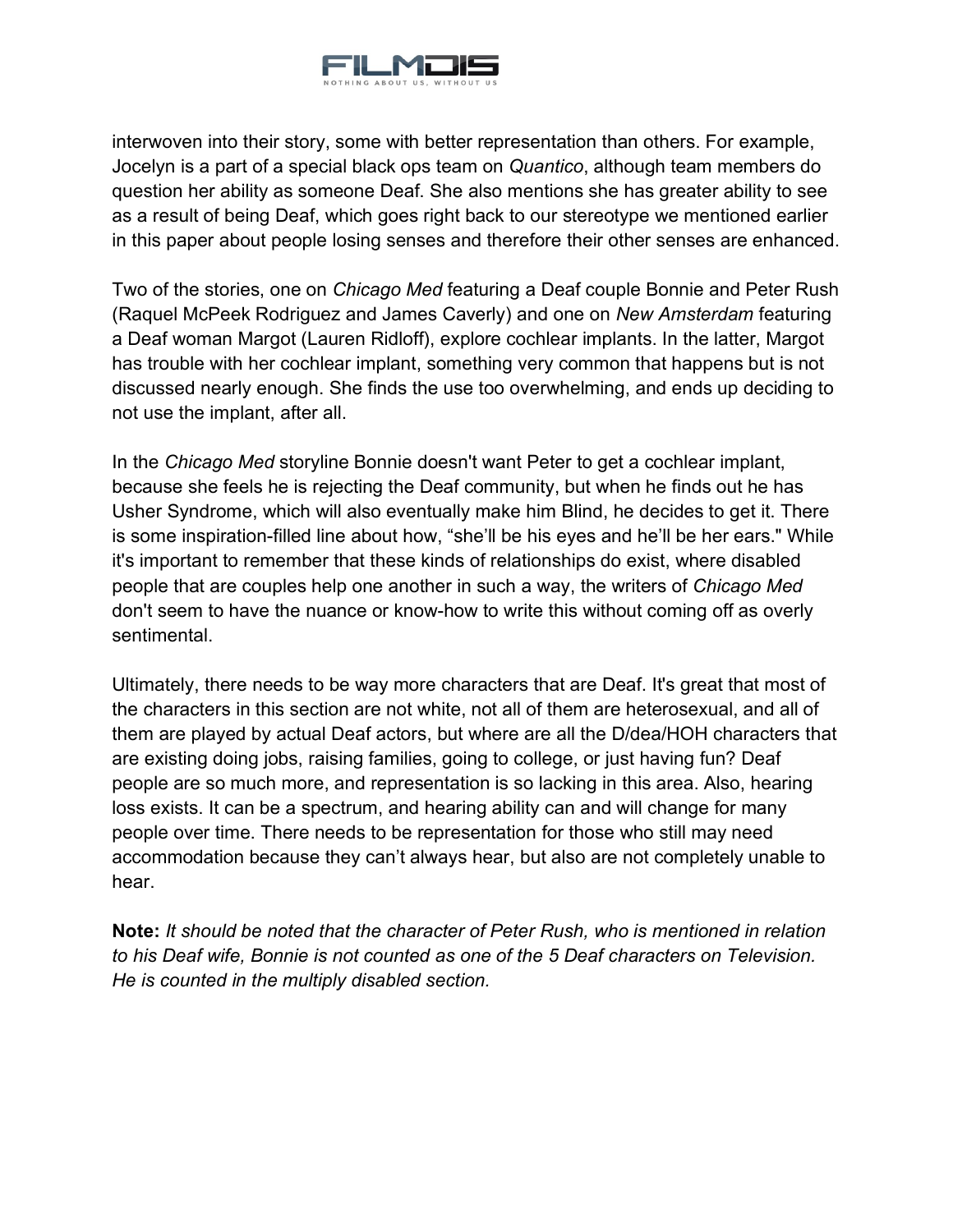

## <span id="page-22-0"></span>**Down Syndrome**

For many years, nondisabled people played characters with Down Syndrome and other intellectual disabilities. Luckily, at least where Down Syndrome is concerned, that is no longer being seen as acceptable. Over the past decade, especially, an emergence of actors with Down Syndrome have been making appearances on a variety of television shows. Unfortunately, there are no characters with any other intellectual disabilities. Of course, even in movies, those with non-specified intellectual disabilities are still usually played by nondisabled actors, usually as comic relief.

There are only 6 characters on 5 shows with Down Syndrome. The shows span across 4 networks and 1 streaming service. The leading network is PBS with 2 characters. Females dominate representation. There are 4 cisgender females and 2 cisgender males. There is no trans or non-binary representation. In fact, there is no LGBTQIA representation at all in this category. This is a great travesty considering that there are great performance groups in existence like Drag Syndrome, showing the diversity of the Down Syndrome community.

People with intellectual disabilities don't always get to experience love or attraction. We were a little surprised that it was clear at least 5 of the characters were heterosexual, and only one was with an unknown sexuality, but this is also such a small sample of characters, so it's hard to say what representation would look like if there were more characters with Down Syndrome.

All 6 characters are white. This is a common theme for casting characters with Down Syndrome. BIPOC erasure is rampant in all forms of media, and yet Down Syndrome does not discriminate by race. It is these communities that need to see representation the most, because they are already misrepresented, misunderstood, and excluded within society at greater levels than those who are white.

The most common nationality for the 6 characters is actually British (3). The other three are American (2) and Irish (1). All of the characters are adults. You rarely see Elder characters with Down Syndrome, and the same is true with children or babies. Considering the prevalence of parents who choose not to have children because they discover they will have Down Syndrome, it's imperative that stories written by people that actually know about Down Syndrome include portrayals of babies and children with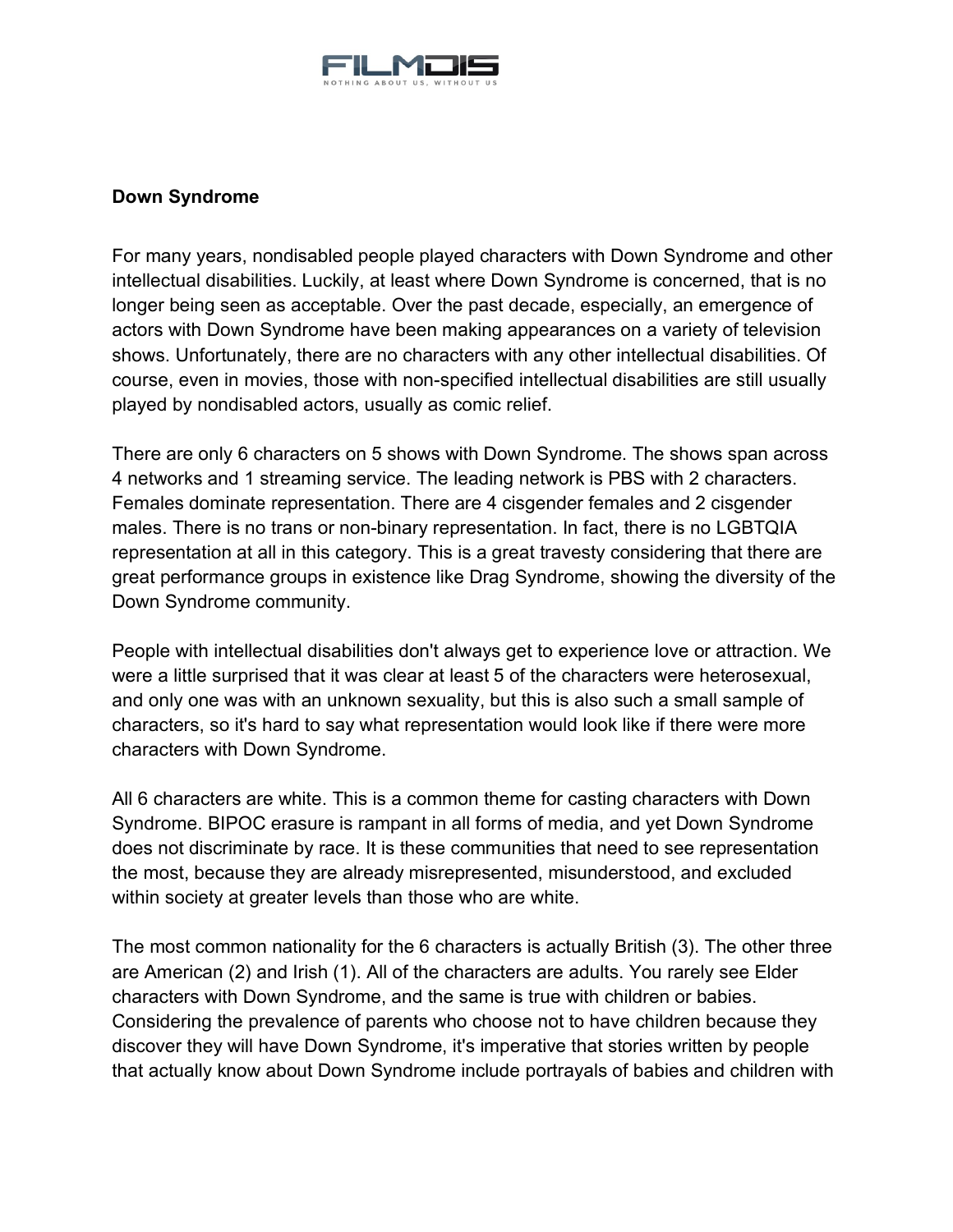

this disability. Teens are sometimes common, but not for this study. There are no Extras that we saw with Down Syndrome or other intellectual disability.

All 6 characters are played by actors who actually have Down Syndrome. Some of the performances are actually quite fantastic. One favorite is Nan (Jamie Brewer) on *American Horror Story: Apocalypse.* She reprises her role from a previous season and is now a dead henchman of the voodoo devil from the spiritual realm. The character is fun and doesn't focus at all on the fact that she has a disability. These are the kinds of portrayals the disability community has been wanting for years.

On *Blood*, Kieron (Daniel Ryan) enjoys tossing back the wine, during a wake. In another scene, he's interrupting a couple having gay sex because he needs to use the bathroom. On *C.B. Strike*, Orlando "DoDo" Quine (Sarah Gordy) is a klepto. On *Call the Midwife*, Reggie (Daniel Laurie) and Jane (Poppy Barrett) fall in love after going to school together. Unfortunately, none of the characters have significant parts because all of them are Bit characters, except one. There are no female, LGBTQIA, and/or BIPOC Lead or Supporting characters. The 1 Supporting character is a white cisgender male. There are no Extras with Down Syndrome in anything we watched for this study.

We can keep saying over and over that Hollywood needs better inclusion. It needs more diverse inclusion. It definitely needs more diversity when it comes to race, sexuality, and gender identity when it comes to the Down Syndrome community. It is such a failure when there is no representation in certain communities. It is bad for these communities, but it's also bad for the world. Diversity makes the world better.

## <span id="page-23-0"></span>**Learning**

Learning Disabilities are not really explored that much. There are a variety of learning disabilities, and they can span from something that interferes a bit to something that can create great interference with schooling. There are so many factors that can affect the success of someone with a Learning Disability. Access to resources, family support, diagnosis, and school support all contribute.

For this study, there are only 4 characters with a Learning disability. They are on 3 different shows on 2 networks and 1 streaming service. The leading network is CBS with 2 shows. Representation is split up by Dyslexia (3) and Dyspraxia (1). The majority of characters are cisgender males (3). There is only 1 cisgender female character. All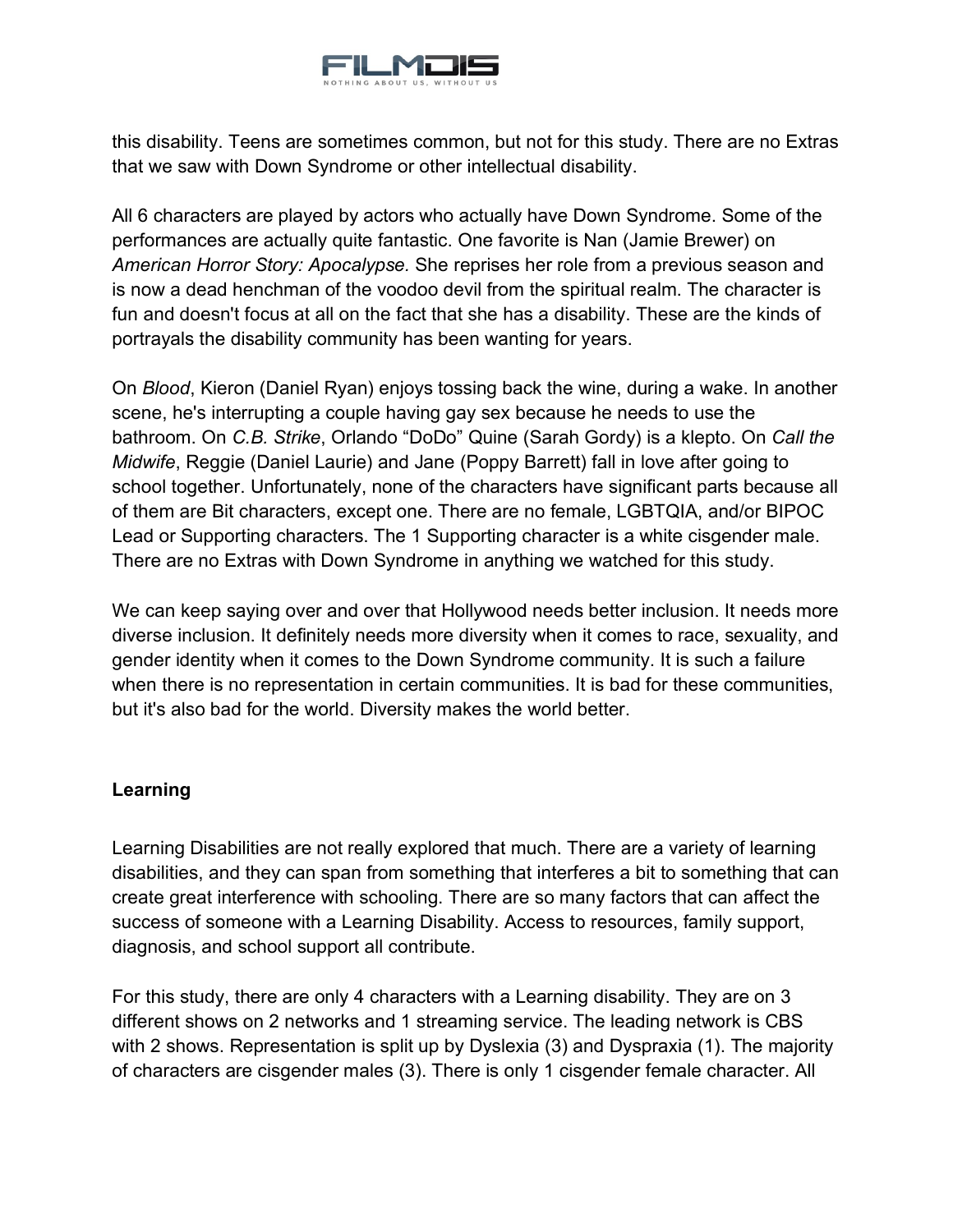

three of the male characters are heterosexual, and 1 female character has unknown sexuality, most likely because she's a child. There are no LGBTQIA characters.

As far as racial diversity, only 1 character is nonwhite. Ryan Sinclair (Tosin Cole) on *Doctor Who*. He has Dyspraxia. The other characters are white. The majority of the characters are American (2). Ryan is British. There is also a Vulcan, Spock (Ethan Peck, as an adult and Liam Hughes as a Young Spock) on *Star Trek: Discovery*. The other two characters are real-life father and daughter, Kenny and Angelica Scarlet Johnson on *SWAT* as Dominique Luca and Kelly. Out of the 5 actors playing these 4 characters, 3 of them are Adults and 2 of them are Children.

The story with Dominique and Kelly is actually quite great. Kenny Johnson has spoken quite openly about how he struggled in school, and many people gave up on him because of his dyslexia. He has a huge influence on the storyline for his character, who is a main member of LA SWAT. Like Kenny, his character, Dominique, is dyslexic, and when he finds a young girl Kelly about to get kicked out of school, he helps her. In this season, she is back and doing much better in school thanks to Dominique's help.

Going off what actors have said, we are fairly certain that 2 of the characters actually have a Learning Disability. We believe the 2 actors playing Spock are not dyslexic. We are not sure about at least one of the other actors. As far as roles, 2 of the characters are Lead characters, and 1 of them is a Black male. The other 2 characters are Supporting (1) and Bit (1). There are no Extras on any show with any type of Learning Disability.

Learning disabilities don't have to be difficult to include in scripts. There are many actors in Hollywood who have Learning disabilities already, and many of them don't talk about them much. It's fantastic that actors like Kenny Johnson are not only talking about their disabilities, but also seeking out inclusion on the shows that they are on. If more actors that had the ability to do so would ask for inclusion of such disabilities, it would be better for representation.

## <span id="page-24-0"></span>**Little People**

While the Little People (LP) community has had access to certain parts of representation in Hollywood, it's often been to the detriment of their community. In the last few years, a few roles that are much better have slowly started to emerge, but change seems to take forever. There are still many harmful depictions of Little People, especially in films. While there have been instances where nondisabled people have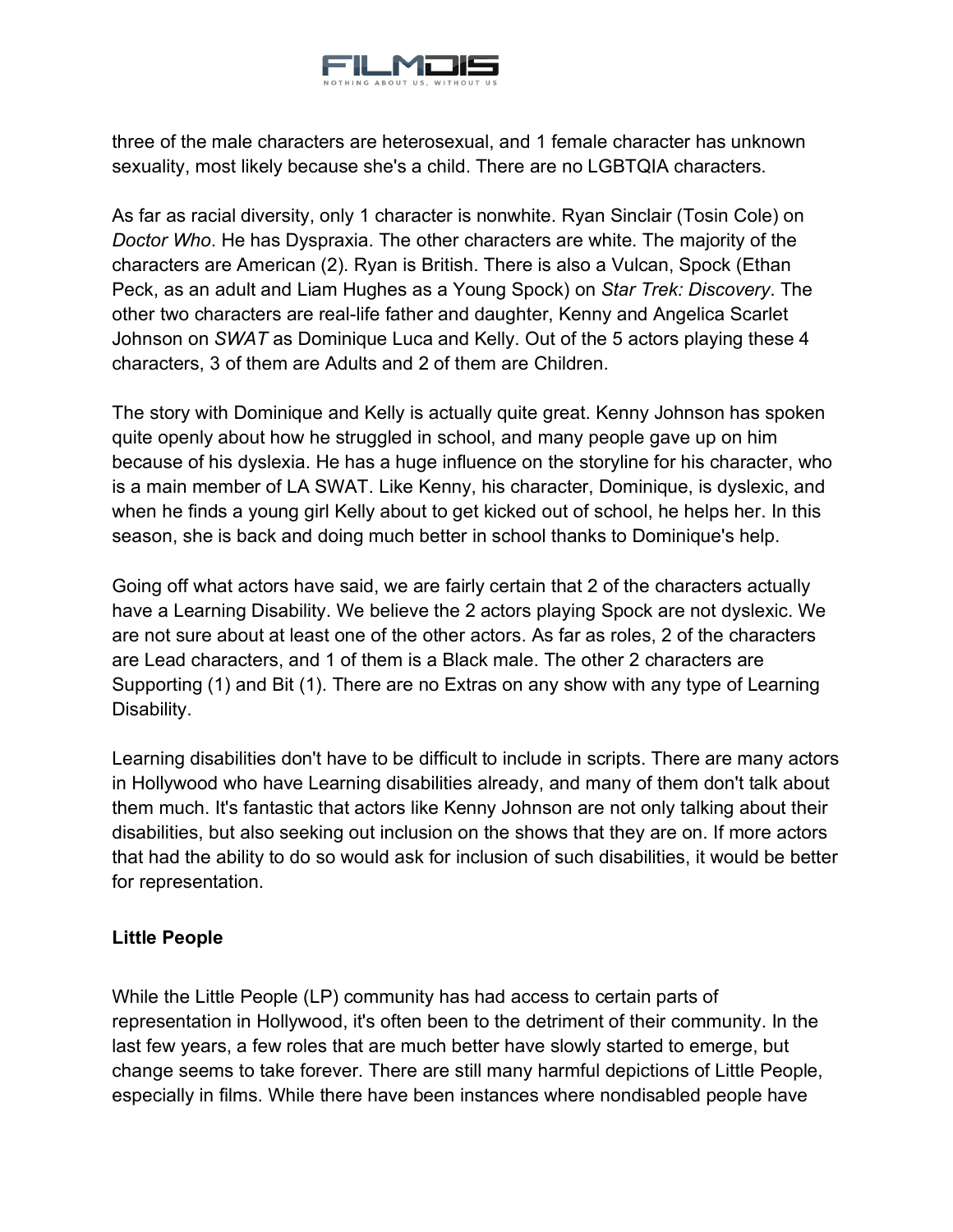

played Little People characters, this has usually been done in a mocking way for comedic effect. Typically, Little People are one of the few communities where Little People actors are able to play these roles.

We found 10 characters (around 1% of disabled characters) that are Little People. These characters span 7 shows on 3 networks and 2 streaming services. The network with the most shows is Amazon (4). The majority of characters are cisgender males (6), and there are 4 cisgender females. None of the characters are LGBTQIA, at all. The only sexuality present in these LP characters is heterosexuality (3), however, the majority of characters have unknown sexuality. We can't help but surmise that this is partly because most of the characters have such small parts, but also the idea that visibly disabled people should not be sexual is quite prevalent in our society. White males with unknown sexuality (4) make up the bulk of representation.

As far as representation, 8 are white and 2 are Latinx. The 2 Latinx LP are members of the tribute band Mini Kiss who perform on the show *The Dangerous Book for Boys*. There is no other BIPOC representation beyond those two characters. Both of these characters are male, and that means all 4 female characters are white. Similar to the Deaf and Down Syndrome communities Black and Brown Little People don't get to see themselves represented on television. It's even worse for Black and Brown females and trans folks. These characters simply don't exist in nearly every form of media. Imagine never being represented, ever, in your life, because that's what individuals that are BIPOC LP experience.

Almost every LP is American (9). There is 1 British character, though. She is a white, heterosexual woman on *Harlots* named Cherry Dorrington (Francesca Mills). Cherry is a harlot and is considered "a diverse experience" simply because she is an LP. As such, she often has a side hustle, usually scamming others with information she gathers since people tend to not pay attention to her being around. Still, she's as independent as the other harlots, and mostly does what she wants. She's actually very resourceful.

There are 9 Adult characters, and 1 Elder. LP Babies, Children, and Teenagers lack any type of representation, and this is why many Little People grow up without seeing themselves reflected on television. The characters were broken up with 1 Lead character, a cisgender white heterosexual woman, Matilda "Mattie" Webber (Meredith Eaton) on *MacGyver*. Mattie offers some of the best representation of disability that we saw in this study. She is independent and has a great job in an authority role as the Director of Operations of The Phoenix Foundation. She even has a fantastic backstory, which explores her past with her ex-husband who returns to her present in need of her help.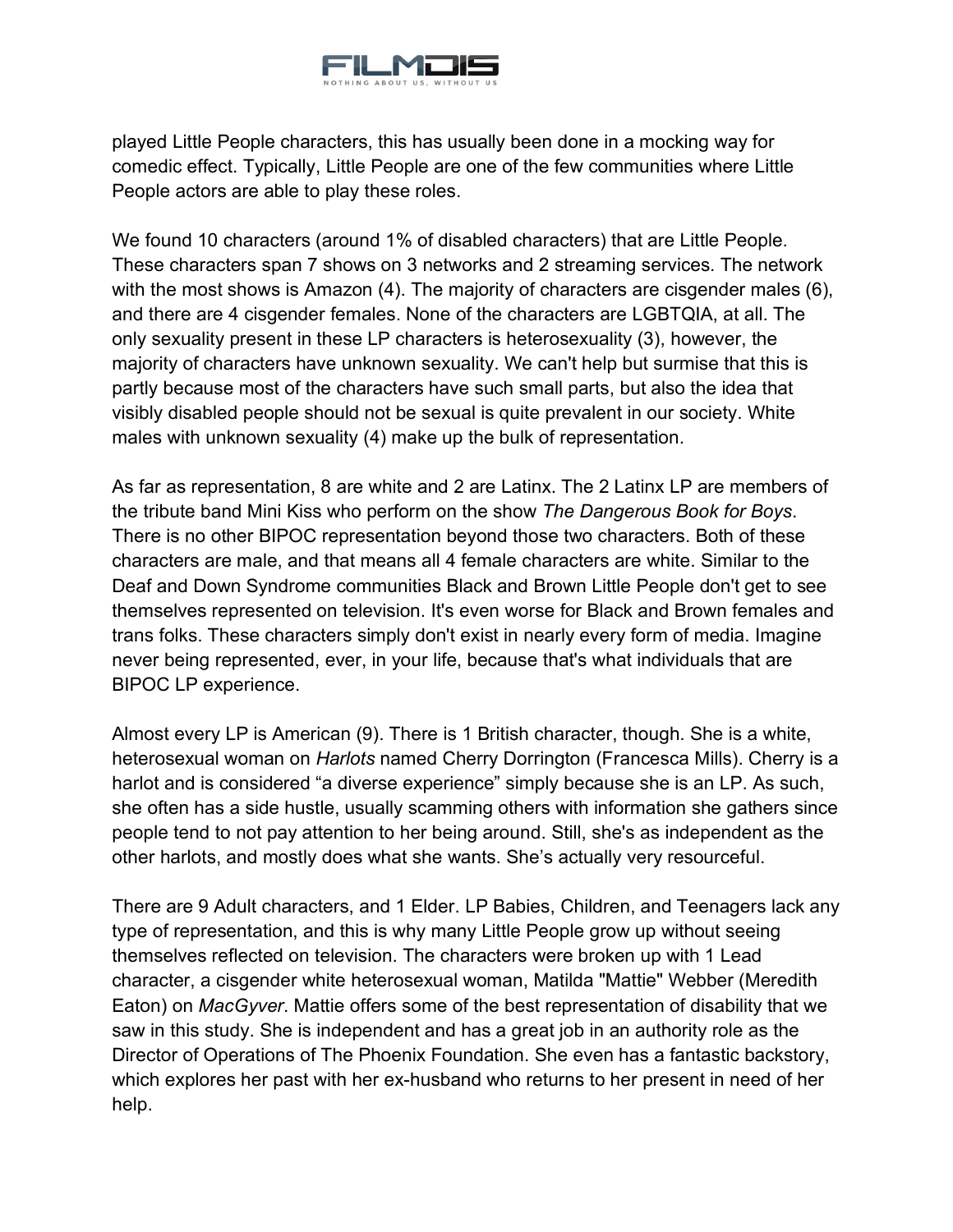

The 2 Supporting roles are the aforementioned Cherry on *Harlots*, and Henrietta "Hetty" Lang (Linda Hunt) on *NCIS: Los Angeles.* Hetty is a total badass. Now in her Elder years, she runs the NCIS LA. Considered one of the most feared operatives from the CIA, she still has the ability to hold her own. All of her agents are extremely loyal to her, and some of them she has taken on a mentoring role. The rest of the characters (7) are Bit roles. We can also report that all 10 characters were played by 10 LP actors.

The main thing that we need to see for the LP community is broader representation across the board, but especially for multiply marginalized LP. It shouldn't be so hard to find Black and Brown LP representation, and female and LGBTQIA LP rep for BIPOC should not be totally erased. It is awesome that the three leading forms of LP representation are all women, but we definitely need more LPs all over television. Three is a paltry number. We also need to see LP males with decent storylines. Even white male Little People need to be represented. There is not enough representation for any LP community. It just doesn't exist.

## <span id="page-26-0"></span>**Multiple Disabilities**

We created the multiple disabilities category, because many people live multiplydisabled lives, especially as age increases. We were particularly interested in seeing how things like Alcoholism and Addiction, as well as Mental Health, are comorbid with a variety of additional disabilities. We know that some people self-medicate when they don't have other options for treatment, or other treatment options don't work, so we wondered if that is present in media depictions.

The comorbid conditions we found with Alcoholism and Addiction include Addiction & PTSD (6), Alcoholism & PTSD (3), Addiction & Chronic (Pancreatitis) (1). Addiction & Scars (1), Alcoholism & Chronic (Sleep Apnea, Heart Problems, & Allergies) (3), Alcoholism, Addiction, & ADD (1), PTSD, MH – NOS (Mental Health – not otherwise specified), & Addiction (1), Alcoholism & Amputee (2), Alcoholism, Addiction, & Kidney Failure (1). Some seem to go hand-in-hand, and others, such as Alcoholism & Allergies seem to be unrelated. As for comorbidity of other disabilities with Psychosocial disabilities, such depictions are even more represented.

The most prevalent combination of disabilities we found is PTSD & Scars (8). PTSD is actually comorbid with a lot of different disabilities in this study including PTSD & Amputee (4), PTSD, Amputee, & TBI (1), PTSD & Chronic (2), PTSD, Depression, &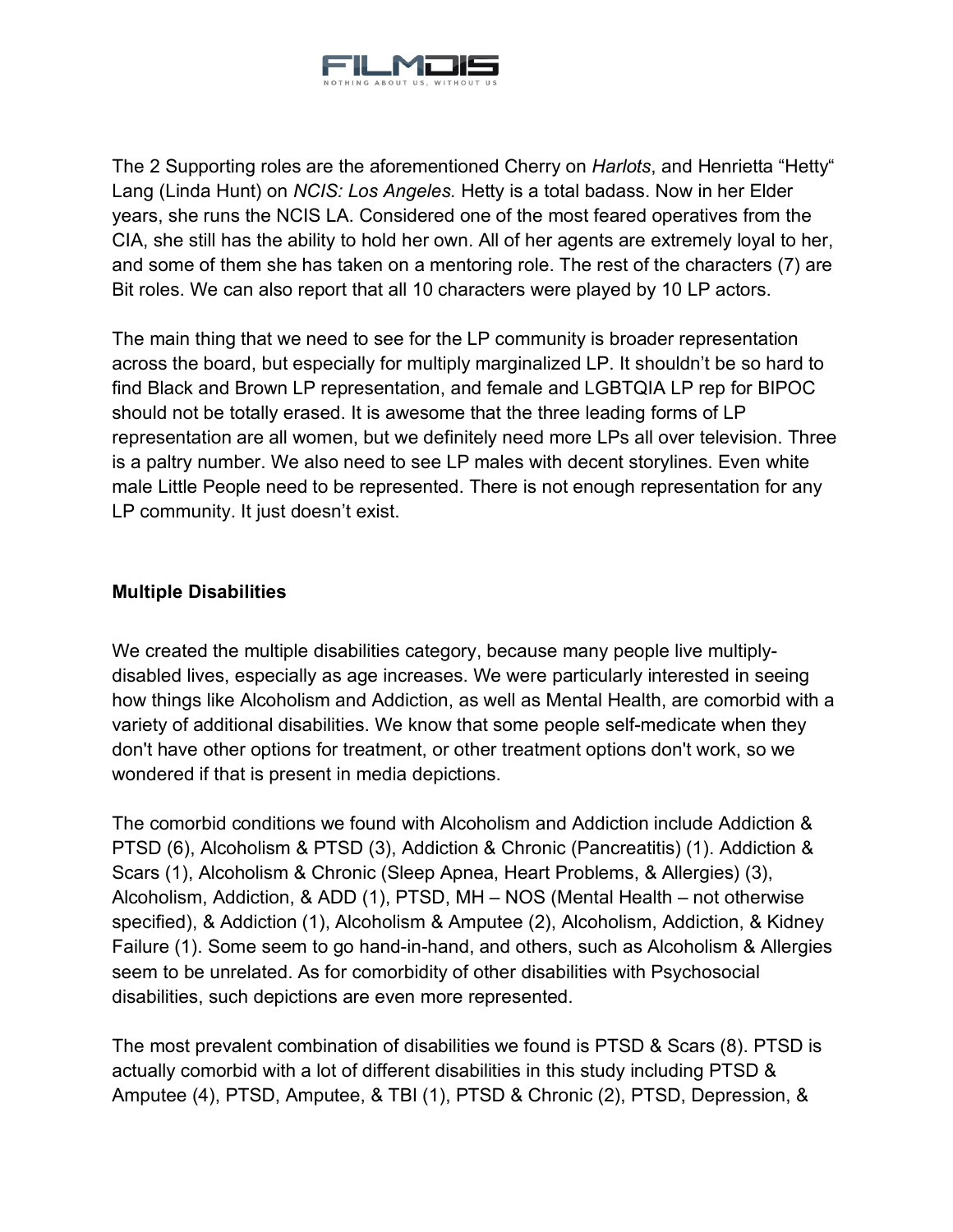

Scars (1), and PTSD & Genital Mutilation (1). Other comorbid disability representation includes: Asthma & Allergies (1), Blind & Hearing Loss (HOH) (1), Blind & Partial Paralysis (1), Cancer & Blind (1), Cancer & Chronic (including Heart Problems) (2), Cancer & Cotard's Syndrome (1), Cancer & Mystery Illness (1), Cancer, Heart Problems, & Bi Polar (1), Cancer & MH – NOS (1), Cystic Fibrosis & Organ Failure (1), Deaf & Alcoholism (1), Deaf & Physical (1), Deaf & Usher Syndrome (1), Dementia & Alcoholism (1), Dementia & Chronic (2), Dementia & Dyslexia (1), STD & Various Chronic including Arthritis (1), Dementia & Dyslexic (1), Depression & Insomnia (1), Diabetes, MH – NOS, & Insomnia (1), Chronic (Diabetes), MH – NOS, & Physical (1), Heart Problems & Chronic (Diabetes & Hemophilia) (2), Mental Health & Chronic (Allergies, Asthma, Sleep Apnea) (5), Mental Health & Learning Disability (1), Mental Health & Neurological (Parkinson's) (1), Mental Health & Physical (1), Munchausen & Chronic (Diabetes) (1), Physical & Amputee (1), and Physical & Chronic (3).

There are 77 characters (11%) on 50 shows across 14 networks and 4 streaming services with multiple disabilities. The most common network represented is CBS. There are 44 cisgender males (2 that are Jewish), 33 cisgender females, and 0 trans characters. The majority of characters with multiple disabilities are heterosexual (49), followed by those with unknown sexual orientation (21). There are 3 lesbian characters, Emily Malek (Alexis Bledel) on *The Handmaid's Tale*, Nancy Birch (Kate Fleetwood) on *Harlots*, and Judith Gray (Alex Kingston) on *The Widow*, all of whom are white. There are 3 gay characters including Alex Manes (Tyler Blackburn) on *Roswell New Mexico*, Klaus Hargreeves (Richard Sheehan) on *The Umbrella Academy*, and Otto (Ron Simons) on *The Resident*, 1 of whom is Black, 1 of whom is white and gender nonconforming, and 1 of whom is Indigenous. There is 1 bisexual character, Annalise Keating (Viola Davis) on *How to Get Away with Murder*, who is a Black woman.

There are 52 white characters with multiple disabilities. White heterosexual males have the most representation with17 characters. There are 16 Black characters,12 of whom are male. Ron Simons plays the lone Black gay male character. The rest are heterosexual (7) and unknown sexuality (4). The 4 Black female characters include just 1 bisexual character, Viola Davis' Annalise. Two of the Black women are heterosexual, and 1 has unknown sexuality. POC representation is split up amongst 9 characters (5 Latinx, 2 Indigenous, 1 Hawaiian, and 1 Asian). Six of those characters are male – 4 of them are heterosexual males (2 Latinx, 1 Indigenous, 1 Asian), 1 is a gay male (Indigenous), and 1 has a sexuality that is unknown (Hawaiian). The 3 POC female characters are all heterosexual and all Latinx.

64 of the characters are American, 8 are British, and there are 1 of each of the following nationalities: Canadian, Congolese, German, Rwandan (Hutu), and South African.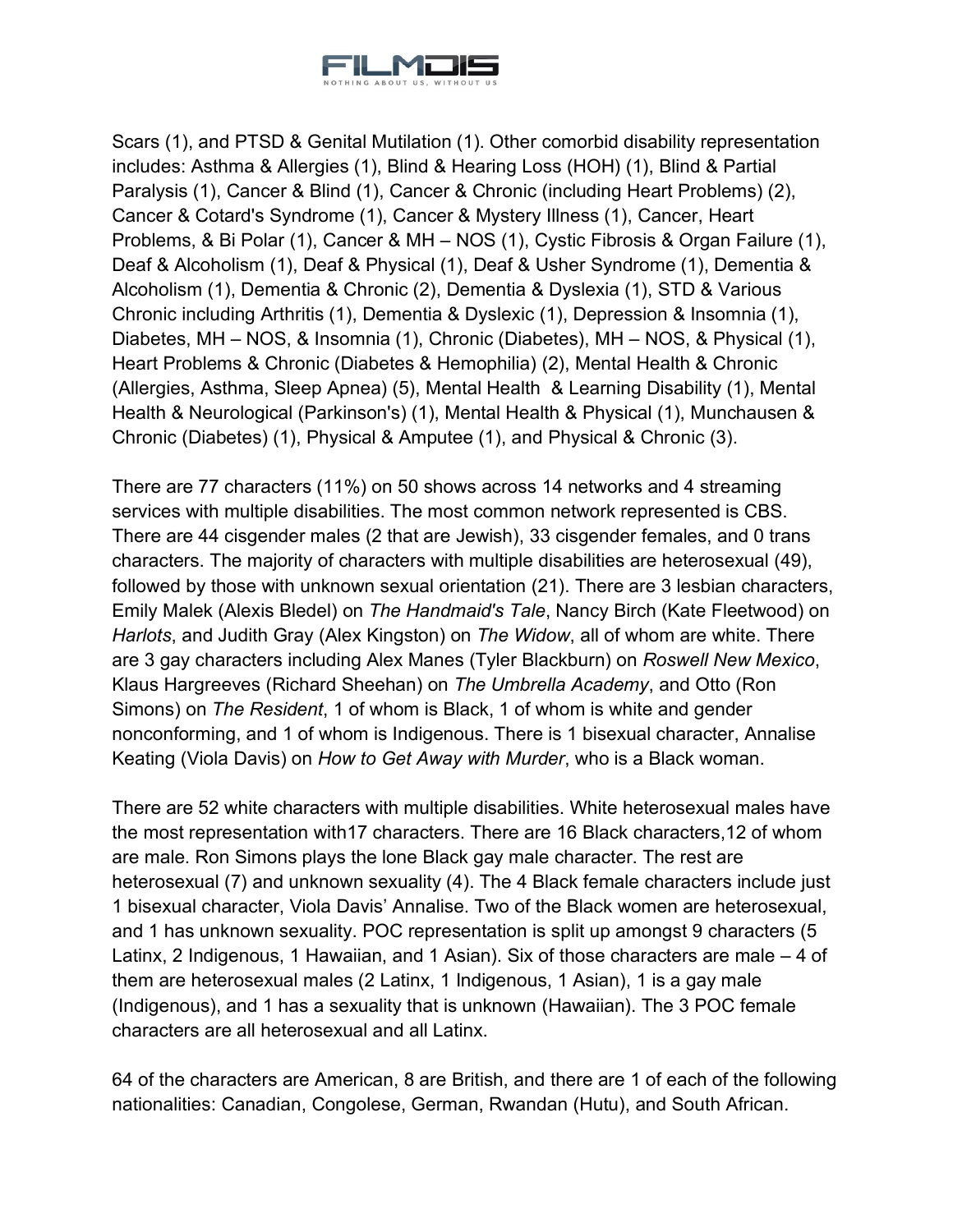

There are 56 Adult characters, 16 Elder characters, 4 characters, and 2 children. Mahershala Ali plays character Wayne Hayes as both an Adult & Elder on *True Detective*, so he is counted in both groups. The majority of characters with multiple disabilities are Bit characters. There are 35 of them, but there are also quite a few Lead and Supporting characters as well.

About 29% of all characters with multiple disabilities, or 22 characters have Lead roles. Out of these characters, 13 characters are marginalized in some way, and 7 of those are nonwhite characters. The other 6 include 5 white females and 1 gay male. The 7 BIPOC Lead characters include 3 Black males, 2 Black females (1 of whom is bisexual), 1 Latinx female, and 1 Indigenous gay male. As for Supporting characters, of which there are 20, 16 of them are marginalized. There are 6 white heterosexual female, and 3 white Lesbian female characters. The other 7 characters include 3 POC male characters (1 Asian, 1 indigenous, 1 Latinx), 2 Black male characters, 3 Black female characters, and 1 Latinx female character. Only one show includes Extras with multiple disabilities, the Unwomen on *The Handmaid's Tale*. Only 2 actors we know of have the disabilities their character has, 18 do not have disabilities, 55 are unknown, and 2 we know don't have one of the disabilities but are not sure about the other.

It seems like there is a bit more inclusion in terms of Leads and Supporting characters when it comes to multiply disabled representation. However, we believe part of this is a symptom of the idea that Showrunners want to include more diversity, so some of them are throwing diagnoses on characters which are vague or not otherwise specified. At the same time, more creators are recognizing that things like Addiction and mental health can impact the body and mind in other ways. A lot of these disabilities are comorbid because that's what it's like in the real world. However, it would behoove Showrunners to include more disabled actors and creators to better explore multidimensional representation for many of these characters.

Many characters are multiply disabled as the result of long-term inflicted Trauma. That's definitely true of Kate Ashby (Michaela Coel) on *Black Earth Rising*. Involved in the turmoil surrounding the Rwandan genocide she is scarred, and has severe psychological wounds including depression, suicidal ideation, and PTSD. The entire show *The Handmaid's Tale* is filled with women enduring PTSD along with chronic disabilities, and disability as the result of punishment. Handmaids are literally property, and even women who have made it to safety are dealing with the effects of the collective trauma. Annalise Keating has always turned to alcohol to handle her depression and trauma – the result of sexual assault when she was younger, as well as the generational trauma of racism.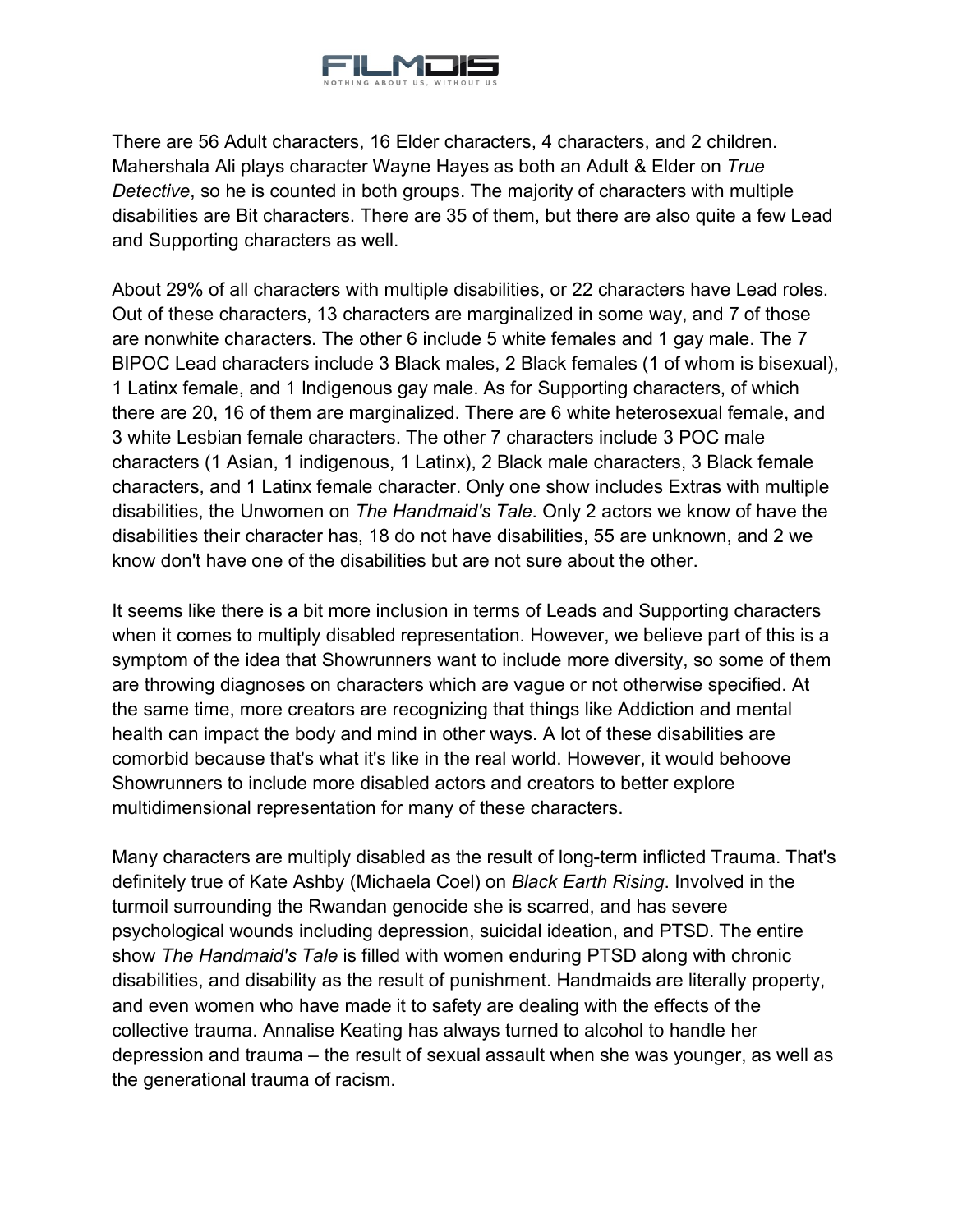

Some representation is just ridiculous or for comic relief. Pat Cleary (Santino Bernard) has pretty much every chronic disability you can think of. In fact, it's become somewhat of a family joke on *The Kids Are All Right*. *Blindspot*'s Jane Doe (Jaimie Alexander) has a deadly poison that is running through her body, making her disabled, although at the last second of the season it is cured. She also has PTSD. The rather convoluted story has her character going to therapy with a therapist who literally betrayed her as well as the entire FBI. Dorothy Elgin (Rosemary Alexander) is an Elder living in a nursing home on *Criminal Minds*. She has Dementia and Physical disability, but that doesn't stop her from stabbing herself in the neck, so she doesn't reveal anything to the FBI!

Because there are more characters in Lead and Supporting roles, there is more room for better and accurate portrayals of disability in this category like Prosper Denton, who is experiencing physical and chronic health disabilities as the result of aging, on *Queen Sugar* and Bonnie (Allison Janney) on *Mom*, a woman in recovery from Gambling Addiction and Alcoholism, who also has ADD. We would like to see more authentic portrayals of multiply disabled characters, but we are also happy that there is slowly starting to be more diversity in this category.

#### <span id="page-29-0"></span>**Neurodivergent and/or Psychosocial**

We chose to split the Neurodivergent and/or Psychosocial category into four groups. Since a lot of these disabilities have similar methods of diagnosis and characteristics which often lead to misdiagnosis, as well as a high rate of comorbidity, we felt it essential to keep them together but also give them their own distinct subcategories. We expected there would be a lot more mental health representation than other categories, and that is true.

Rather than having overall totals for this category, we have individual totals for each subsection. We felt that this would better explain how certain disabilities are represented more so than others, while also pointing out the disparities in representation.

#### <span id="page-29-1"></span>*Mental Health*

There are 65 characters (9% of 708) on 44 shows across 9 networks and 5 streaming services that have Mental Health based disabilities. The leading network is CBS with 16 characters. Psychosocial disabilities represented include: PTSD (23), Anxiety (9), Depression (8), Bi Polar (5), Multiple Mental Health Symptoms (4), Mutism (4),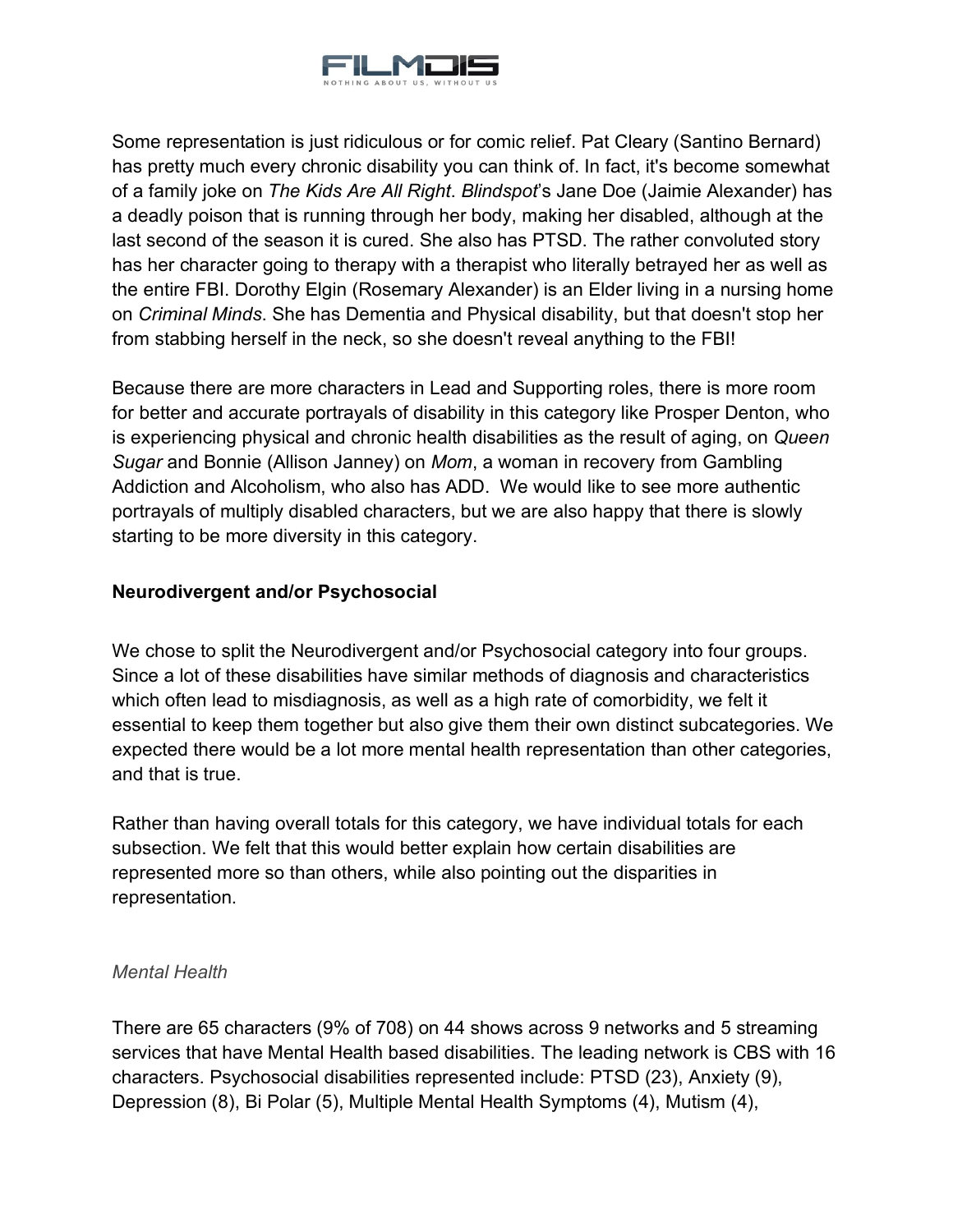

schizophrenia (4), Borderline Personality Disorder (2), Dissociative Identity Disorder (2), and 1 character a piece with each of the following – Antisocial Personality Disorder, Dissociative Fugue Disorder, OCD, and Paranoid Delusions.

There are no transgender characters with Psychosocial disabilities, which is illogical considering trans people are more likely to have disabilities relating to mental health as a result of discrimination, oppression, and trauma. There are however 34 cisgender males and 31 cisgender females. The majority of these characters, 38 of them, are heterosexual. 21 have unknown sexuality. There are 2 bisexual/pansexual, 3 gay, and 2 lesbian characters. The pansexual is a Jewish woman with Depression and SAD, Ilana Wexler (Ilana Glozer) on *Broad City*. The bisexual is a white male teen with Anxiety, Adam Groff (Connor Swindells) on *Sex Education*. One of the gay males is a white man with Bipolar, Ian Gallagher (Cameron Monaghan) on *Shameless* and the other is a Latinx man with compulsive Hoarding, Jaime (Arturo Castro) on *Broad City*. One of the lesbians is a Black woman, Moira Strand (Samira Wiley), with PTSD on *The Handmaid's Tale* and the other is a white woman with Depression, Catherine Meyer (Sarah Sutherland) on *Veep*.

There are 39 white characters, 14 Black characters, and 12 POC (4 Latinx, 2 Asian, 2 Hawaiian, 2 Middle Eastern, and 2 Indian). Black representation includes 4 heterosexual Black males, 1 Black male of unknown sexuality, 5 heterosexual Black females, 3 Black females of unknown sexuality, and 1 lesbian Black female. As for IPOC, there are 4 heterosexual males (2 Latinx, 1 Hawaiian, 1 Middle Eastern), 1 Latinx gay male, 3 IPOC of unknown sexuality (1 Hawaiian, 1 Indian, and 1 Middle Eastern), 2 IPOC females (1 Indian, 1 Latinx), and 2 POC women of unknown sexuality who are both Asian.

Nationality wise, the majority are American (53). Other nationalities include 5 British, 1 Guatemalan, 1 Iraqi, 1 Irish, 1 Nigerian and 1 Rwandan (Tutsi). There is also one character from a fantasy world, Danno (Charan Prabhakar) from *The Outpost*. The majority of characters are Adults with 54 characters, followed by 7 Teen, 3 Child, 2 Elder. The majority of characters with Mental Health disabilities are Bit characters, but not by much. There are absolutely no Extras with MH disabilities on any shows we watched.

There are 25 lead characters. Out of 25 characters, 18 are marginalized in some way and 8 are BIPOC. For Leads, there are 8 white females, including 1 pansexual, and 2 white males – 1 gay, 1 bisexual. BIPOC Leads include 2 Black males, 2 Black females, 2 IPOC males –1 Latinx, 1 Middle Eastern, and 2 IPOC females – 1 Indian, 1 Latinx. Supporting characters features 10 marginalized characters out of 11 total, and 8 of them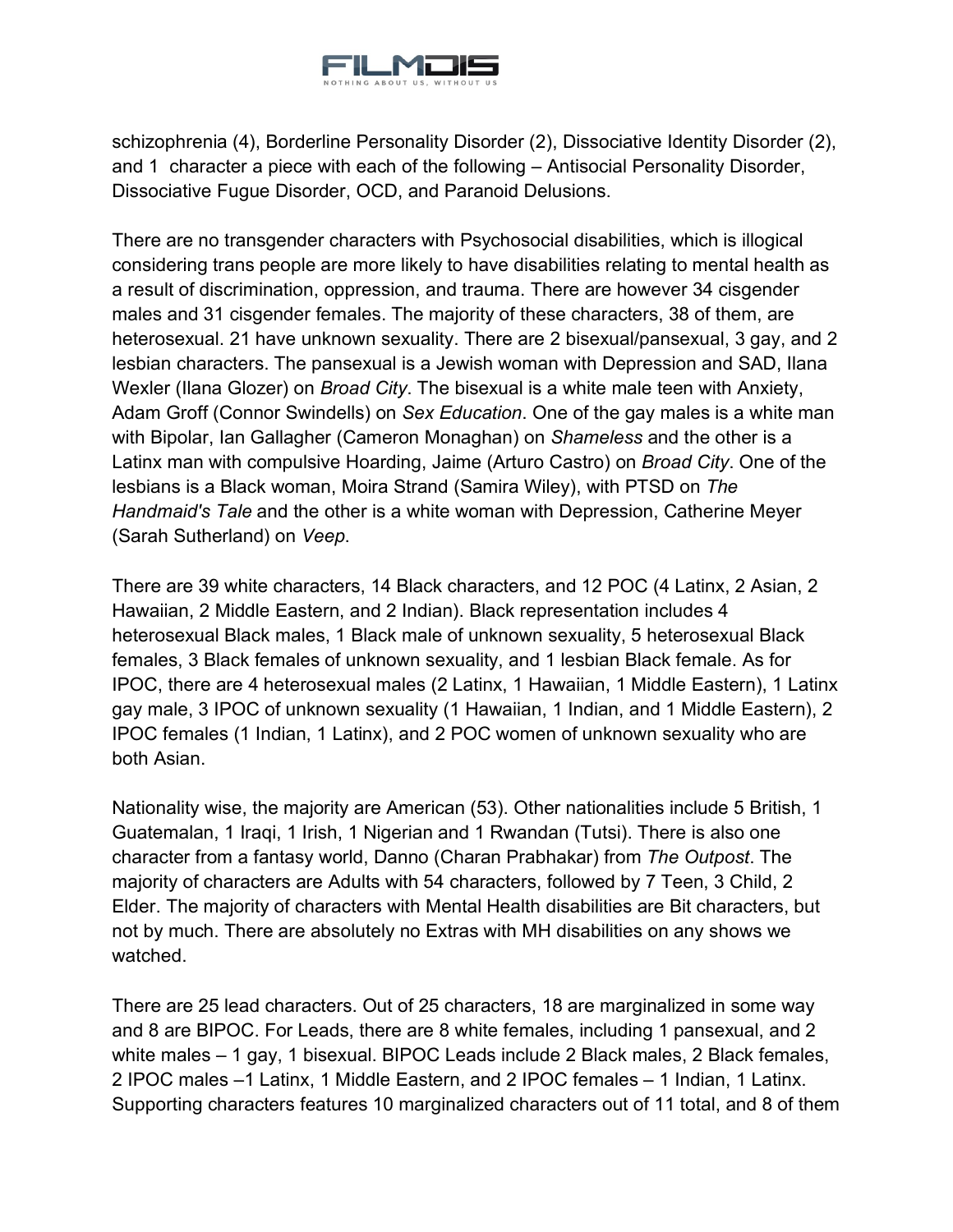

are not white. BIPOC representation in Supporting roles includes 4 Black females including 1 who is a lesbian, 2 Black males, 1 Latinx gay male, and 1 Indian male.

It can be hard to know who actually has mental health based disabilities in Hollywood. We imagine there are way more people living with mental health diagnosis than we know about. Out of all of the characters in this section, only one actor has spoken openly about having the same disability, Ilana Glazer on *Broad City*. Another actor, Rachel Bloom, Rebecca Bunch on *Crazy Ex-Girlfriend*, has also spoken about her mental health, and though she has a diagnosis it is not Borderline Personality Disorder like her character, Rebecca. We know for certain that 10, including Rachel do not have the disability they are portraying, and 55 are Unknown. In this section, we are counting an extra actor because two actors play Tally North on *Bull*, Quinn Shephard and Sterling Jerins.

Portrayals of mental health run the gamut, probably because there is still a lot that is misunderstood about mental health. It's a vicious cycle where the media feeds harmful narratives, and those lead to misinformation which is fed back into new narratives. One of the worst is on *Iron Fist.* The DID community has been largely mistreated in the media. Depictions of Dissociative Identity Disorder can lead to long-term abuse and mistreatment to those with this Psychosocial disability. Mary Walker (Mary and Walker are two of her personalities), played by Alice Eve, is everything that's wrong with the portrayal of DID. She has wide darting eyes and erratic behavior.

One of Mary's personalities is evil, violent, and has super strength. She was a soldier and POW in Sokovia, and often has flashbacks. When she dissociates and "changes personalities" her hairstyle and dress change and her voice changes pitch. It feels like Eve took a diagnostic manual, and used a few symptoms, along with common yet harmful myths about this disorder, to make the patchwork that is her character.

We need to see better portrayals of mental health, because there is so much at stake. Portrayals can affect the mental health of people watching these shows. It can have long-term traumatic effects, especially because people watch portrayals of mental health, and believe them, even if they aren't that great or accurate. This can lead to the mistreatment of those with mental health disabilities by others. We especially need to see portrayals of mental health that deal with Children, Teens, and Elders. Children especially have nothing that they can view, which will be relatable, and help them feel like they are not alone. Black and Brown children are especially at risk, due to lack of accurate portrayals. Not having good mental health portrayals can be a matter of life and death.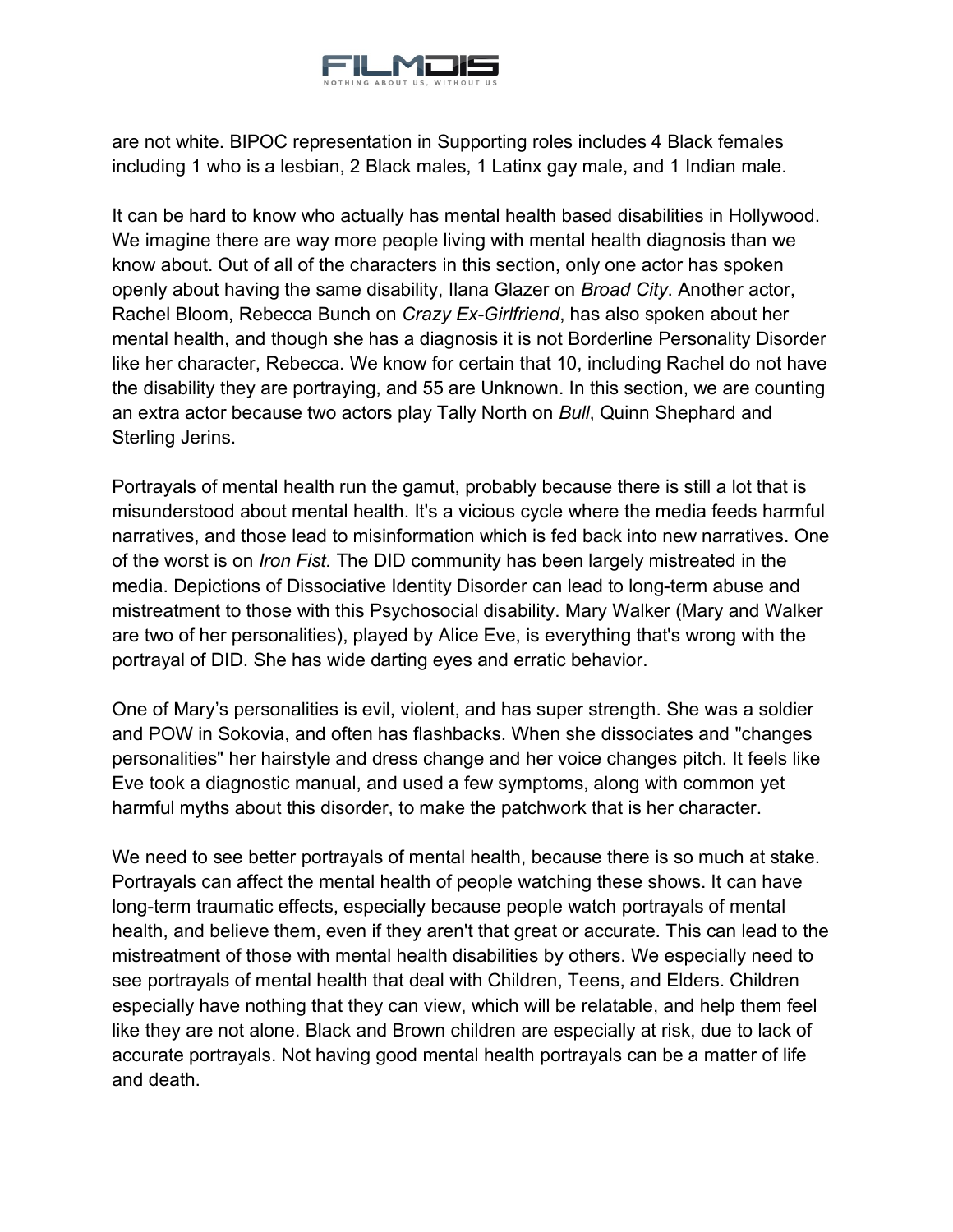

## <span id="page-32-0"></span>*ADHD*

The ADHD category is rather sad. In fact, there are only 2 portrayals. There are 2 characters on two shows on 1 network, NBC. 100% of characters are cisgender white females. One is heterosexual and the other is bisexual. They are American Adults, and both of them are Lead characters. We could tell you about how there needs to be much more representation of ADD and ADHD, but we're pretty sure you can figure that one out already. Black and Brown people have ADHD! We do need women and girls to be portrayed as having ADHD, which is why it's great that these characters do, but we also need portrayals of BIPOC characters with ADHD, especially those that are female, and trans/non-binary.

The two characters are Eleanor Shellstrop (Kristen Bell) on *The Good Place* and Lauren Bloom (Janet Montgomery) on *New Amsterdam*. We had a lot of trouble figuring out where to put Eleanor when it came to her sexuality. While actors from the show have said she's bisexual, there really isn't any clear indication of bisexuality other than a few offhanded comments and actions, to show this. This is one way that creators have benefited from saying they are diverse, without really giving queer people some form of visible representation. We decided that because even when you are dating someone of the opposite gender, that doesn't mean you aren't bisexual, although we argue that the bisexual community deserves better representation overall.

The portrayal of Lauren, a doctor who is taking Adderall and hiding it from her colleagues, is placed in ADHD for this season, but since her story is heading towards rehab, she will be moved to multiply disabled for the next study. We hope that there will be plenty of other characters with ADHD, so this category isn't quite so abysmal next year. Neither actor, to our knowledge has ADHD, although perhaps if there were more actors in Hollywood who did, we would see better representation in this category.

## <span id="page-32-1"></span>*Autistic*

We want to start this off by saying that we recognize there is at least one other Lead Autistic character that we know about, Shawn on *The Good Doctor*, but we weren't able to get to that show for this study (this is why we need your support for this work). As we did not watch the show, we are not counting him in the total for representation this year. Autistic characters have been quite underrepresented, and when they are, they are almost always white, male and either Teen or young Adult. We anticipated this would be the results when we started this study. We were not wrong.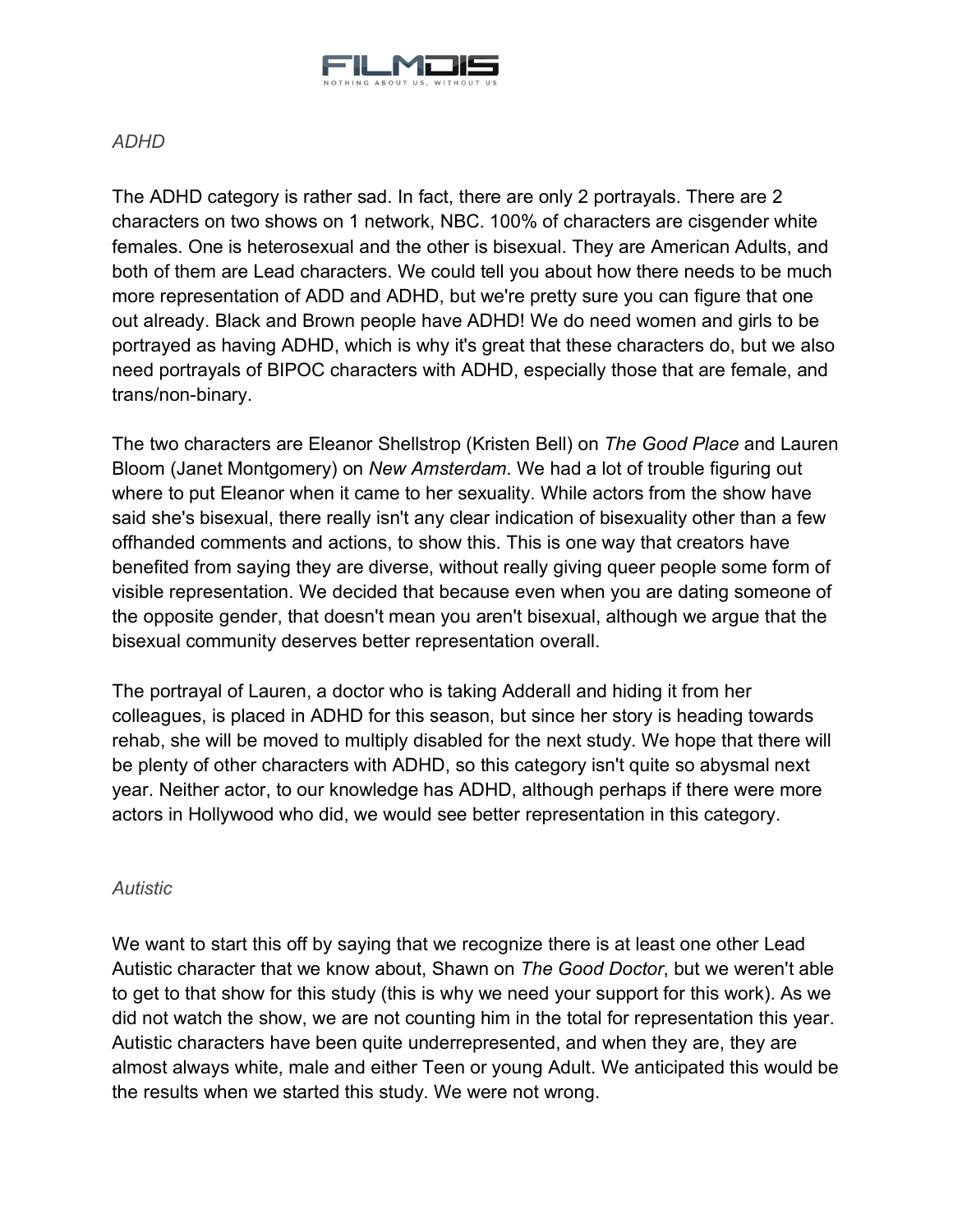

There are 14 Autistic characters (2%) on 7 shows across 3 networks and 2 streaming services. The most popular network is CBS with 9 characters. There are 10 males and 4 females. All of them are heterosexual or have no sexuality that is known. There are no trans and non-binary characters, which is a disservice to the Autistic community, since there are many trans and queer neurodivergent people in the world. You will find many Autistic people that are LGBTQIA, and as such a complete lack of representation is erasure.

White males dominate representation with 5 characters, 3 of whom are heterosexual and 2 with unknown sexuality. Black males are next with 4 characters, one of whom is also Jewish. Finally, there is 1 POC who is Asian. He is one of the male characters who you don't know about their sexuality. As for females, the representation is pathetic in numbers specifically. There are 2 white females, 1 Black female, and 1 Asian female. None of them have known sexualities. Apparently, sex and sexuality are of no interest to Autistic people according to these characters on television, but we know that is often false.

Since, it's so clear that Autistic characters are not really meant to be sexual or romantic, based on what's on television currently, we should talk about how a asexuality is not present in any type of representation, at least not as a conscious sexuality given to a character on any of the 180 shows. There are asexual Autistics, but there are asexual people in every category. The problem is that there is the assumption of asexuality in Autistic characters, and other disabled characters, which is why we keep seeing so many people with unknown sexualities. Sure, some of the characters are small and their sexuality has no bearing on their part, but the majority of every section has a large number of characters with unknown sexualities, which speaks to a bigger problem about how we don't see disabled people as sexual.

All 14 Autistic characters are American – 4 of them are Adult and 10 of them are Teen. Autistic people can apparently not be Elder or Children. Since so many children are Autistic, would it not be wise to include Autistic children as characters with some regularity? Wouldn't it further benefit studios to actually cast Autistic actors in these roles? It would be even better if the plotline wasn't mostly centered around being Autistic, like we see in shows like *Atypical*.

There are 2 Lead characters. One of them is a white heterosexual male Teen, Sam (Keir Gilchrist) on *Atypical*. There are a lot of problems with Sam, especially him constantly being labeled "high functioning" considering the issue with functioning labels, which create a false hierarchy in the Autistic community. He does however have a job,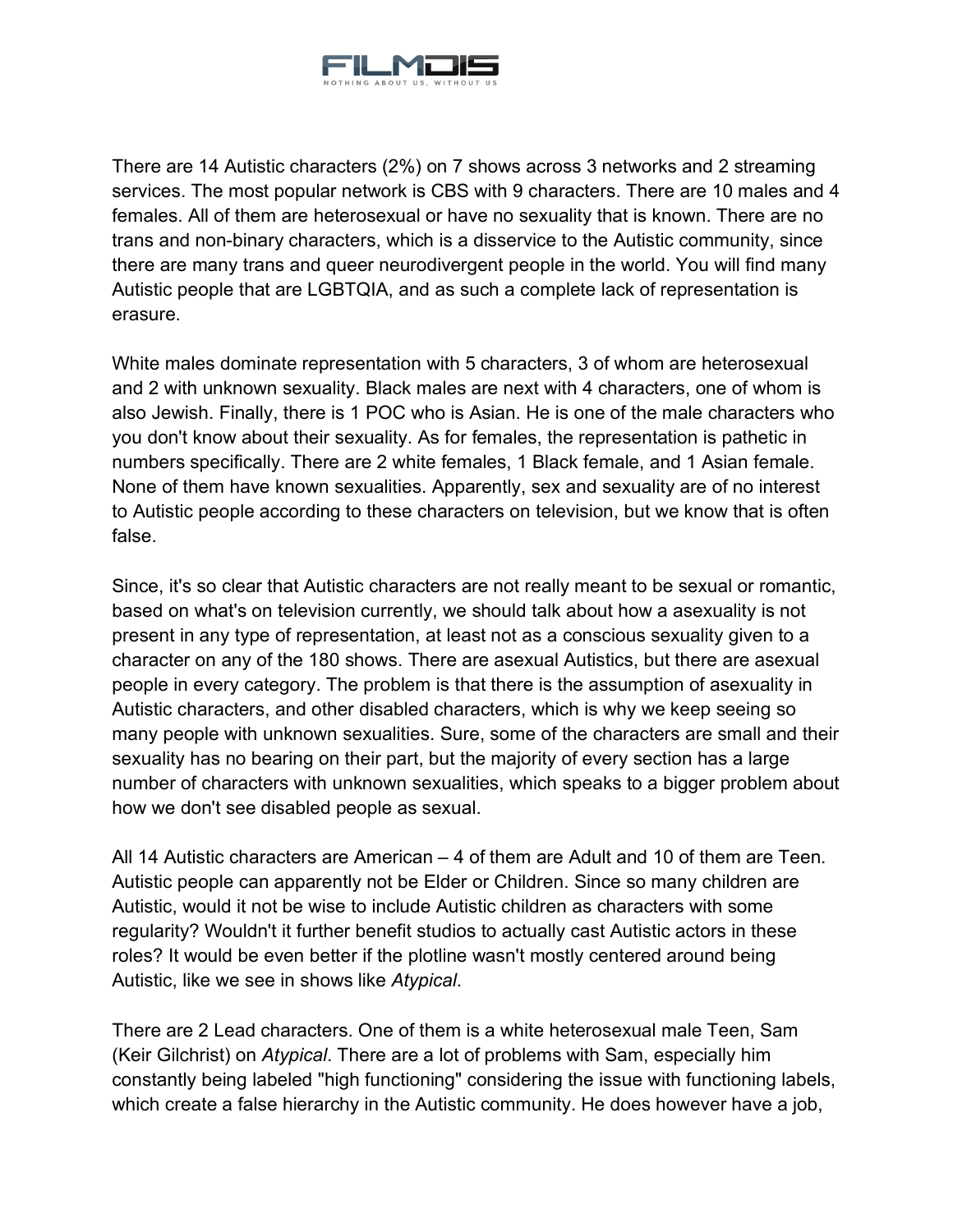

and a girlfriend, so there are occasional good things. It's just wrapped up in a lot of problematic representation. The other Lead character is also white, although it's unclear if he's heterosexual. His sexuality is never discussed. He is Moses Dreyfus (Mark Leonard Winter), an American character on the Australian drama Pine Gap. His portrayal as someone autistic can best be described as peculiar. It feels like they tried to pass him off as Autistic without ever saying he's actually Autistic, although he's described as such in information about his character. Other characters constantly point out that he is weird and has no social relationships with anyone. He also wanders around randomly during work hours.

Supporting characters do a little better with 6 of the 8 supporting characters being marginalized in some way. 4 of them are not white. There are 2 Black males, one of whom is Jewish. This is Isidore Latham (Ato Essandoh) a doctor on *Chicago Med.* A lot of his performance is stereotyping Autistic behavior. He often acts like he is told to perform the diagnostic symptoms of being Autistic, rather than just being a doctor who happens to be Autistic. The other is Jasper (Domonique Brown) an Autistic Teen on *Atypical*. Jasper is a part of Sam's support group, and while he offers great representation of being Autistic because he's actually an Autistic actor, the group really only exists as a vehicle for Sam. Jasper is sarcastic and matter-of-fact, and while he doesn't have a huge part, he does have a distinct personality.

There is 1 Black female who is Autistic in a Supporting role. She is also on *Atypical*, and is also played by an actually Autistic actor. Her name is Amber (Layla Weiner), and she's a teenager although again we have no idea of her sexual orientation. Amber is very empathetic, but that can sometimes get her into trouble, especially when she takes things quite literally. However, all of the people in the support group who are actually Autistic seem to serve little purpose but to prop up the nondisabled actor playing the Lead character, which we believe is a disservice to these actors and the greater Autistic community.

The rest of the supporting portrayals include 2 white females, and 1 Asian female. There are 4 characters that are Bit characters, so the majority of Autistic representation is actually Supporting roles (8). That being said, if it were not for the show *Atypical*, the majority of this representation would be gone completely. We cannot leave representation of an entire community to one or two television shows, and that's what we see with Autistic representation, right now. There are Extras on 1 show, again that show is *Atypical*.

The thing we need to look at with Autistic representation is that neither Lead character is actually Autistic. While 8 of the characters are actually played by Autistic actors (4 are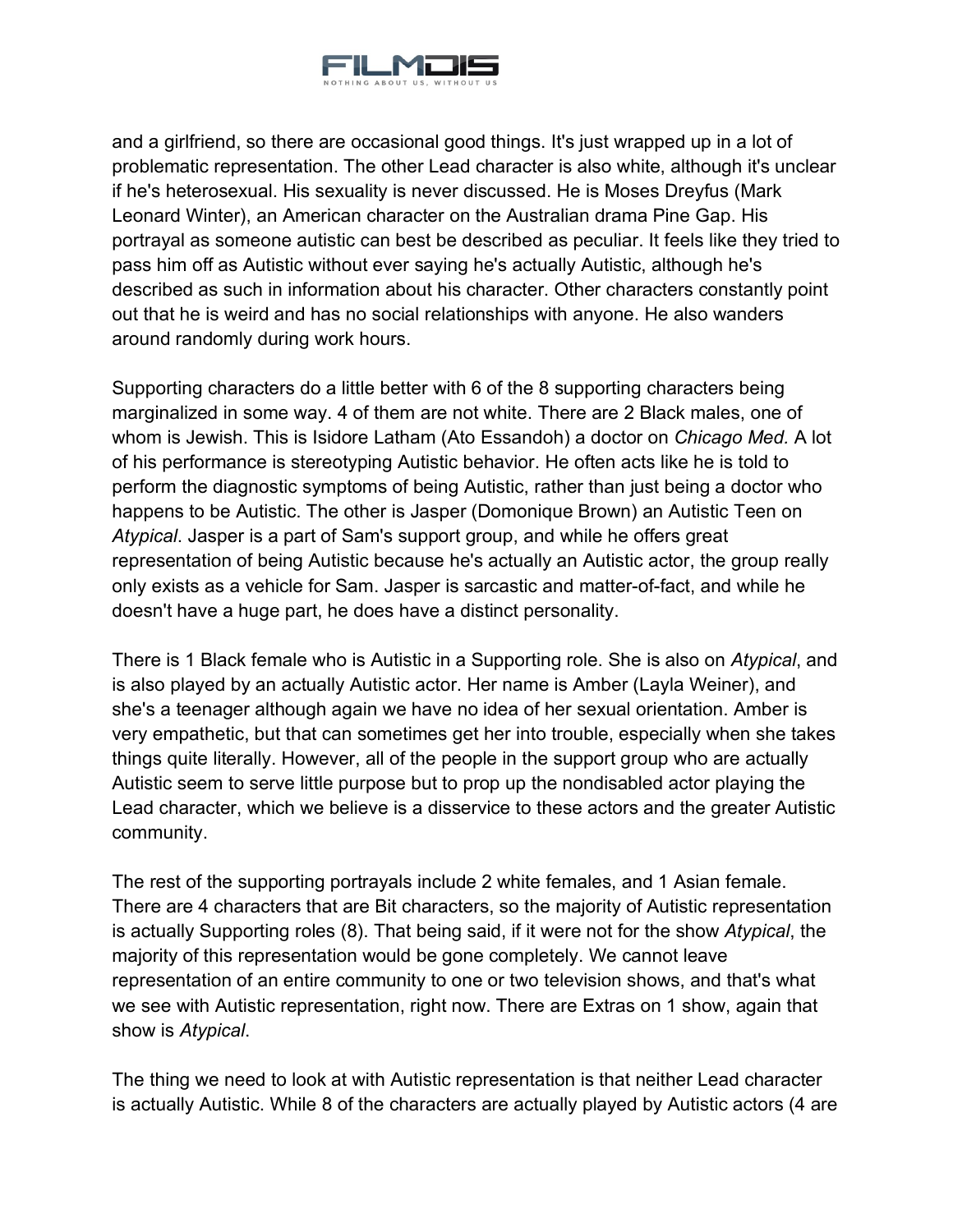

not and 2 are Unknown) it comes down to one show choosing to include actually Autistic actors. That's definitely where things start, but what really needs to happen is that representation across the board needs to be inclusive for Autistic actors, especially those who are not white, and who are LGBTQIA.

<span id="page-35-0"></span>*Mental Health – NOS*

We felt very strongly about having a category that didn't specify what mental health disability someone had, because there are a lot of lazy screenwriters who enjoy making disabled characters without really specifying what their disability is. That's great in theory, but for a community that's vastly underrepresented having actual representation that is relatable and realistic is an imperative. We were certain that there would be a decent amount of characters who are simply labeled with "mental health diagnosis" and we were not wrong.

While not the biggest category, there are 32 characters (5%) who have an unspecified mental health diagnosis on 24 shows across 8 networks and 3 streaming services. ABC, CBS, and CW all tie for the most characters represented with 5 per network. We also include a few characters that have more than one psychosocial disability in this section. The disabilities for this section include 28 with Mental Health – NOS (not otherwise specified), 1 Dissociative Identity Disorder & Autistic, 1 Suicidal Ideation, 1 Panic Attacks, and 1 Trauma, MH – NOS, and Suicidal Ideation.

Of 32 characters, 21 cisgender males and 11 cisgender females. There is no LGBTQIA representation at all. The majority of the characters are heterosexual (21), and the other 11 are unknown. The racial breakdown for this category is 26 white people, 5 Black people, and 1 Asian. There are 2 Black heterosexual males, 2 Black males of unknown sexual orientation, and 1 Black heterosexual female. The Asian male has unknown sexuality. The majority of the female representation is heterosexual (8) with 2 white female characters with unknown sexuality.

The majority of characters are American (29), followed by British (2) and French (1). Adults account for 21 characters, with Teen quite far behind at only 6 characters. The rest of the characters are Elder (3) and Child (2). The breakdown for character roles is 7 Lead characters, 3 of whom are marginalized. All of them are white females. That's depressing. There are 10 supporting characters, and 7 of them are marginalized, although only 3 of them are not white. This means that 4 of them are white females, 2 are Black males, and 1 is a Black female.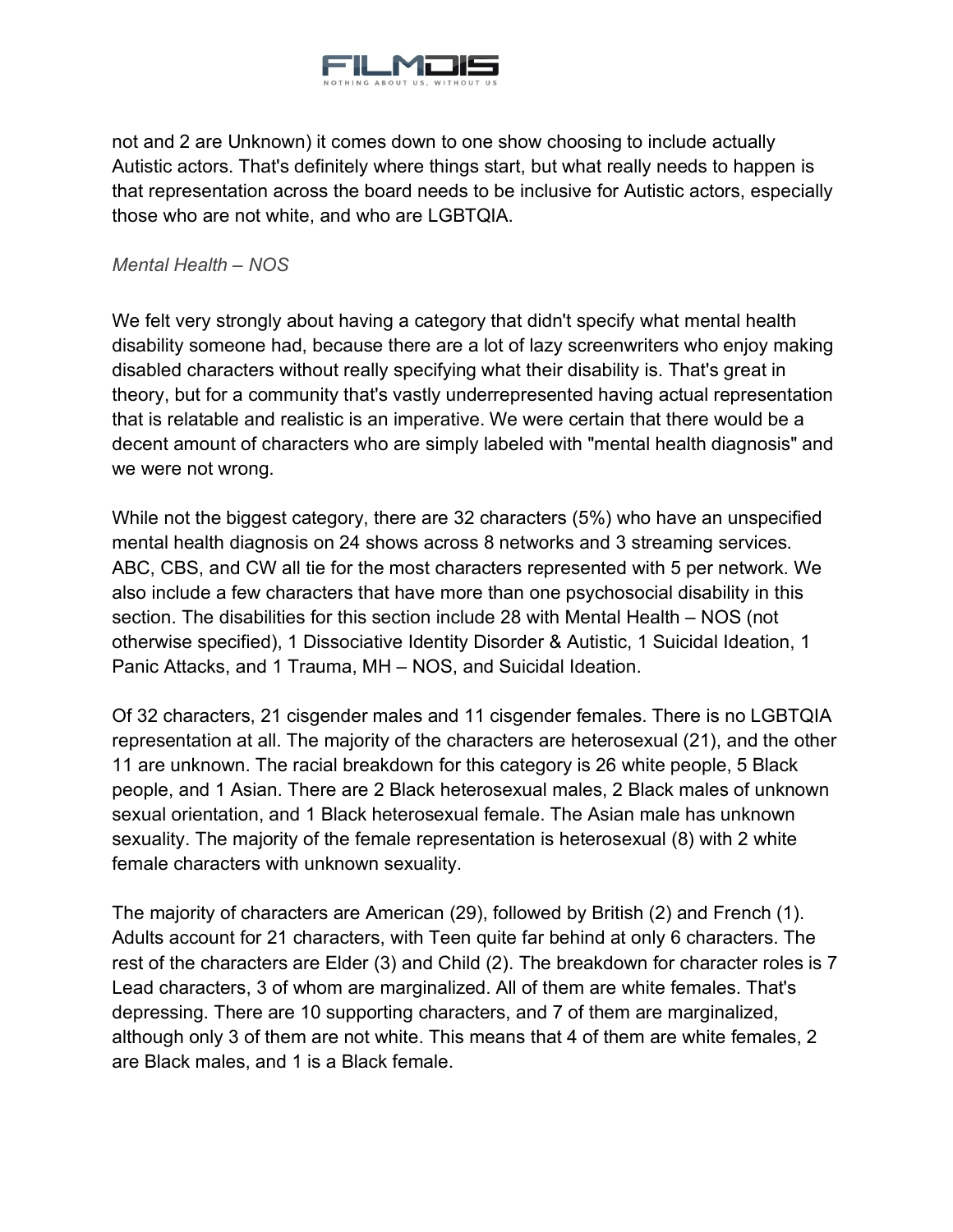

The reason why it can be so bad for representation when it comes to making generalized statements about diagnosis without specifying a disability is because you end up with characters like Nick Godejohn (Calum Worthy) on *The Act*. While based on an actual person, they never really attempt to explain what is going on with Nick. He ends up stabbing his girlfriend's mother multiple times. The portrayal has him as just weird and stereotypical With the overwhelming association of mental health with violence, despite the fact that the majority of people with a psychosocial disability is more likely to be a victim/survivor of violence not a perpetrator, it takes a writer with nuance to make this character not become a stereotype of the "violent mental patient."

Since mental health is not usually always visible, we can only rely on actors to determine whether they are actually living with a mental health diagnosis/disability. We found only 1 character that we know has some form of mental health disability, and it's not too far off for what it seems like her character experiences. That actor is Lili Reinhart who plays Betty Cooper on *Riverdale*. Betty has really been through a lot, including her serial killer father playing mind games with her, and her mother making her believe she was in a cult. She sometimes takes medication for what seems like anxiety, and she also has symptoms of trauma at times. Lili has been an outspoken advocate for mental health, talking about her own journey with anxiety and depression quite openly. The other 31 characters don't have a mental health diagnosis or we just don't know.

Overall, Psychosocial disabilities are overwhelmingly portrayed by white, cisgender, heterosexual characters. This is one area that drastically needs better, more inclusive representation, because the impact of such representation can and will save lives.

## <span id="page-36-0"></span>**Neurological**

There are many different types of neurological disabilities, and there is also a lot of overlap between chronic health and physical disability. As such, we decided to focus mostly on certain disabilities that involve the brain specifically. Our assumption before we started was that a lot of characters that are Elder would be in this category, simply because disabilities like Alzheimer's, Parkinson's, Dementia, and strokes are generally attributed to older people, even if this isn't always accurate.

There are 36 characters (about 5% of 708 disabled characters) with neurological disabilities on 28 shows across 11 networks and 2 streaming services. The leading network is NBC with 8 characters. The most prevalent disability is Alzheimer's/Dementia with 24 characters. Other representation includes 3 Epilepsy (including 1 with Childhood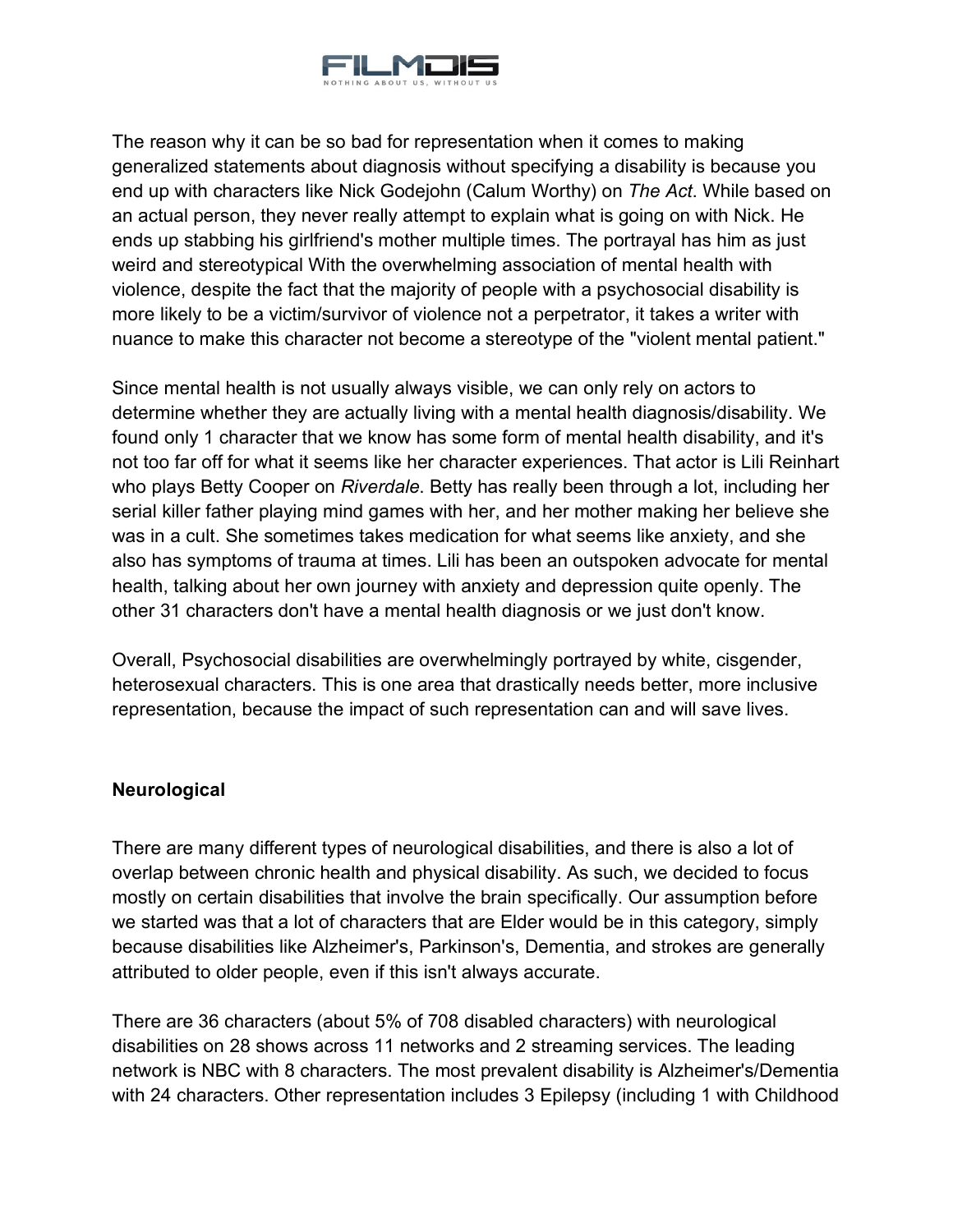

Epilepsy), 2 Stroke/Physical (relating specifically to stroke), and 1 character with each of the following disabilities – Absence Seizures, Brain Damage, Brain Tumor, Huntington's Disease, Neuropathy, Neurotoxicity, and Parkinson's.

There are 14 cisgender males and 22 cisgender females. Once again there is no LGBTQIA representation. The majority of characters are heterosexual (27), with 19 characters of unknown sexuality. Racially, 19 characters are white, including 1 cisgender heterosexual Jewish man. There are 13 Black characters. Black females account for 8 of those roles, with 7 of those characters heterosexual and 1 with unknown sexuality. Black males make up 5 characters, including 4 that are heterosexual and 1 that has unknown sexuality. The 2 IPOC characters account for 2 males (1 Latinx heterosexual male, and 1 Latinx male with unknown sexuality), and 2 females (1 Asian heterosexual female and 1 heterosexual female who is a POC, but it's unclear what her race or ethnicity is).

The majority of characters with neurological disabilities are American (31). There are also 3 British,1 African and 1 Mexican character. We were right to assume that the majority of characters are Elder, in fact 23 of the characters are. The rest of the characters are 12 Adult and 1 Child. Neurological disabilities affect people in every age group, and yet this is the one area where Elder characters seem to be allowed to be disabled. We do need depictions of Elder people who have neurological disabilities, but not if they are the only representation.

The overwhelming majority of characters with neurological disabilities are Bit roles. That is why it can be hard to determine anything about the character. Sometimes they pass by the screen and have one or two lines. There is little character development for many of these characters, even those who may have a guest starring role on one episode of a television show. With this in mind it's not surprising to discover that only 1 character in this section is a Lead character. This character is Sister Monica Joan (Judy Parfitt) from *Call the Midwife*. She is one of the oldest characters featured in our study in her 80s or 90s. She is a cisgender white woman with unknown sexuality because she's a nun. She has Dementia but nobody ever talks about it. Apparently, her role consists of sneaking cake and praying a lot.

The 11 Supporting characters provide a little more diversity. Only 2 of the characters are white males, and one of them is Jewish. Albert "Pops" Solomon (George Segal) is a mainstay on *The Goldbergs*. Based on the real Al Solomon, creator Adam Goldberg's actual grandfather, Al has Alzheimer's, and has lost his driver's license because of it. It doesn't matter though because he still drives, partaking in many great adventures with the character of young Adam over the series. There are 4 white female Supporting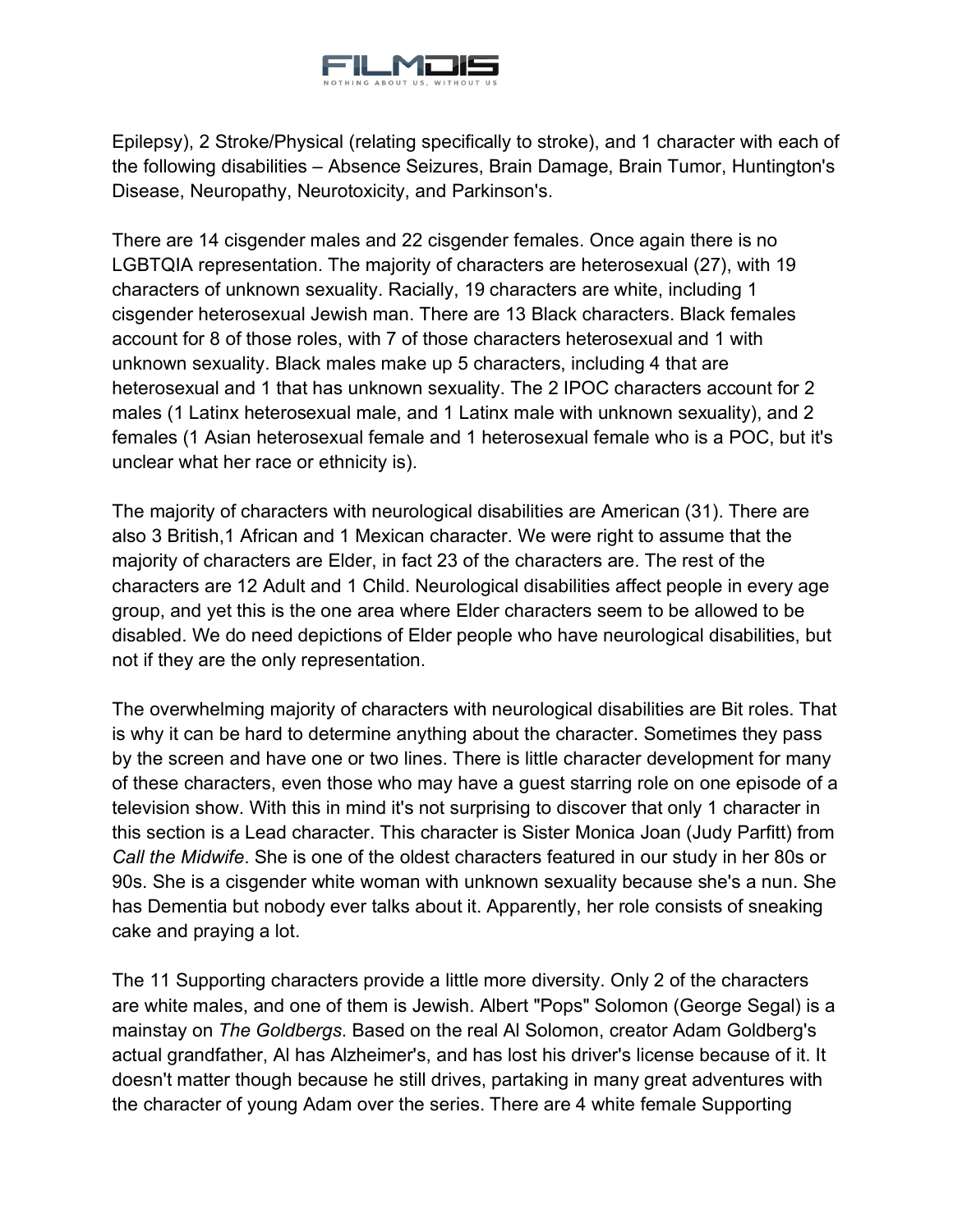

characters including one of the few younger characters, Rachel (Sharon Van Etten) from *The OA*. This twentysomething character has Aphasia as a result of a car accident. It's supposed to seem tragic because she was known for her amazing singing voice, but once she is murdered her spirit is able to sing and speak again.

There are only 5 nonwhite Supporting characters and 4 of them are male. 2 of them are Black males, and 2 of them are Latinx males. There is also 1 Black female character. It is Ophelia Harkness (Cicily Tyson) on *How to Get Away with Murder*. Ophelia is the mother of the protagonist, Annalise Keating. She has Dementia and is one of the better representations on this list. While she is no-nonsense, she does forget a lot of things, and it's hard for her to accept that, which is very common for older people who are starting to deal with disabilities that affect their memories. Her portrayal also addresses stigma in the Black community surrounding health and disability, in a realistic way.

We don't know or believe any of these characters have the disabilities that are represented. While many of the actors are indeed Elder and may be dealing with chronic disabilities that come with age, none have spoken about having these particular disabilities. We believe wholeheartedly that many more stories about Elder characters need to be told. For this section, however, what is most limited is the fact that young people are not represented. Neurological disability does not always happen once you reach a certain age. This is why so many people are shocked and surprised when it happens to them. We need to do better for these individuals, especially those in BIPOC communities where stigma surrounding disability and understandable mistrust of doctors and medicine is prevalent.

## <span id="page-38-0"></span>**Physical Disability**

Whenever we talk about disability representation, people always bring up physical disabilities. The wheelchair is literally used as the universal sign of disability. A wheelchair and other mobility devices are often one of the most visible indicators that someone has a physical disability. However, a lot of people have physical disabilities that don't use mobility devices, and often these individuals go unrecognized. We anticipated that physically disabled people who can walk would indeed go unrecognized, and that the majority of characters would be older, because wheelchair users generally are not allowed to be young, especially not children. Nobody wants to think about little kids in wheelchairs because it's seen as depressing, even though wheelchair using kids often find whizzing around in their chairs quite exciting.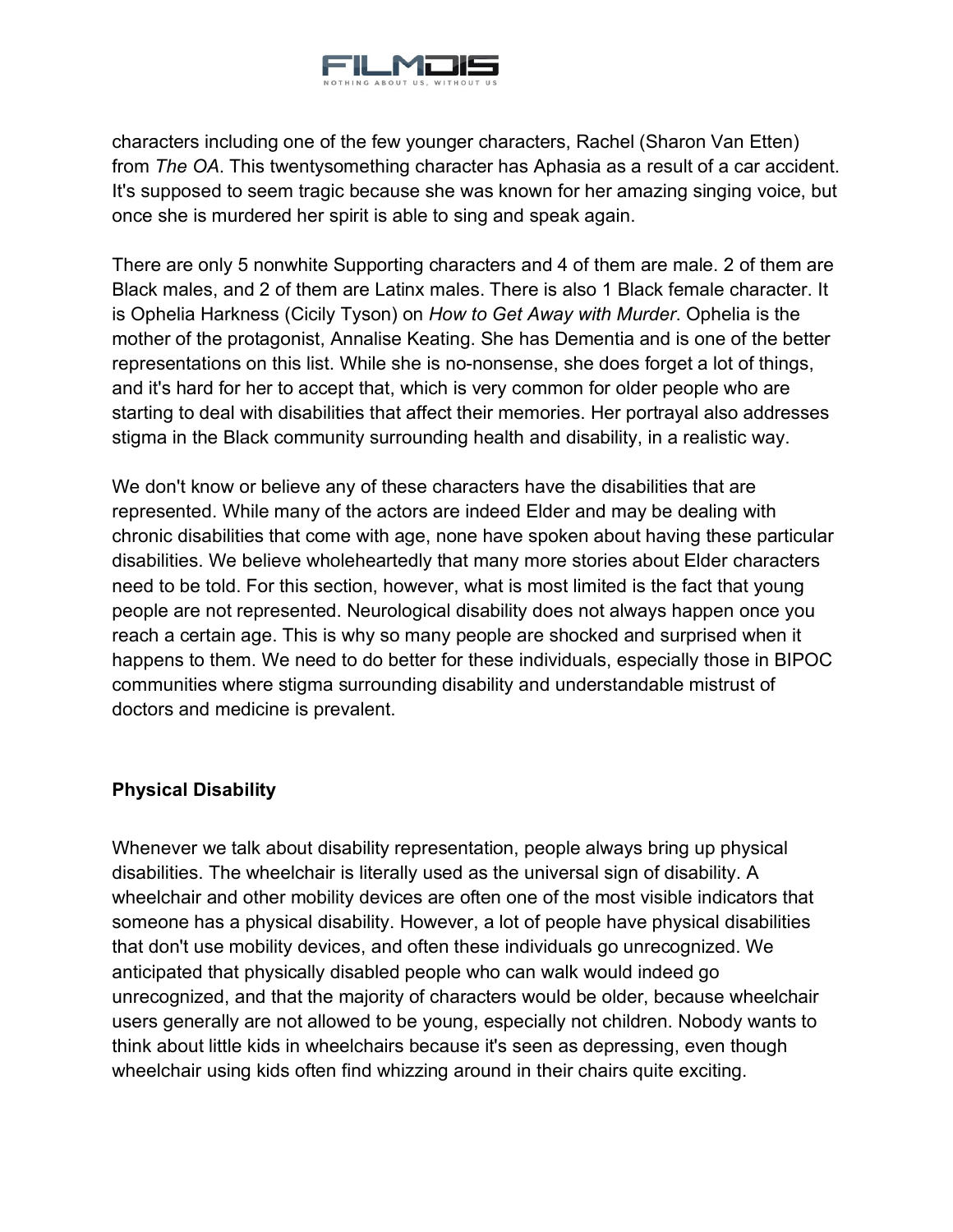

There are 64 characters with physical disabilities (about 9%) on 51 shows across 13 networks and 6 streaming services. Disabilities vary, although the majority of characters have a Physical Disability – Not Otherwise Specified (25). Other disabilities represented include 14 Age-related disabilities, another term for Elder related disability, 9 SCI (Spinal Cord Injury), 6 Cerebral Palsy, 3 Motor Neuron Disability, 3 Multiple Sclerosis (MS), 1 Arthrogryposis, 1 Duchenne Muscular Dystrophy, 1 Hip Problems, and 1 Spina Bifida.

There are 34 cisgender males and 30 cisgender females. LGBTQIA people with physical disabilities apparently do not exist on television despite existing in the world. The majority of characters with physical disabilities have unknown sexuality, no doubt, a combination of the part being too small to even discuss sexuality and the idea physically disabled people, especially wheelchair users, have no desire, ability, or need for sexual relationships. The fact that many characters are older also could play a role. There are 33 characters with unknown sexuality and 31 characters that are heterosexual.

The overwhelming majority of characters with physical disabilities are white; 48 characters to be exact. That means there are only 10 Black characters and 6 IPOC characters split up as 3 Latinx, 1 Asian, 1 Biracial, and 1 Punjabi Muslim. Black representation is split up between 4 Black males, 3 of whom are heterosexual and 1 with unspecified sexuality and 6 Black females, 3 of them who are heterosexual and 3 of them who have undetermined sexuality. The 6 IPOC include 4 males (3 Latinx and 1 Biracial), and the other 2 characters are 1 heterosexual Punjabi Muslim woman, and 1 Asian woman with undetermined sexuality.

Most characters are American (53). Other nationalities include 4 British, 2 French, 2 Irish, 1 Canadian, 1 Pakistani, and 1 person from a fantasy world. While there are many Elder characters, 22, in fact, the majority of characters are actually Adult characters. There are 31. Young people really get the shaft on this with 6 Teen and 5 Child characters. Apparently, Babies don't have physical disabilities in the world of television.

Surprisingly, there are 4 Lead characters with Physical Disabilities. We are surprised there are any at all, excluding JJ (Micah Fowler) from *Speechless*, a show that was widely publicized in and out of the disability community Lead characters don't generally get to be physically disabled on television. That's probably why 47 of these characters are Bit characters. A mere 13 are Supporting roles. Lead characters include 1 white male, the aforementioned JJ, 1 white female and 2 Black males. JJ is one of the few young characters with a physical disability. He is an actual wheelchair user who has CP, like his character, although unlike JJ he can speak verbally.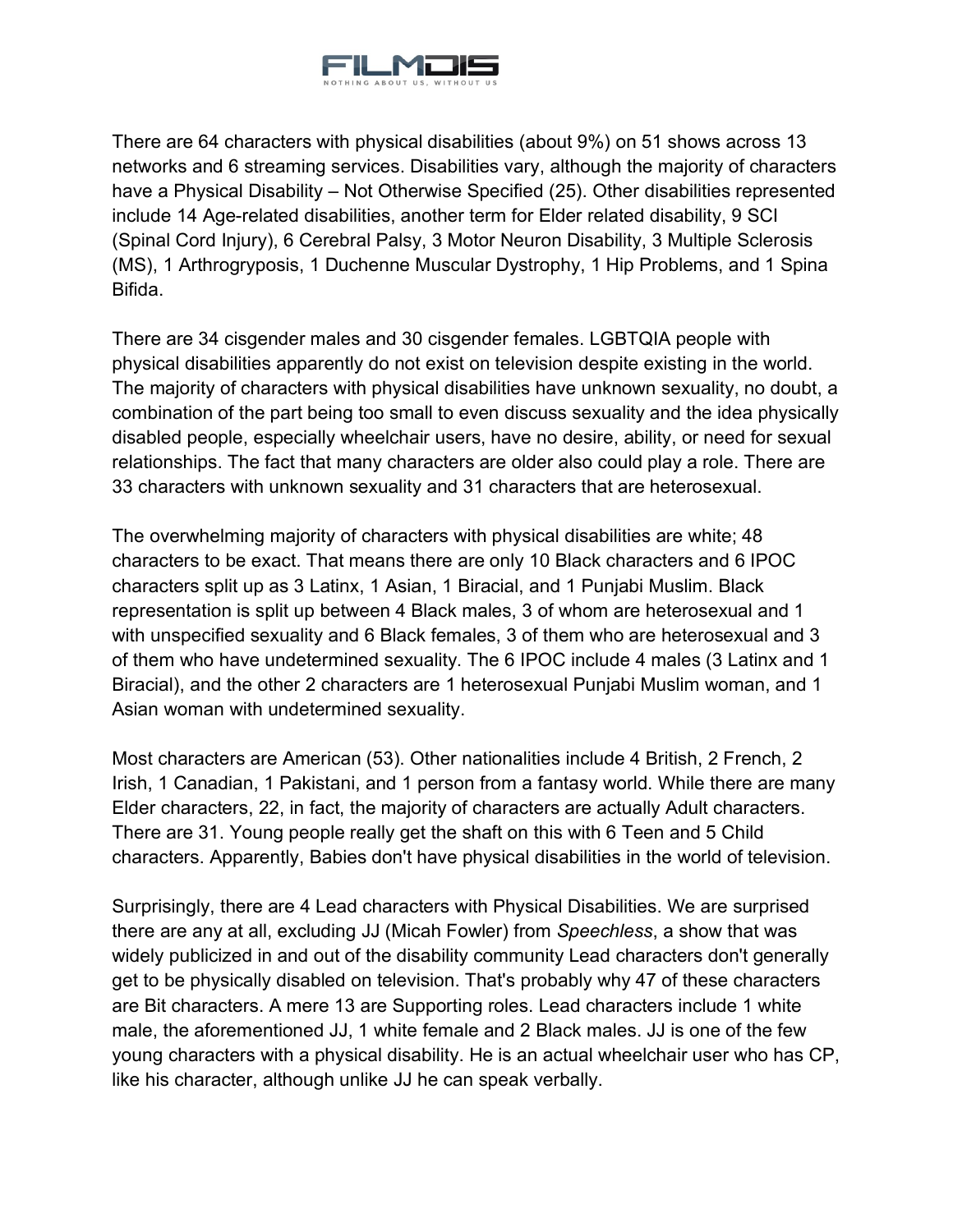

One of those characters is Patton Plame (Daryl "Chill" Mitchell) a forensic computer specialist on *NCIS: New Orleans*, who is one of the best representations of a wheelchair user we found in this study. While you only occasionally see him doing things like dating or things outside his job, this is typical for most of the characters excluding the protagonist played by Scott Bakula, so he's portrayed as an equal to the rest of the team. The other two characters, Garrett (Colton Dunn from *Superstore* and Fiona Hogan (Grainne Keenan) from *Blood,* are both played by characters engaging in disabled mimicry.

While Garrett might not be such a bad character if he was played by someone actually disabled, since he's able to have relationships and seems to have a full life, it still is lacking because his performance is often reduced to sitting in a chair and not moving his legs. Fiona has to deal with her mother's funeral and discovers she has Motor Neuron Disease (MND) at the same time. She's already a bit anguished, so the entire thing is overwhelming. You do see her moving a bit slower, but that's about the effects of what you see of her disability for this series. It's hard to distinguish whether her anguish is more because of her diagnosis or because of her mother dying.

The Supporting category is a mixed bag. It also shows the influence of the work FilmDis has when it comes to inclusion on television. After connecting with one of the showrunners to discuss problems with disabled mimicry during the first season of *The OA*, the role of Dr. Marlowe Rhodes (played by British disabled actress, Liz Carr) was added to the second season. Dr. Rhodes is independent, has a high-powered job as a scientist, and lives on her own, which are things characters that are wheelchair users aren't typically allowed to have. Other depictions are not very substantial. The portrayal of Yaz's grandmother, Umbreen, as a young woman in Pakistan is fascinating, but in the present-day Nani Umbreen (Leena Dhingra) says very little other than that she is a wheelchair user, and this is all part of the natural aging process. You mainly only see her sitting in a manual wheelchair prior to flashbacks of her past.

Not all of the portrayals of physical disability are positive. Supporting character Clay Boone (Tanner Stine) on *Impulse* becomes disabled as punishment. While trying to sexually assault a young woman with powers, her powers essentially crush his spine. He becomes disabled, and his dad buys him the best wheelchair on the market. However, the young woman struggles to tell anyone what has happened. Nobody really talks about what was done to her, and she's afraid to speak out because then she would have to reveal that she has these powers.

Other portrayals rely on comic relief. *Fuller House* uses famous older actors such as Lindsay Wagner (Millie) and Lanie Kazan (Irma), both of whom use mobility devices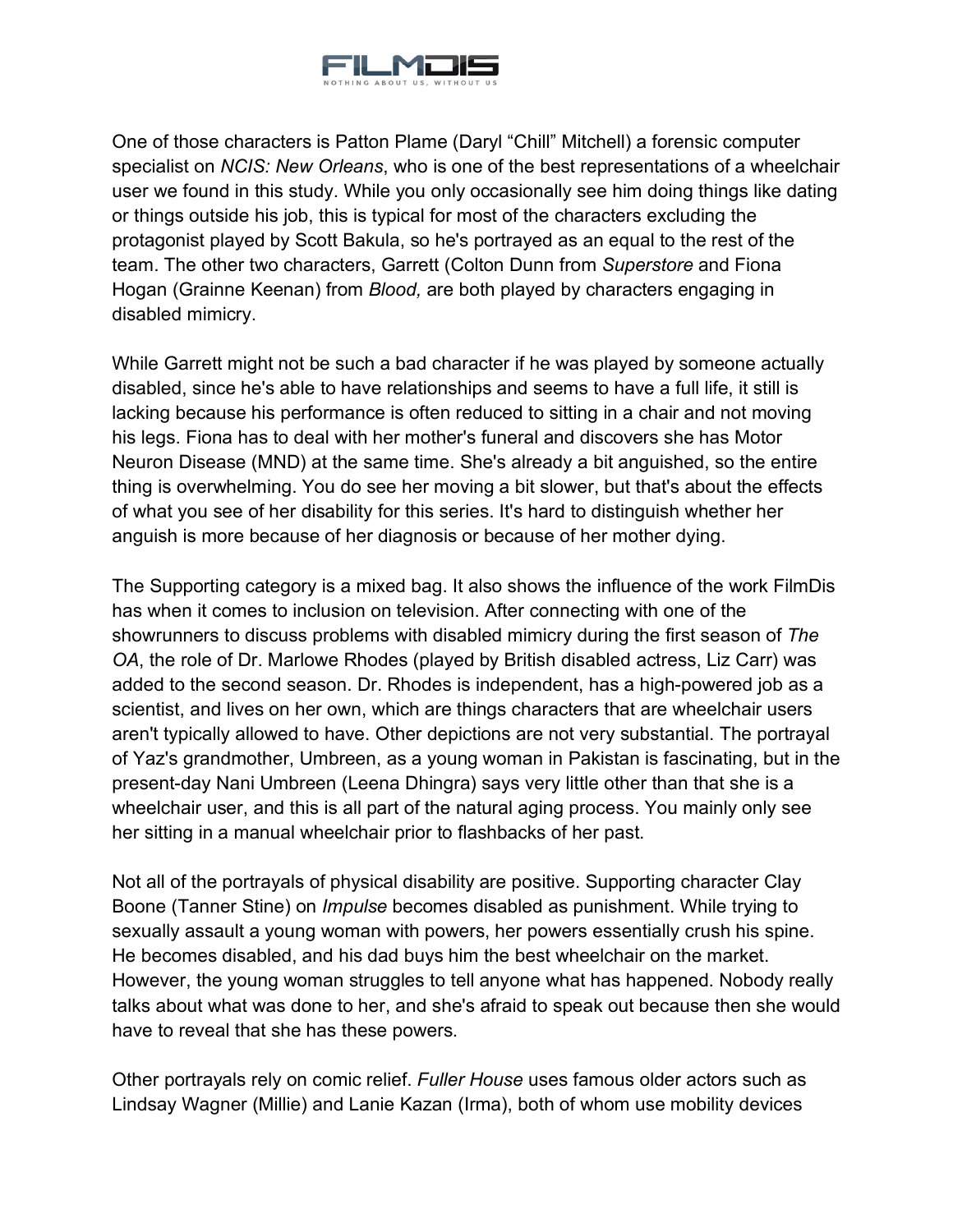

(Millie has a mobility scooter and Irma has a cane) to get around, when Stephanie, DJ, and Kimmy accidentally book themselves onto a 70s cruise, which actually means you have to be in your 70s or above. Kimmy spends the entire episode stealing Millie's scooter and driving around. In another episode, DJ pretends to be a wheelchair user with Kimmy as her nurse, when her ex-boyfriend is trying to sabotage her vet business. After discovering her deception, he then proceeds to push an actual wheelchair user (an extra played by a stunt woman) out into traffic thinking it's DJ.

What we hope will happen is that people will start recognizing that mobility devices are not tools of oppression or used for gags, but rather tools of freedom and independence. Wheelchairs, crutches, braces all allow physically disabled individuals access to the world they might not otherwise have. We also believe that stories about characters with physical disability where mobility devices might not be present is imperative to understanding the fabric that makes up the physical disabled community. Not all physically disabled people are alike. There is a wide diversity and Hollywood needs to start recognizing that.

While there are a lot of wheelchair users, there are also people using braces, crutches, and walkers. We would like to see much more diversity in the type of physical disabilities and the type of accoutrements that may or may not accompany said disabilities. There needs to be many more physically disabled characters on television. There are over 40 neuromuscular disabilities alone, and yet only one or two of them, or the vague moniker "Muscular Dystrophy" often accompany these disabled characters. We are at just the tip of the iceberg when exploring spinal cord injuries, cerebral palsy, MS, spina bifida, and various other disabilities that have a wide range of effects on individuals living with them.

Diversity for physical disabilities is a huge problem. We shouldn't have categories where LGBTQIA characters don't exist. We shouldn't have white people dominating representation to this level. Things need to change, because physically disabled people often have intersectional experiences.

## <span id="page-41-0"></span>**Random Disability**

The final category we use to classify disabled characters on television is Random Disability. This is basically a category for any disability that doesn't fit anywhere else. This is especially true for characters that are on sci-fi shows. There are some disabilities you just cannot explain in human terms. That's where we put these characters.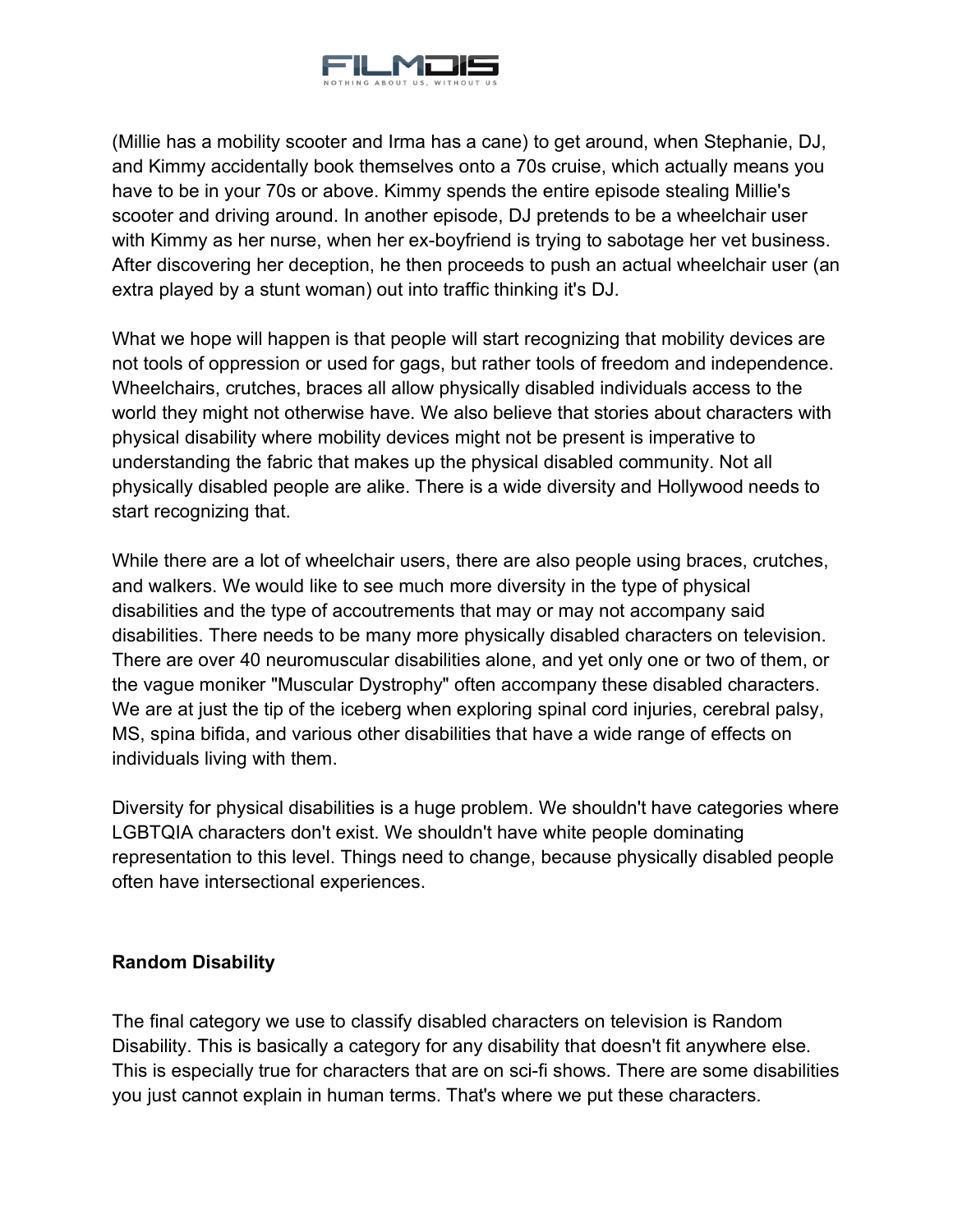

There are 13 characters on 9 shows that span across 5 networks and 3 streaming services. The networks with the most inclusion are CW and CBS All Access. They tie with 3 characters apiece. The most common disability is Unknown Illness (3). Other disabilities include 2 Cybernetic Implants, 2 Dark Matter Shrapnel in body (one of whom is in a coma throughout much of this), 2 Immune Deficiency (turned Alien Weapon), 2 Oxygen Users, 1 Cured ALS with side effects, and 1 Extreme Empathy.

Again, there are no LGBTQIA characters represented. By now we shouldn't have to say anything about why this is problematic. The characters are split up into 7 cisgender males and 6 cisgender females. There are also 7 heterosexual characters and 6 with unknown sexualities. The majority of these characters are white. 11 out of 13 are white leaving only 1 Back and 1 Asian character. Both the Black male and Asian female characters have unknown sexualities. The majority are American (9), with 2 characters who are British. There are 2 characters that come from another planet.

There are 9 Adult, 3 Child, and 2 Elder characters. There are 2 actresses who play Grace Gibbons (Sarah Carter and Islie Hirvonen) on *The Flash*, which is why there is an extra actor. There are no Lead characters that are disabled in this section. There are 8 Supporting characters, 5 of whom are white women. None of the Supporting characters are BIPOC. We are fairly certain 100% of these actors are not disabled, at least not with the disability their characters have.

We are not sure where to get started when it comes to authentic representation in sci-fi roles. How do you even talk about injuries from dark matter or side effects from curing ALS?! What we hope sci-fi creators start doing is casting disabled people in their television shows. You can make inclusion authentic by working with disabled actors to develop characters that are disabled, but also well-rounded and multifaceted. It doesn't always have to be about the disability.

Our biggest problem with a lot of these portrayals is that they are based on disability as punishment or disability as villainy, especially all three portrayals on *The Flash*. Grace, who takes up the mantle of the villain, Cicada due to anger at meta-humans over being disabled as a result of an accident she believes was caused by them, is joined by her uncle, Orlin Dwyer (Chris Klein), the original Cicada. He implanted these ideas in a comatose Grace, despite both of them now being meta-humans themselves thanks to their injuries. It's the old tired "internalized ableism makes me a villain" trope we've seen in horror, sci-fi, thriller, fantasy and other similar genres since disability has been included in media. The other character on *The Flash* has side effects after curing his ALS, which he also does to his daughter without her permission or consent. This is how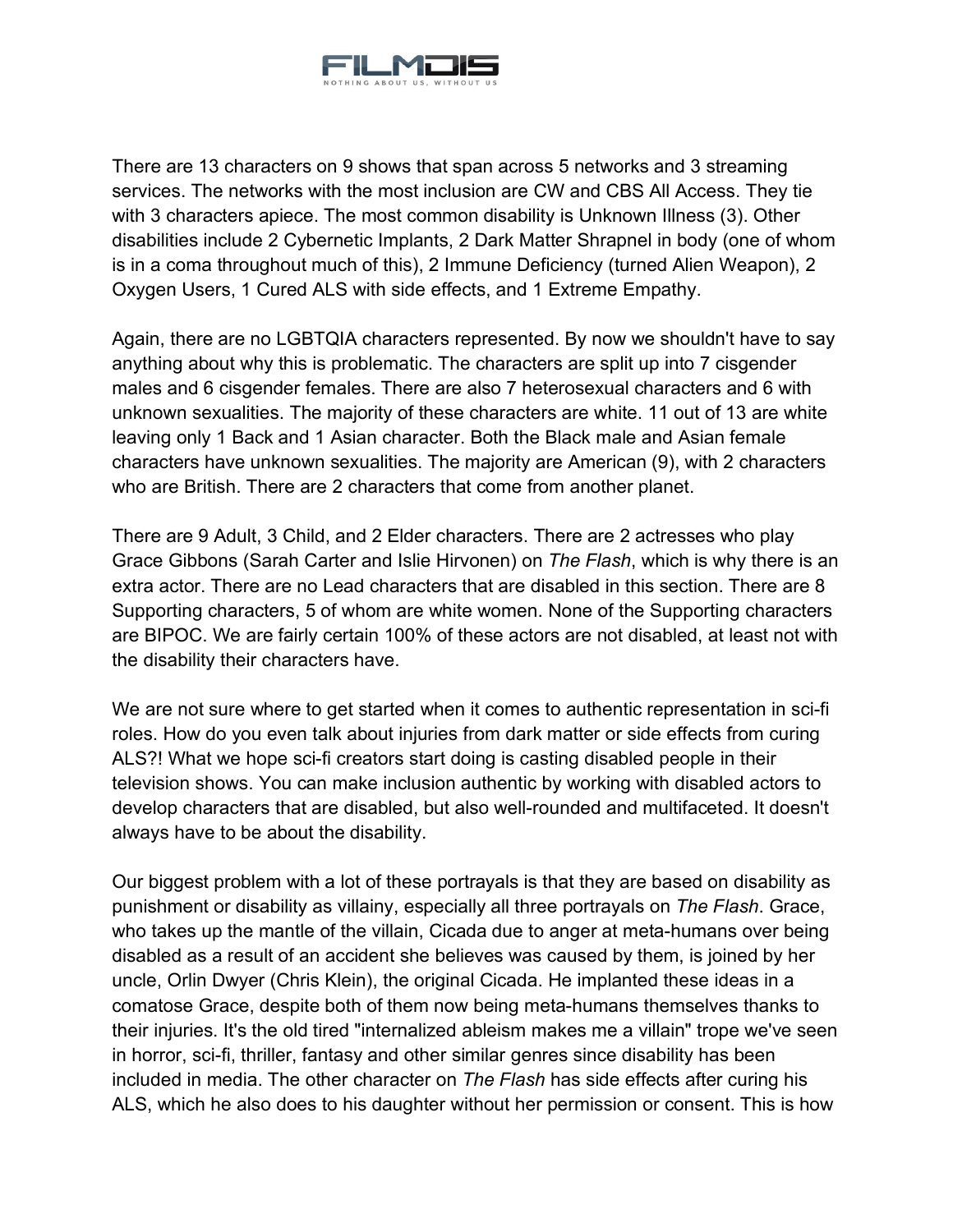

her own meta-human powers developed. A classic story of superpowers as a result of "fixing a disability."

The messages that disabled people see, especially disabled children who are often looking for characters they can relate to, is that we don't exist and if we do something is wrong with us, so we need to be fixed. These portrayals do nothing to change that message. In fact, they further perpetuate it. If it has not yet become clear, Hollywood has a disability problem, and the answer is not to continue to let nondisabled people write stories about disability unchecked. Studios need to consider hiring disabled consultants to not only help with consulting on specific shows, but also throughout the entire creative development process to ensure that disability representation is authentic, representative, and inclusive.

## <span id="page-43-0"></span>**Disability by Gender, Gender Identity, and Sexuality**

We fully expected that the majority of television would exclude trans and nonbinary representation, but we didn't expect almost total and complete erasure. Here's a look at the study through the perspective of gender, gender identity, and sexuality.

Out of 708 characters on 180 shows, there are a total of 36 LGBTQIA characters or 5%. This isn't out of all the characters on television, just the specifically disabled characters we've recorded across 180 shows. There are millions of LGBTQIA people in the world, and we know that many LGBTQIA people are also disabled especially with Psychosocial and chronic health-based disabilities. A large part of this is due to trauma and stress from oppression, discrimination, and violence which can cause both Mental health-based disabilities and chronic disabilities. Trauma puts not just mental, but also physical stress on the body. This alone should mean much more LGBTQIA disabled representation.

Here is the breakdown of characters:

10 are Black including 6 cisgender Black gay males (1 non-binary), 2 cisgender Black lesbian females, and 2 cisgender Black bisexual females.

7 are IPOC including 6 cisgender IPOC gay males (3 Latinx, 1 Indian, 1 Indigenous, 1 Biracial (Asian)), and 1 trans IPOC heterosexual female.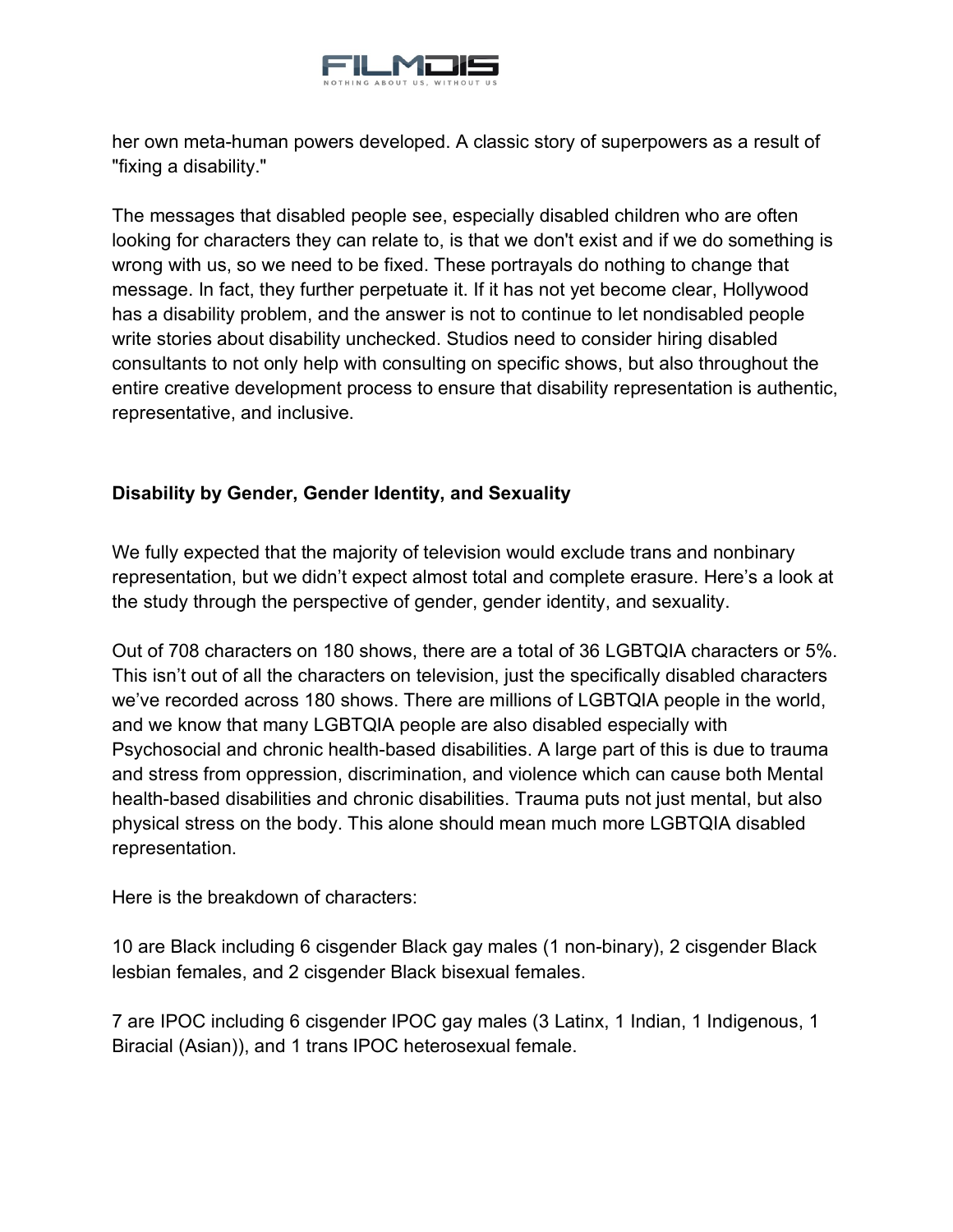

19 are white Including 7 cisgender white gay males (1 gender nonconforming), 5 cisgender white lesbian females, 4 cisgender white bisexual males, and 3 cisgender white bisexual/pansexual females.

There is 1 intersex character. Intersex people are very rarely represented, and general society has little comprehension or understanding about what it means to be intersex. Representation that is accurate and fair would greatly benefit this community.

The same is true for asexual representation. There are lots of asexual disabled characters, mostly because the parts are too small or because of the assumption that disabled people don't want, don't like, or shouldn't have sex. It would be nice to see representation that features actually asexual disabled people, not because they can't have sexual relationships, but because that is simply who they are.

## <span id="page-44-0"></span>**Disability by Race, Ethnicity, & Culture**

Native people are the most marginalized, and the least included on Television. Disabled Indigenous people are nearly nonexistent. We have failed these communities, and not including Indigenous storytellers, actors, or characters will continue to hurt Native communities who remain largely misunderstood and abused by the rest of the world. Representation would go a long way in rectifying this, but it can't happen without the inclusion both in front of and behind the camera for Indigenous, First Nations, Aboriginal, and Indigenous Pacific Islanders.

While all nonwhite disabled people lack authentic and inclusive media representation, beyond Indigenous people Asian people (including Indian, Pakistani, and other Southern Asian people) are vastly underrepresented. This is especially true for LGBTQIA representation, where very few non-white disabled characters are allowed to exist. Latinx representation is slightly more visible, but not enough to be truly inclusive. The same is true of Black representation. While more Black creators being allowed in writers rooms has led to greater representation and inclusion of Black disabled characters, there is still a long way to go before there is actual inclusion.

Ethnicity wise, Muslim and Jewish representation is barely visible. This is despite the visibility of people like disabled Palestinian American actress Maysoon Zayid. Muslim and Jewish representation are not usually seen beyond stereotypes, secularism, and whiteness/white supremacy. Muslim characters are specifically stereotyped as harmful, radical, and though religion is sometimes seen It's usually wrapped around a story that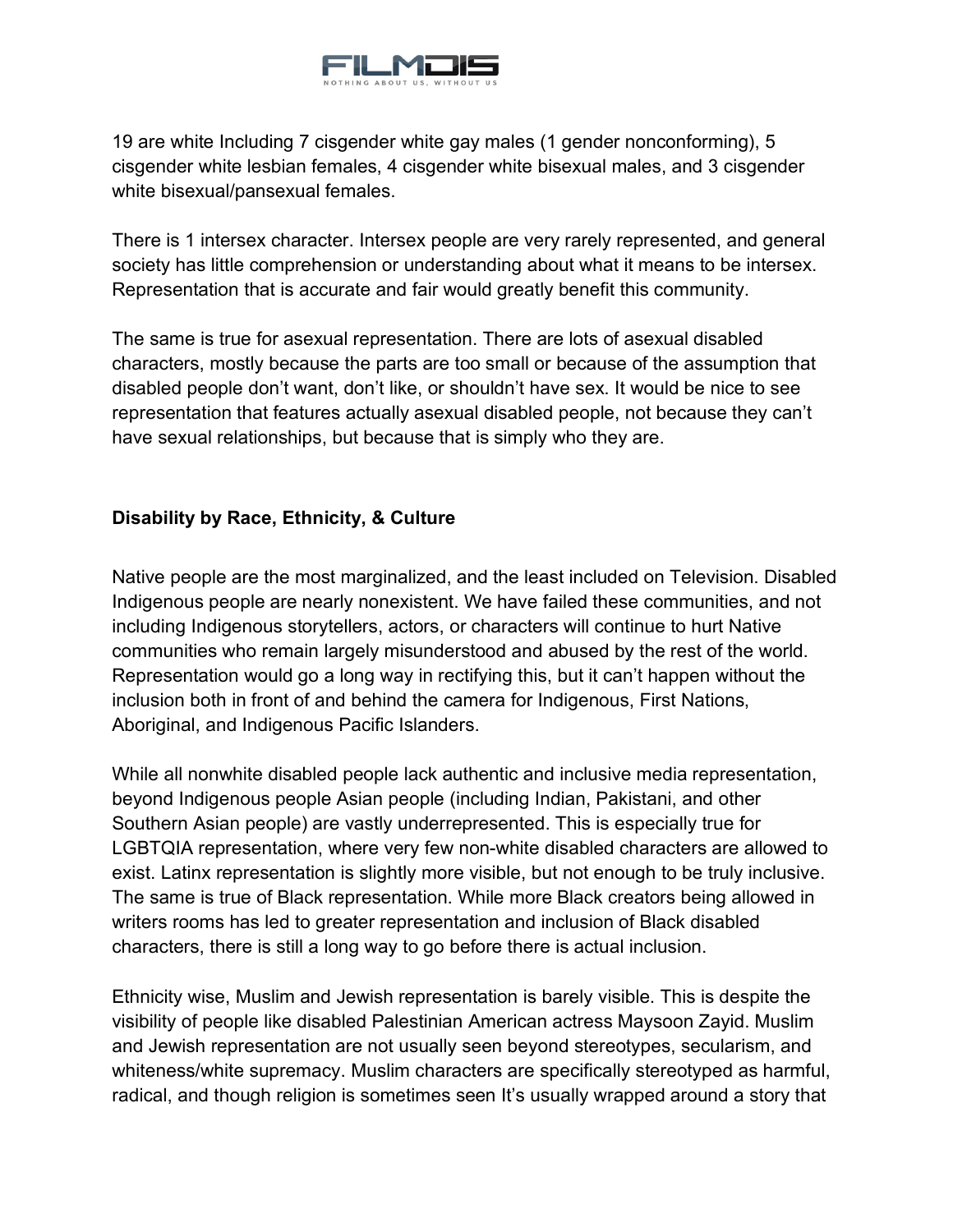

involves terrorism. Judaism likewise is seen as something secular, only celebrated on holidays or joked about through self-depreciation by Jewish characters. These disabled characters are also not visible in LGBTQIA spaces, even though Muslim and Jewish LGBTQIA people are fighting to survive like all other LGBTQIA people.

It should be noted also that not all Jewish people are white. There is only 1 Jewish character that is Black in the study, and there are many Jewish people that are POC. There are Jewish Latinx people who have a rich culture throughout Latin America, they have brought to the U.S. Jewish people exist all over the world. The same is true of Muslim people who are almost always depicted as POC from the Middle East, but there are Black Muslims, white Muslims, Biracial Muslims. You wouldn't know this by any type of representation. Disabled people exist in every culture, and their stories deserve to be told.

Here are the numbers based on race.

489 (69%) white disabled characters:

- 159 (22%) cisgender white heterosexual males 3 Jewish, 1 Vulcan
- 141 (20%) cisgender white heterosexual females 1 Armenian, 1 Jewish
- 91 (13%) cisgender white males with unknown sexuality
- 79 (11%) cisgender white females with unknown sexuality
- 7 (1%) cisgender white gay males 1 gender nonconforming
- 5 (0.8) cisgender white lesbian females
- 4 (0.6%) cisgender white bisexual males
- 3 (0.4%) cisgender white bisexual/pansexual females

135 (19%) Black disabled characters:

- 41 (6%) cisgender Black heterosexual females
- 36 (5%) cisgender Black heterosexual males 1 Jewish
- 24 (3%) cisgender Black females with unknown sexuality
- 24 (3%) cisgender Black males with unknown sexuality
- 6 (0.8%) cisgender Black gay males 1 non-binary
- 2 (0.3%) cisgender Black lesbian females
- 2 (0.3%) cisgender Black bisexual females

83 (12%) IPOC disabled characters: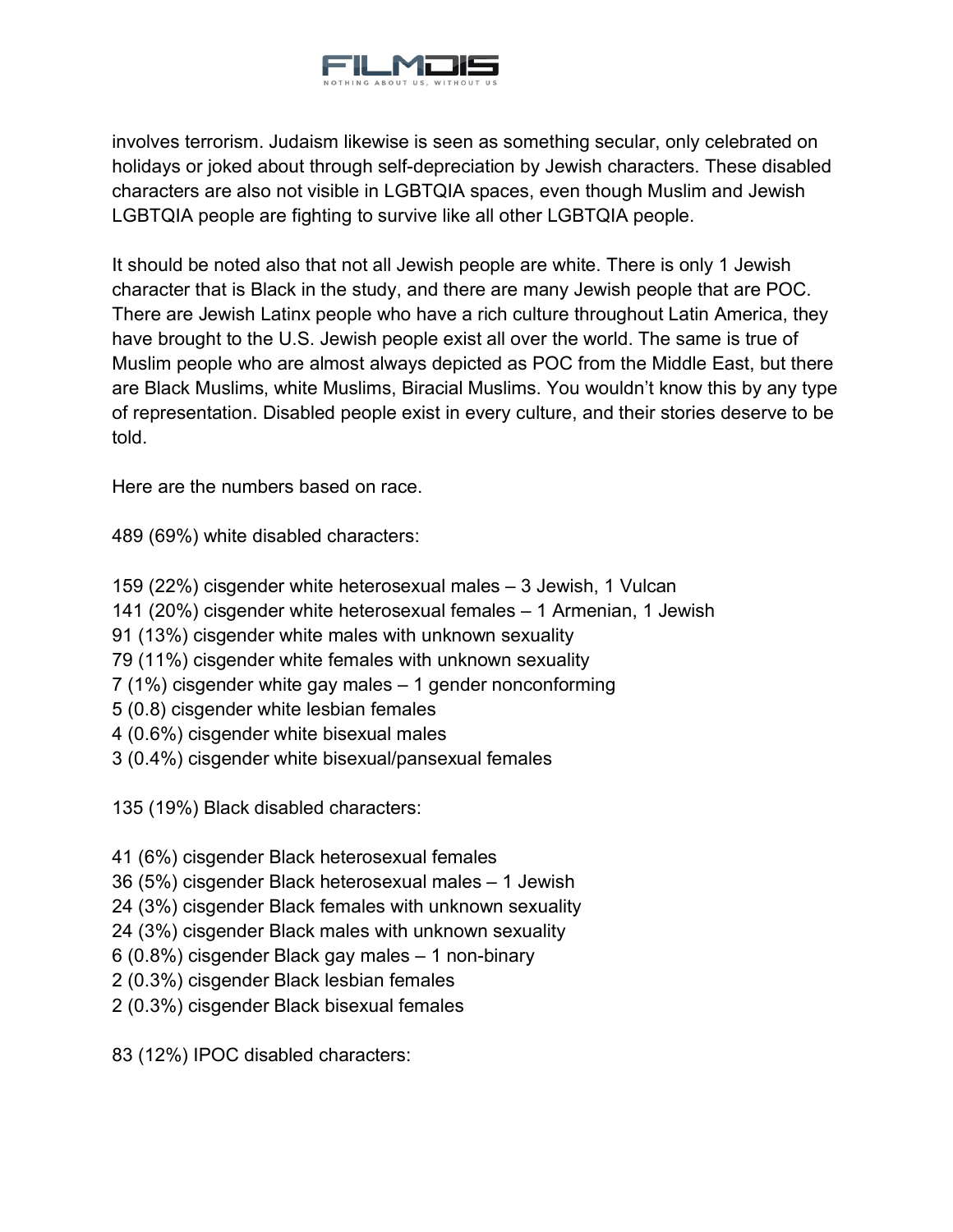

23 (3%) cisgender IPOC heterosexual males – 14 Latinx, 3 Middle Eastern, 2 Asian, 2 Hawaiian, 1 Indigenous, 1 Indian

23 (3%) cisgender IPOC males with unknown sexuality – 13 Latinx, 4 Asian, 3 Hawaiian, 1 Biracial, 1 Indian, 1 Middle Eastern

16 (2%) cisgender IPOC heterosexual females – 8 Latinx, 2 Asian, 1 First Nations, 1 Indian, 1 Biracial, 1 Middle Eastern, 1 Unknown, 1 Punjabi Muslim

14 (2%) cisgender IPOC females with unknown sexuality – 8 Asians, 5 Latinx, 1 Unknown

6 (0.8%) cisgender IPOC gay males – 3 Latinx, 1 Indian, 1 Indigenous, 1 Biracial (Asian)

1 (0.1%) transgender IPOC (Biracial) heterosexual female

1 (0.1%) cisgender fantasy race (Moclan) gay male

## <span id="page-46-0"></span>**Disability by Nationality**

It would be weird to expect that American television would have characters mostly not from the United States. Of course, it would be great to have more representation that goes beyond the Western world, especially as many disabled people in these parts of the world have never been represented in any authentic way by Western media.

The U.S. is a melting pot, so having more diversity in nationality and culture speaks to the world we live in. Instead, we have 594 American characters, or 85% of the disability representation in this study. There are 48 British characters, 13 Africans – 4 Rwandan (both Hutu and Tutsi), 3 from Ghana, 3 South African, 1 Congolese, and 1 Nigerian, 9 from fantasy worlds, 8 Canadians, 6 French, 6 Unknown, 4 Irish, 4 Mexican, 3 Australian, 2 German, 2 Guatemalan 2 Scottish, 1 Chinese, 1 European – NOS, 1 Icelandic, 1 Iraqi, 1 Norwegian, 1 Pakistani, and 1 South American – NOS.

## <span id="page-46-1"></span>**Disability by Age**

What makes someone an Adult versus an Elder? We found that there were definitely overlaps along with the overlap between Teen and Adult. Teenagers are technically children, in most instances, but their shared experiences are often similar to those of young adults up through early 20s. For this study we decided to break up age groups in the following way, mostly to make it easier for us to distinguish characters. Babies are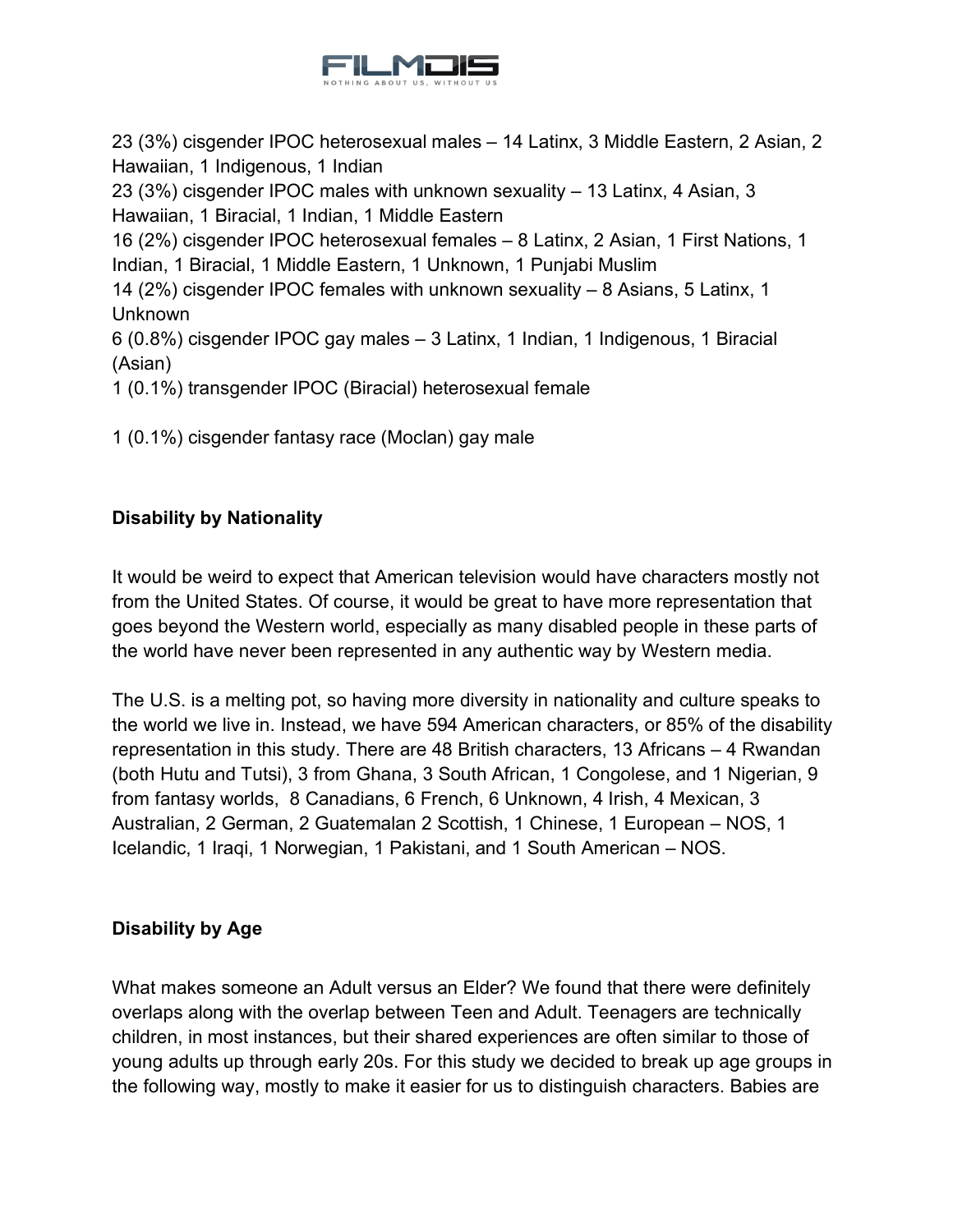

usually toddlers and under, so any character 2 or under was considered a Baby. Children are identified as ranging from 3 to 12 years old. Teenagers are 13 to 19-yearolds. This became tricky when trying to identify characters when ages were not given for characters in the young adult range. Adults are considered from age 20 until 59, and anyone 60+ is an Elder.

In every single section above we wrote that Adults were typically the largest percentage of characters. Overall, 475, or about 67%, of all of the disabled characters we found for this study were Adult characters. This says to us that showrunners don't understand or don't care about including the stories of younger or older disabled people. We actually thought that there would be more Elder stories since disability is often associated with aging in our society, but Hollywood also doesn't always value older actors the way they do those between the ages of 20 and 40. Elder accounts for 136 characters and most of them are Bit roles. There are 61 Teen, 36 Child, and 4 Baby roles.

They say never work with children, and Hollywood has really taken that to heart when it comes to disability representation. It's sad, because you have some great dynamic disabled characters like Christopher Diaz (Gavin McHugh) on *9-1-1*, who are authentically portraying children that are disabled. Young people, especially multiply marginalized young disabled people really deserve to see themselves represented. We hope that television showrunners will consider adding more disabled young characters and casting authentically when they do.

## <span id="page-47-0"></span>**Disability by Role**

While disability is present on a variety of television shows, way more than we anticipated, it's not really done in a way where disabled characters and actors are entirely included. We have so many one-off guest roles or small Bit parts, so disabled actors have little to sink their teeth into when it comes to authentic roles. It doesn't help that most of these roles are played by nondisabled actors, many of whom clearly don't understand the disability their character represents.

We have long spoken out about the need for more background characters that are disabled, and we are slowly getting that as this study shows, but that doesn't mean these portrayals are good or authentic. Especially when you have a Bit character, having an authentic representation of disability makes the part that much better. A lot of these characters don't get much time to speak, so if they have to pretend they are disabled, they rely on physical stereotyping that is harmful and inauthentic. Having an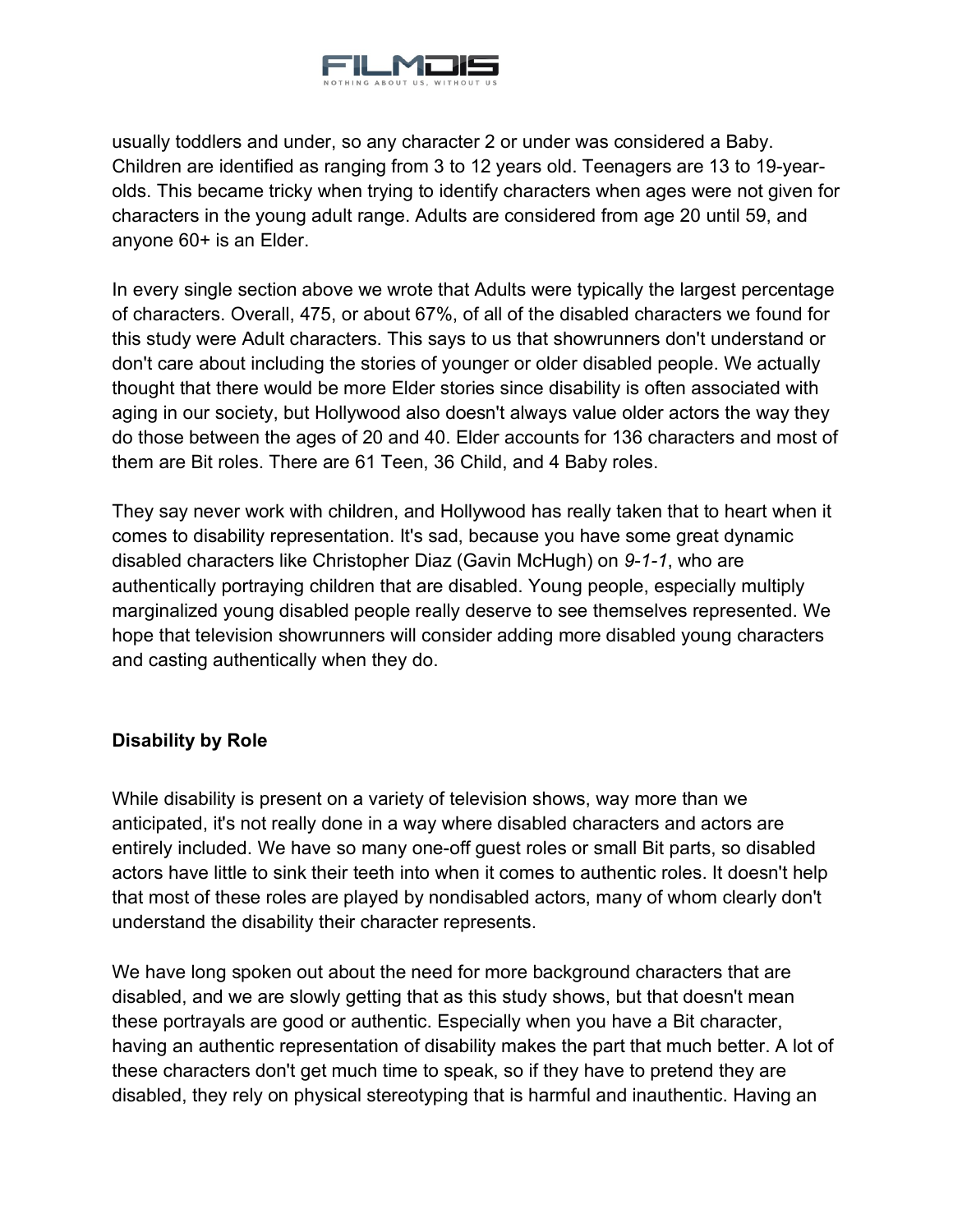

actual disabled actor portraying a small role means you don't always have to mention they are disabled. Just by being disabled they can bring that to the role. You can't beat that type of authenticity.

There are 406 Bit characters with disabilities across 180 shows. That's 57% of representation. 187 characters have Supporting roles and there are 115 Lead characters. That's around 16% of the total number of disabled characters. While several shows do have extras, they are often in just one episode where there are other disabled characters present. Disabled people are part of the world in everyday life. We should not have to look for inclusion in background scenes just to try and count when disabled people are included.

While 115 Lead characters is more than we thought, the majority of these characters are played by nondisabled actors. Disabled actors are still trying to find inclusion in Hollywood. There are a variety of reasons why Hollywood is not accessible including not even being included in auditioning processes. This is slowly changing, but things need to happen faster. Disabled people have been waiting decades to be included, and that inclusion will only seek to help people better understand who disabled people are, what disabled people need, and not to fear disability when it happens to them as it typically does with aging.

## <span id="page-48-0"></span>**Disability by Network**

While 84% (151 shows out of 180) of the shows that we watched had disability representation of some type, that only paints a portion of the picture. We watched 180 shows, which aired between March 2018 and March 2019. There were over 500 shows during this time, so this is just a sample of what aired. There are even more shows for next year, and we hope to cover them all.

The network with the most characters is CBS with 127. NBC is not far behind with 124. Network television did much better than other channels and streaming services. Here's a breakdown by network: 82 ABC, 71 FOX, 37 CW, 19 FX, 19 HBO, 18 PBS, 17 Showtime, 8 Starz, 7 AMC, 7 TNT, 7 USA, 5 Cinemax, 4 National Geographic, 4 Paramount, 4 Syfy, 3 BBC America, 3 OWN, 2 Comedy Central, 1 History, 1 Nickelodeon. The most popular streaming service was Netflix with 59 characters. The other streaming services include: 29 Amazon, 29 Hulu, 13 CBS All Access, 4 Acorn and 4 YouTube.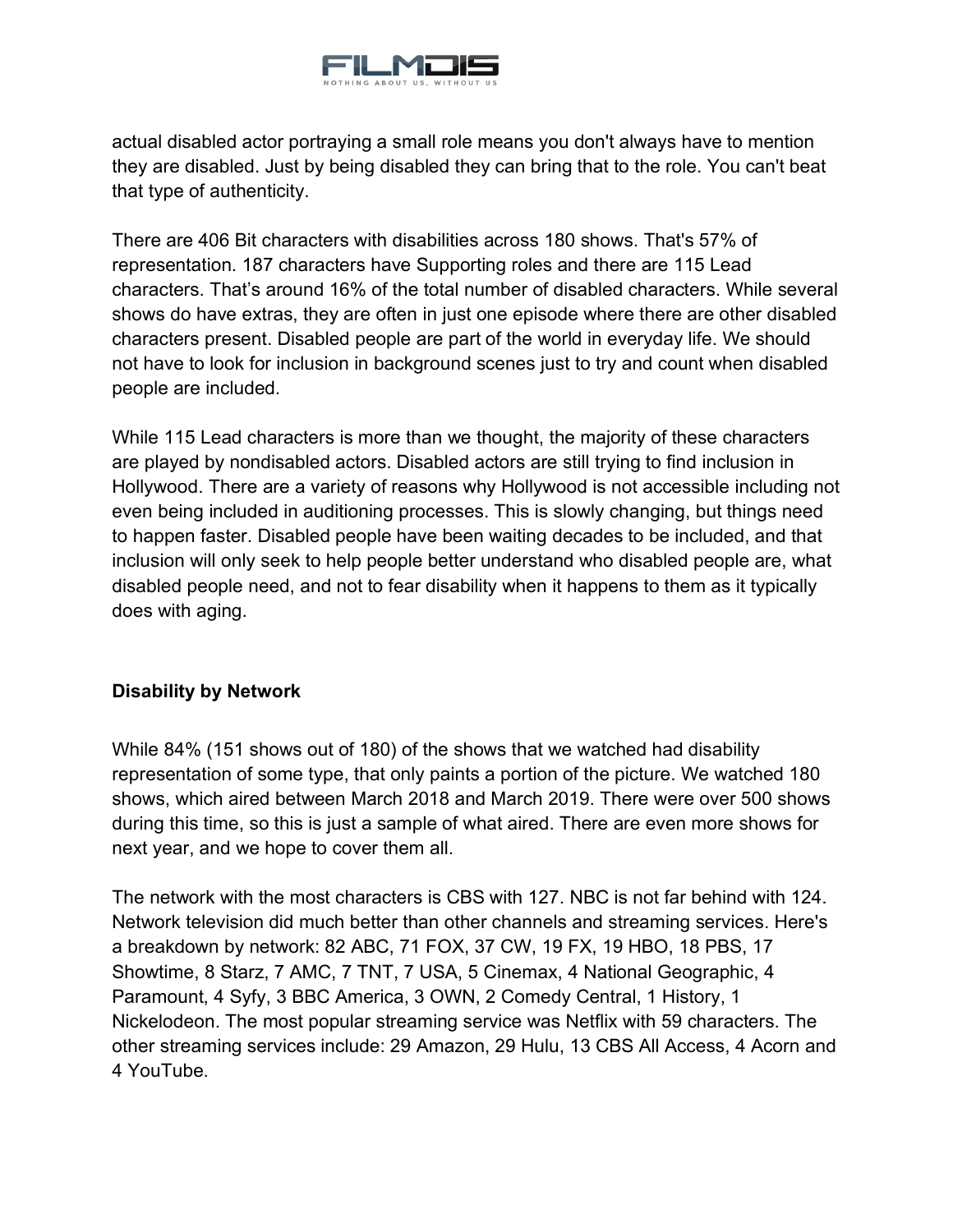

CBS diversity initiatives have been making a difference and it shows. However, there are still so many inequities when it comes to disability representation that shows could really benefit from having disabled people on their staff as writers, consultants, and other crew members.

## <span id="page-49-0"></span>**Disabled Mimicry**

We love to say in the disability community, "nothing about us without us."

It aptly applies to how many of us feel about the continued exclusion of disabled actors in Hollywood

Disability is not something you can act. Full stop. We have had many people argue with us about this, and not one of them, not even any of the actors we've spoken to can explain to us how someone "acts disabled." What they end up doing is what we refer to as **disabled mimicry**. Mimicry is often done as a form of mocking, and we believe that portrayals that include nondisabled people are often mocking towards disabled people. That doesn't mean that the actor intended to mock disabled people. It just means that the actions come off as mocking, whether intentional or not.

We don't believe that most actors maliciously set out to play disabled people in a mocking way. Unfortunately, because disability is so different for each person and so specific for each type of disability, it is not something that can be easily emulated. This is why disabled folks across the world have spoken out for years about why disabled actors need to be included in Hollywood. If roles are going to be about disability, they need to include us.

The nondisabled community has long profited off our stores without our inclusion. In December of last year, Variety reported that, ["since 1988 one third of Oscars 30 lead](https://variety.com/2019/film/news/oscar-and-hollywoods-nearly-invisible-people-with-disabilities-1203422966/)  [actors"](https://variety.com/2019/film/news/oscar-and-hollywoods-nearly-invisible-people-with-disabilities-1203422966/) (Gary) were engaging in disabled mimicry. There's a similar situation with lead actress nominees, since then. In the histories of the Oscars only TWO known disabled actors have won. They love to tell our stories. They love to win from our stores. They don't like to include us in them.

There are 70 characters (about 10%) played by authentically disabled actors. We are certain 147 characters are played by nondisabled actors. The rest, 471 characters, are unlikely to be disabled, but we aren't 100% certain this is the case. The roles are either too small and the actors not really known, and/or the actor has little presence online, so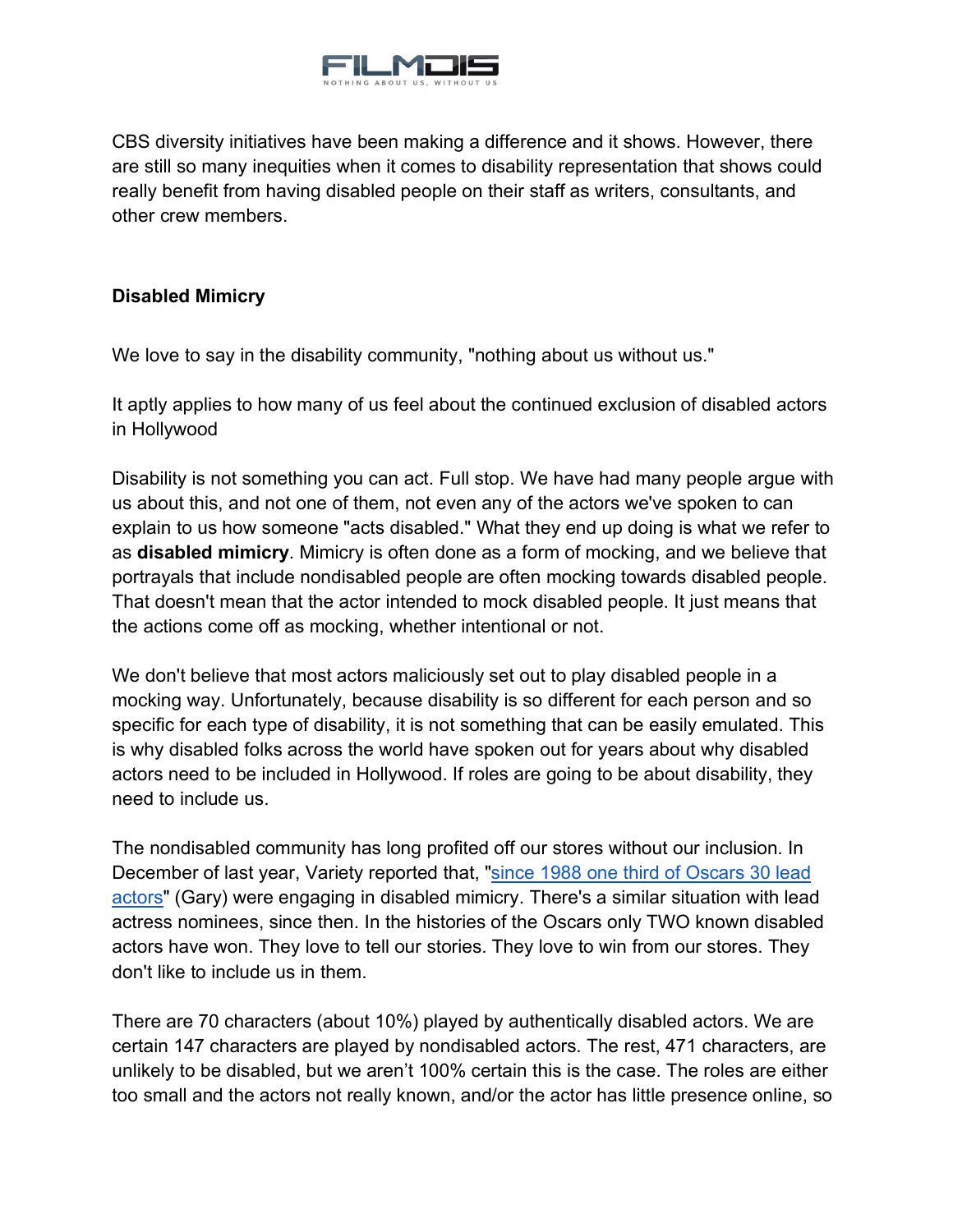

we were unable to determine if they are actually disabled. Of course, there's also the issue of less visible disabilities, which can make it hard to determine if actors are disabled or not.

We believe that there are more disabled actors that are not able to be visible on this list. We have spoken with many disabled actors that have been afraid of revealing diagnosis. Especially for those with progressive disabilities, this is an incredible fear. Some even told us that their agents told them to not disclose their disability, because they would no longer receive work. Disabled actors should not be afraid to disclose their disability and should not be considered unable to do their job simply because they are disabled.

Things need to change in Hollywood, and inclusion needs to happen in front of and behind the camera.

## <span id="page-50-0"></span>**Conclusion**

Most studies done about disability representation on television and other media fail to include information that further explains the exclusion of disability on a wider scale. We set out to determine exactly where disability is showcased on television. In our study we watched 180 shows. We found out there are 151 that include some form of disability, and we found 708 disabled characters, not counting Extras. While this study reaffirms a lot of what we thought about inclusion of disability on television, it also offers further information about where this representation is lacking.

We knew that nonwhite disabled people are included in lower numbers than white disabled people when it comes to representation. This study confirms that is indeed correct. However, it also reveals that Black creators are including disabled characters now that many of them have been given the opportunity to develop and create their own shows. Many of these creators recognize that disability is a part of their history and a part of their community, something we don't always see with white creators. This is creating a blueprint for representation of marginalized disabled people, which we need to see continue.

We also knew that disabled actors are not being allowed to act or even audition, but to fully have a breakdown by disability, by type of role, by gender, sexuality, race, gender identity, nationality, ethnicity and other factors paints a much broader picture of where we are when it comes to authentic representation on television. We have statistics that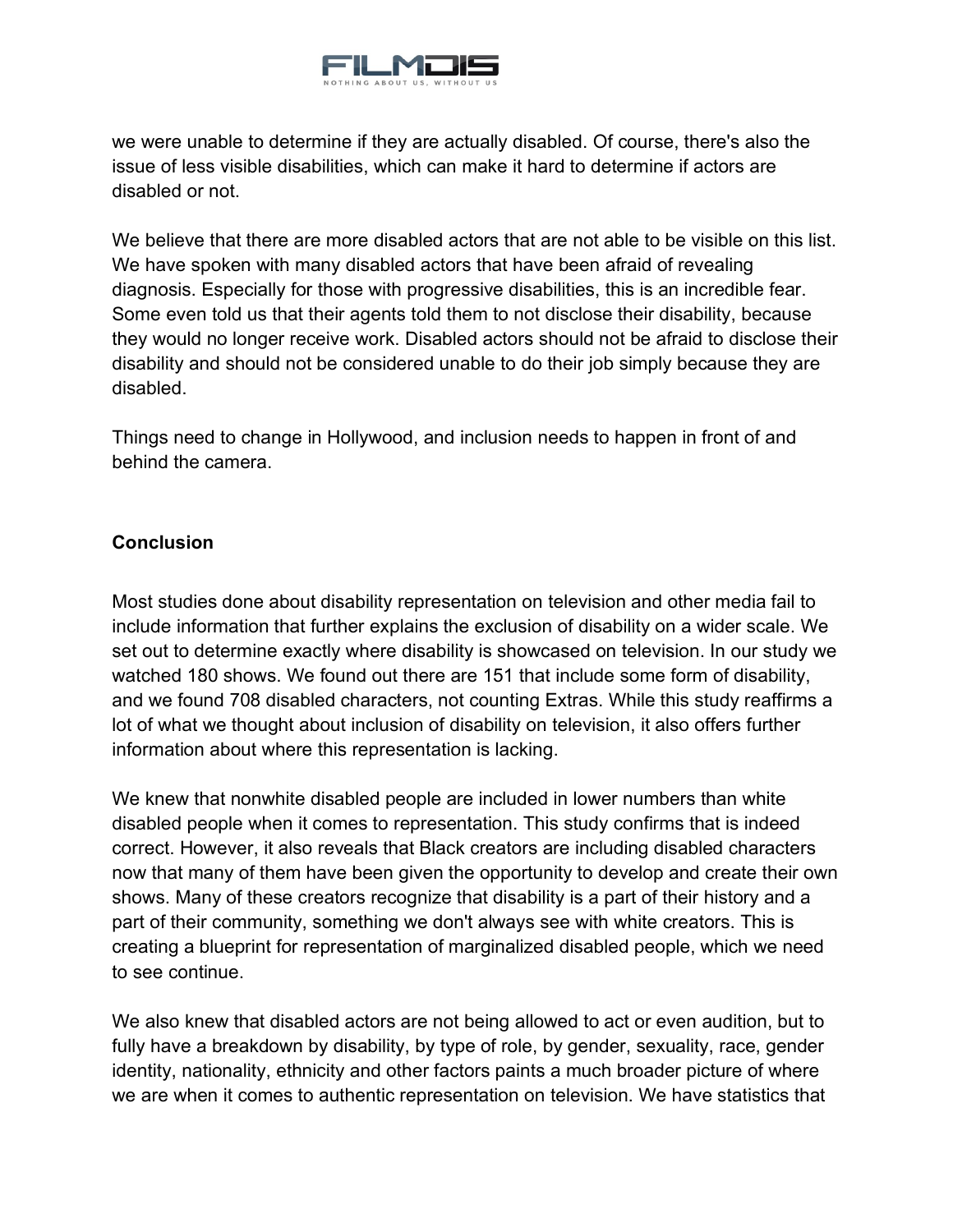

better reflect lack of inclusion. This allows us to see where inclusion needs to be increased, and what Hollywood is doing wrong when it comes to authentic disability representation.

Our recommendation is that Hollywood seek out disabled consultants, creators, writers, crewmembers, and actors. Audition spaces need to be accessible and inclusive. We also urge creators to start writing roles that disabled people can play that aren't necessarily about disability. It's a lot easier to cast an actor that's disabled when you don't have to force specifications of disability type. Disabled people are more than just our disabilities, and while our disability should not be ignored, we also need to move beyond making disability the focal point of storytelling. We are also parents, siblings, lawyers, doctors, actors, writers, neighbors, schoolmates, romantic interests, and the list goes on. Let disabled actors audition for roles that make sense for them, and that definitely means they don't have to be "disabled roles."

There's an instance where this happens from a show in this study. Selma Blair portrays the role of Jessica Harris, the sister of June Harris (as played by Parker Posey). Jessica is lounging on the couch when we see her, before being knocked out by her sister who wants to take her place on a rocket ship. Jessica is successful, has money, a career, and a life. There's absolutely no acknowledgment that she has any type of disability, and yet simply by being cast in this role Selma Blair, as a disabled actress, brings inclusion to this show. Why can't there be more characters like Jessica Harris?

At the end of the day, Hollywood truly needs to practice our mantra, "nothing about us without us." Disabled creators and actors are here and willing to work. They just need to be given the chance.

*It should be noted that this entire study was done with absolutely no funding whatsoever. We could not find any support to complete this study, so it was done between our paying jobs. While we initially wanted to watch all the over 500 shows that aired between March 2018 and March 2019, we ended up being able to watch 180 shows. Ashtyn watched 119 shows, Dominick watched 58 shows, and MaeLee watched 3 shows. This is intended to be a snapshot of what we are currently working on for our next study.*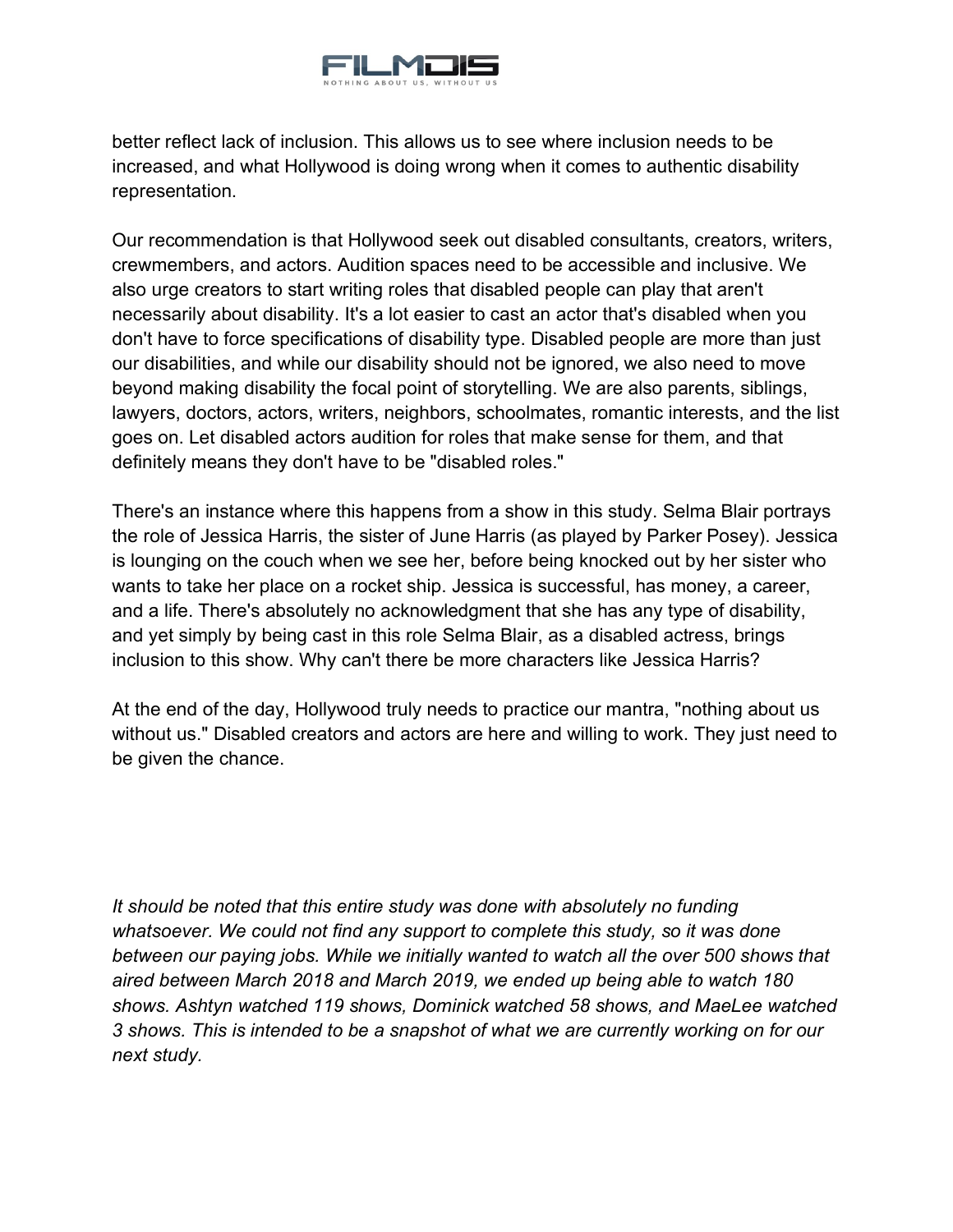

*In order to watch all the shows for next year's study in this time period, with our current list featuring 610 television shows, we desperately need your help and support. Please consider financial support, so we can continue this important research, and hire others to help us expand into other markets, while also researching disability representation in other forms of media, including film, Broadway, and video games.*

*You can financially support our FilmDis 2019-2020 Study into Disability Representation on television by going [HERE.](https://www.gofundme.com/f/filmdis-study-disability-rep-on-tv-20192020?utm_source=customer&utm_medium=copy_link-tip&utm_campaign=p_cp+share-sheet)*

**About FilmDis:** FilmDis started out as a discussion on Twitter back in 2014, started by filmmaker, Dominick Evans, about disability representation in the media. Today it is a full-fledged media-monitoring organization offering research, education, and consulting on disability representation in film, television, video games, and other forms of popular media. Check us out on [Twitter](https://twitter.com/TheRealFilmDis) and [Facebook](https://www.facebook.com/FilmDis) for news, reviews, resources, and research studies into representation of all forms of media.

Also check out our website here:<http://www.filmdis.com/>

**About Ashtyn Law:** Ashtyn Law went to school for screenwriting. She Is the screenwriter of *trip*, *Nance + Sydney*, and *Inamorata.* She is currently developing the scripts for a new television series. She also works as a script consultant and tech writer. Ash has worked with major studios reviewing film and television including HBO, Showtime, Acorn, 20th Century Fox, CBS, ABC, and Disney. Ashtyn is multiply disabled and Is also part of the LGBTQIA community. Check her out on [Twitter.](https://twitter.com/AshtynLaw)

**About Dominick Evans:** Dominick Evans received his BFA in Motion Pictures Production from Wright State University where he learned from Oscar-winning filmmakers. He primarily works as a director and disability consultant. Dominick has consulted on disability representation on multiple shows and television series for networks that include Lionsgate and Netflix. He has also reviewed material for major studios including HBO, Microsoft, Cinemax, Starz, EA, CBS, Disney, and Sony. He is a multiply disabled wheelchair user who is also trans, non-binary, and queer. You can follow him on **Facebook, Twitter**, or catch him streaming on **Twitch** and [Mixer.](https://mixer.com/TheCripCrusader)